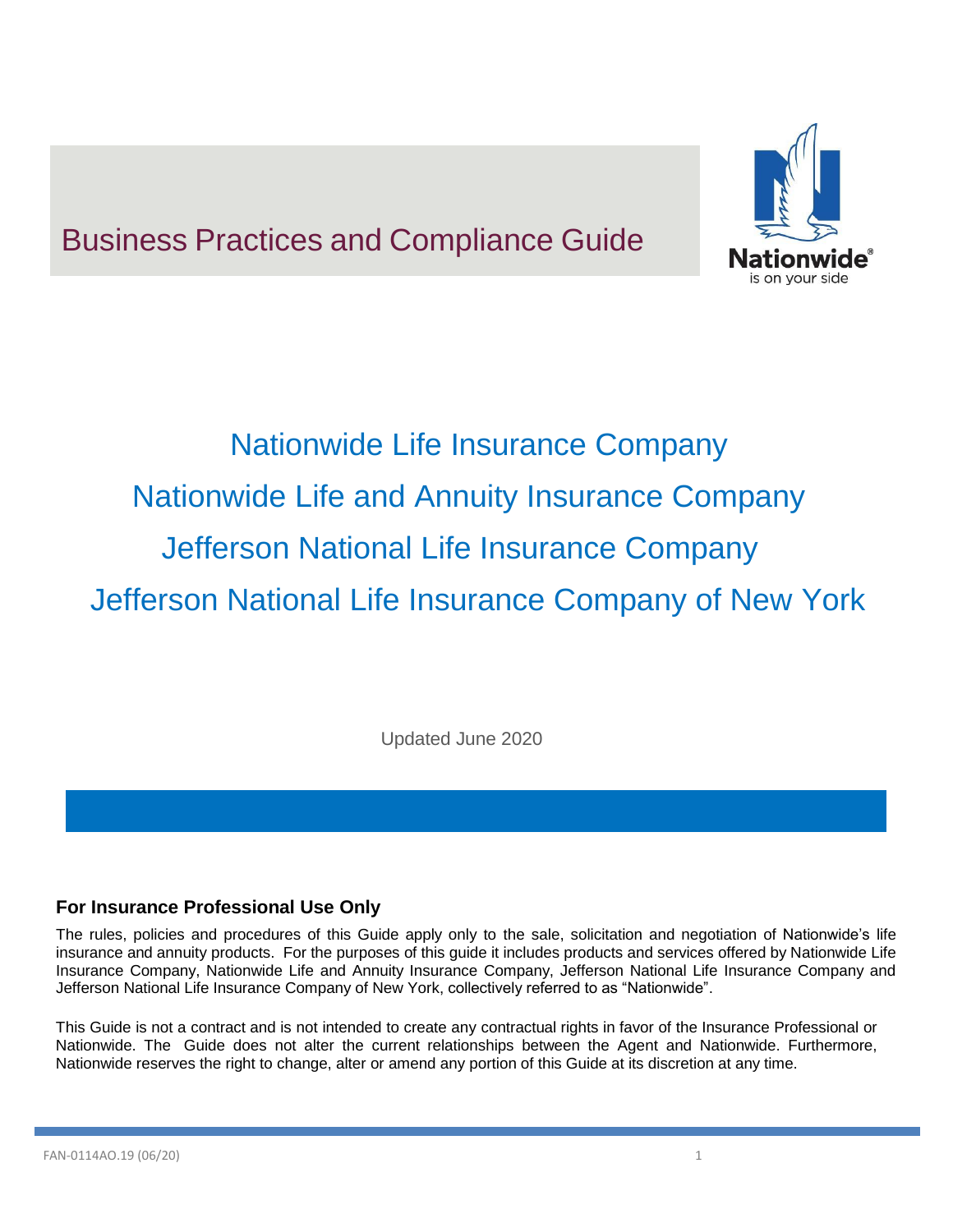| <b>SECTION 1</b>                                    |                                                                   |  |
|-----------------------------------------------------|-------------------------------------------------------------------|--|
| <b>SECTION 2</b>                                    |                                                                   |  |
| <b>SECTION 3</b>                                    |                                                                   |  |
| <b>Section 3</b><br><u>(a)</u><br>$\frac{(b)}{(c)}$ |                                                                   |  |
| Section 3.1                                         |                                                                   |  |
| Section 3.2                                         |                                                                   |  |
| Section 3.3                                         |                                                                   |  |
| Section 3.4<br>(a)                                  |                                                                   |  |
| <b>SECTION 4</b>                                    |                                                                   |  |
| <b>SECTION 5</b><br>$\frac{(a)}{(b)}$               |                                                                   |  |
| Section 5.1<br>(a)                                  |                                                                   |  |
| Section 5.2<br><u>(a)</u>                           |                                                                   |  |
| <b>SECTION 6</b>                                    |                                                                   |  |
| Section 6.1                                         |                                                                   |  |
| Section 6.2                                         |                                                                   |  |
| Section 6.3                                         |                                                                   |  |
| Section 6.4                                         |                                                                   |  |
| Section 6.5                                         |                                                                   |  |
| Section 6.6                                         | <b>State of New York - Life Insurance Preliminary Information</b> |  |
| Section 6.7                                         |                                                                   |  |
| Section 6.8                                         |                                                                   |  |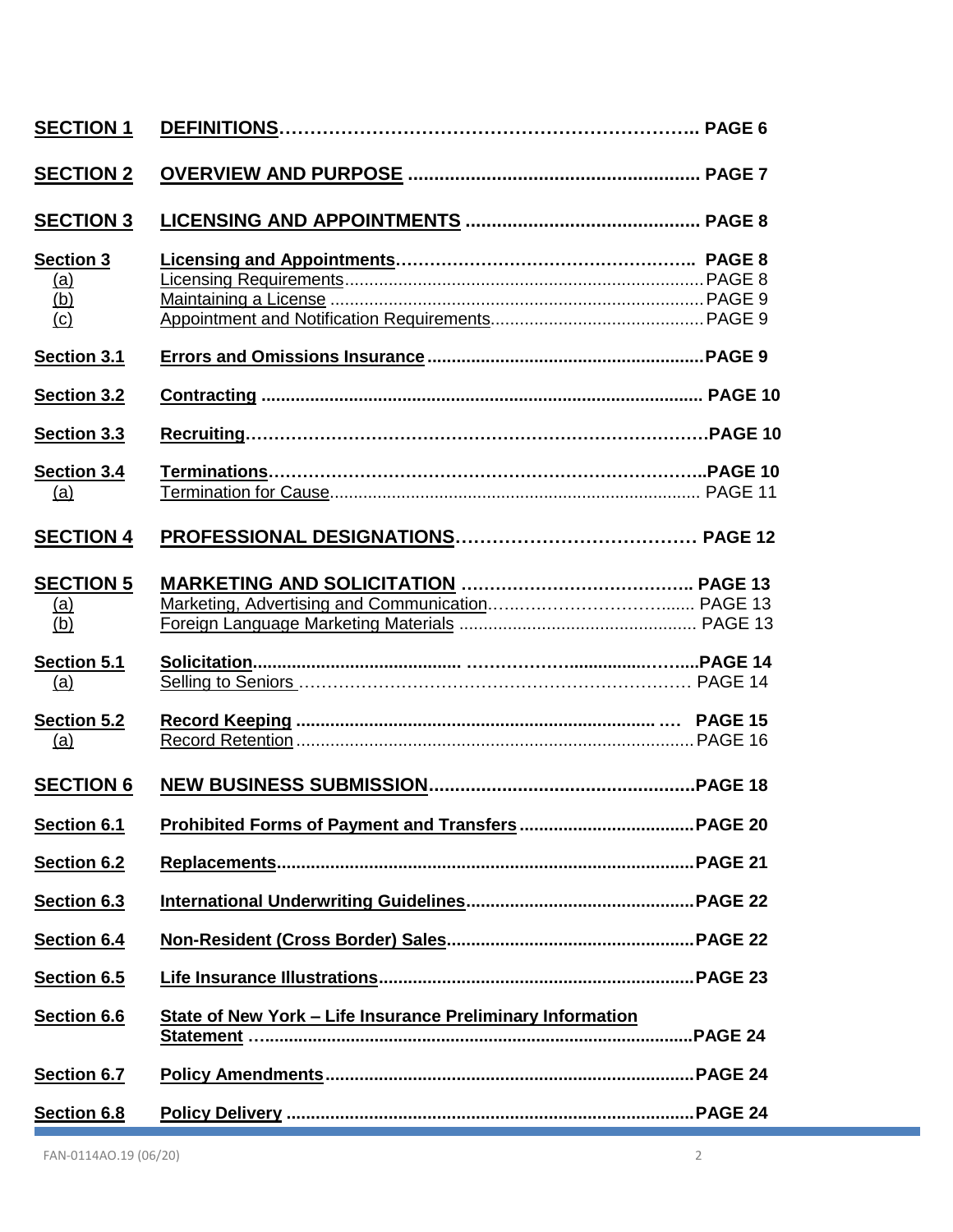| <b>SECTION 7</b>                       |                                                                   |  |
|----------------------------------------|-------------------------------------------------------------------|--|
| Section 7.1                            |                                                                   |  |
| Section 7.2                            |                                                                   |  |
| Section 7.3                            |                                                                   |  |
| Section 7.4                            |                                                                   |  |
| Section 7.5                            |                                                                   |  |
| Section 7.6                            |                                                                   |  |
| <b>Section 7.7</b>                     |                                                                   |  |
| <b>SECTION 8</b>                       |                                                                   |  |
| Section 8.1                            | Required Suitability Information to be Obtained  PAGE 31          |  |
| Section 8.2                            |                                                                   |  |
| Section 8.3                            |                                                                   |  |
| Section 8.4                            |                                                                   |  |
|                                        |                                                                   |  |
| Section 8.5                            |                                                                   |  |
| Section 8.6                            | Post Issue Transactions Involving New York Policyholders  PAGE 34 |  |
| <b>SECTION 9</b>                       |                                                                   |  |
| <b>SECTION 10</b>                      |                                                                   |  |
|                                        |                                                                   |  |
|                                        |                                                                   |  |
|                                        |                                                                   |  |
| $\frac{(a)}{(b)}$                      |                                                                   |  |
| $\overline{c}$                         |                                                                   |  |
|                                        |                                                                   |  |
|                                        |                                                                   |  |
| $\frac{(d)}{(e)}$<br>$\frac{(f)}{(f)}$ |                                                                   |  |
| $\overline{(h)}$                       |                                                                   |  |
|                                        |                                                                   |  |
| $\frac{1}{2}$                          |                                                                   |  |
|                                        |                                                                   |  |
| $\frac{(\dot{k})}{(\underline{l})}$    |                                                                   |  |
| $\overline{\text{ (m)}}$               |                                                                   |  |
| (n)<br>(0)                             |                                                                   |  |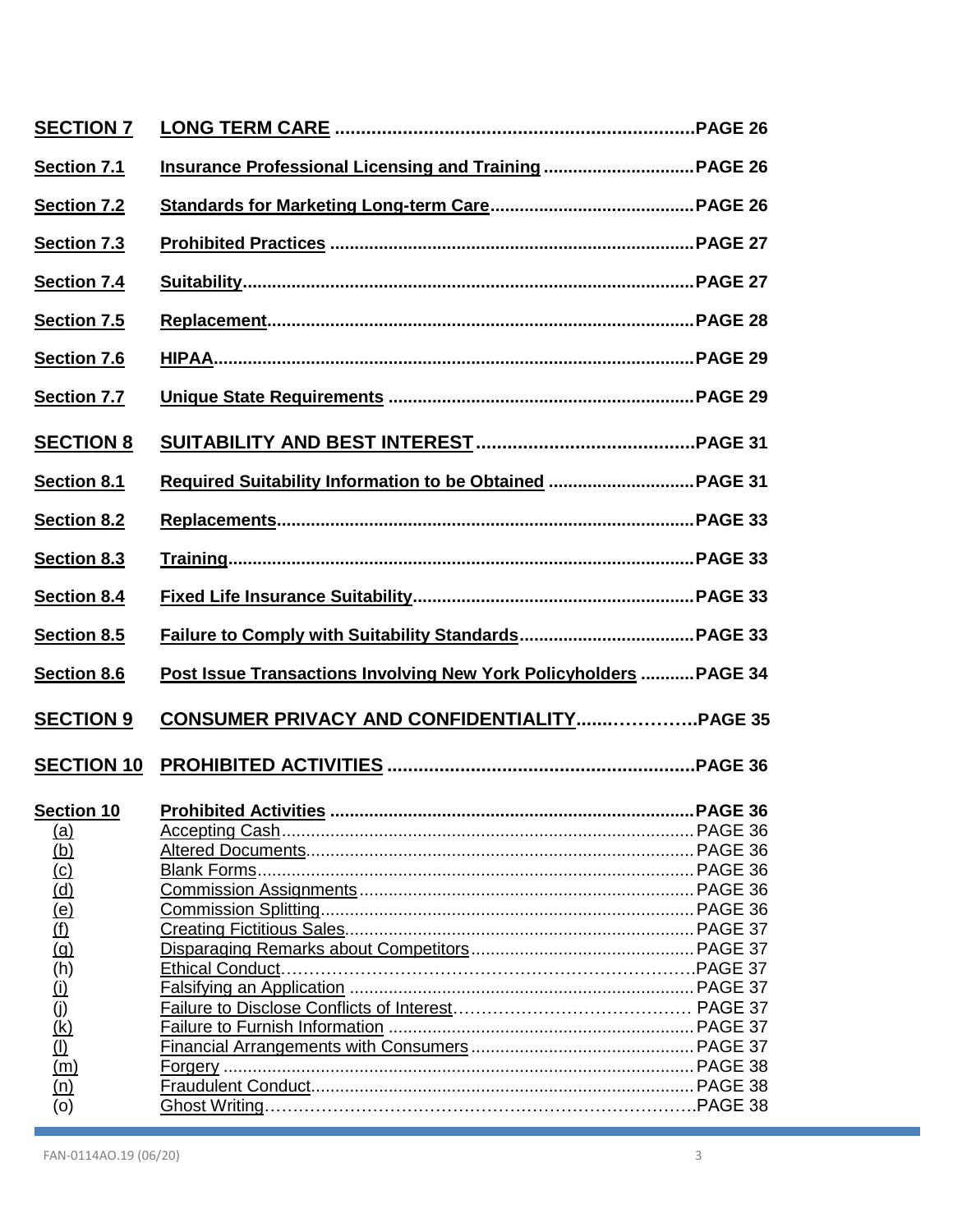| (p)                                 |                                                                      |  |
|-------------------------------------|----------------------------------------------------------------------|--|
| (q)                                 |                                                                      |  |
| (r)                                 |                                                                      |  |
|                                     |                                                                      |  |
|                                     |                                                                      |  |
|                                     |                                                                      |  |
| $\frac{(s)}{(t)}$ $\frac{(u)}{(v)}$ |                                                                      |  |
| (w)                                 |                                                                      |  |
| (x)                                 | Selling an Annuity Prior to Completion of Required Training  PAGE 40 |  |
| (y)                                 |                                                                      |  |
| (z)                                 |                                                                      |  |
| (aa)                                |                                                                      |  |
| (bb)                                |                                                                      |  |
|                                     |                                                                      |  |
|                                     |                                                                      |  |
|                                     |                                                                      |  |
| <b>Section 11</b>                   |                                                                      |  |
| (a)                                 |                                                                      |  |
|                                     |                                                                      |  |
|                                     |                                                                      |  |
|                                     |                                                                      |  |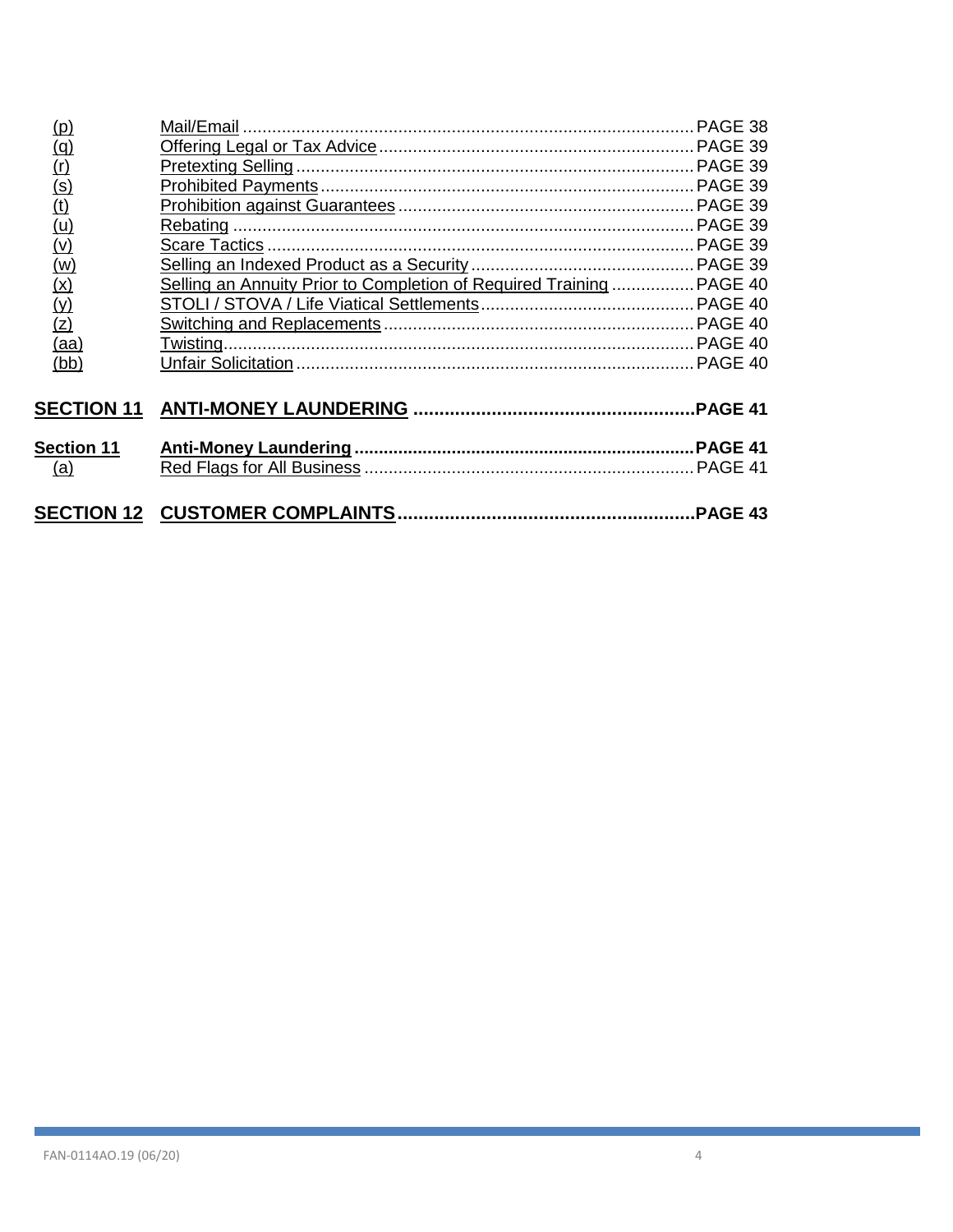# <span id="page-4-0"></span>**1. Definitions**

**Agent of Record –** the Insurance Professional currently listed on the life insurance or annuity contract and/or authorized to service the contract

**Applicant –** an individual applying for an insurance product

**Business Associate Agreement –** the agreement between Nationwide and the Insurance Professional that is required when selling a long-term care insurance contract with some of its life insurance products (e.g., CareMatters)

**Client –** an existing customer of an Insurance Professional

**Consumer –** a broad term to describe an individual that may be an insurance prospect, an applicant for an insurance product, or an existing contract owner or policy owner of Nationwide or another insurance company

**Contract Owner –** the owner of an annuity contract issued by Nationwide

**Insurance Product(s) –** an unregistered (a.k.a. fixed) annuity contract and/or life insurance policy

**Insurance Professional –** Insurance Professional is used broadly and includes a general agent and/or a licensed Insurance Professional

**Jefferson National Life Companies –** Jefferson National Life Insurance Company and Jefferson National Life Insurance Company of New York, or their successors and assigns

**Nationwide Life Companies –** Nationwide Life Insurance Company and Nationwide Life and Annuity Insurance Company, or their successors and assigns

**Nationwide® –** refers broadly to Nationwide the organization and not any particular underwriting company

**Policy Owner –** the owner of a life insurance policy issued by Nationwide

**Rules and Regulations –** state and federal insurance laws, rules and regulations that are applicable to insurance activities

**Selling Agreement –** the Master Distributor Agreement, Master Sub-Distributor Agreement, Marketing Agreement, General Agent Agreement or Independent Agent Agreement between the Nationwide and the Insurance Professional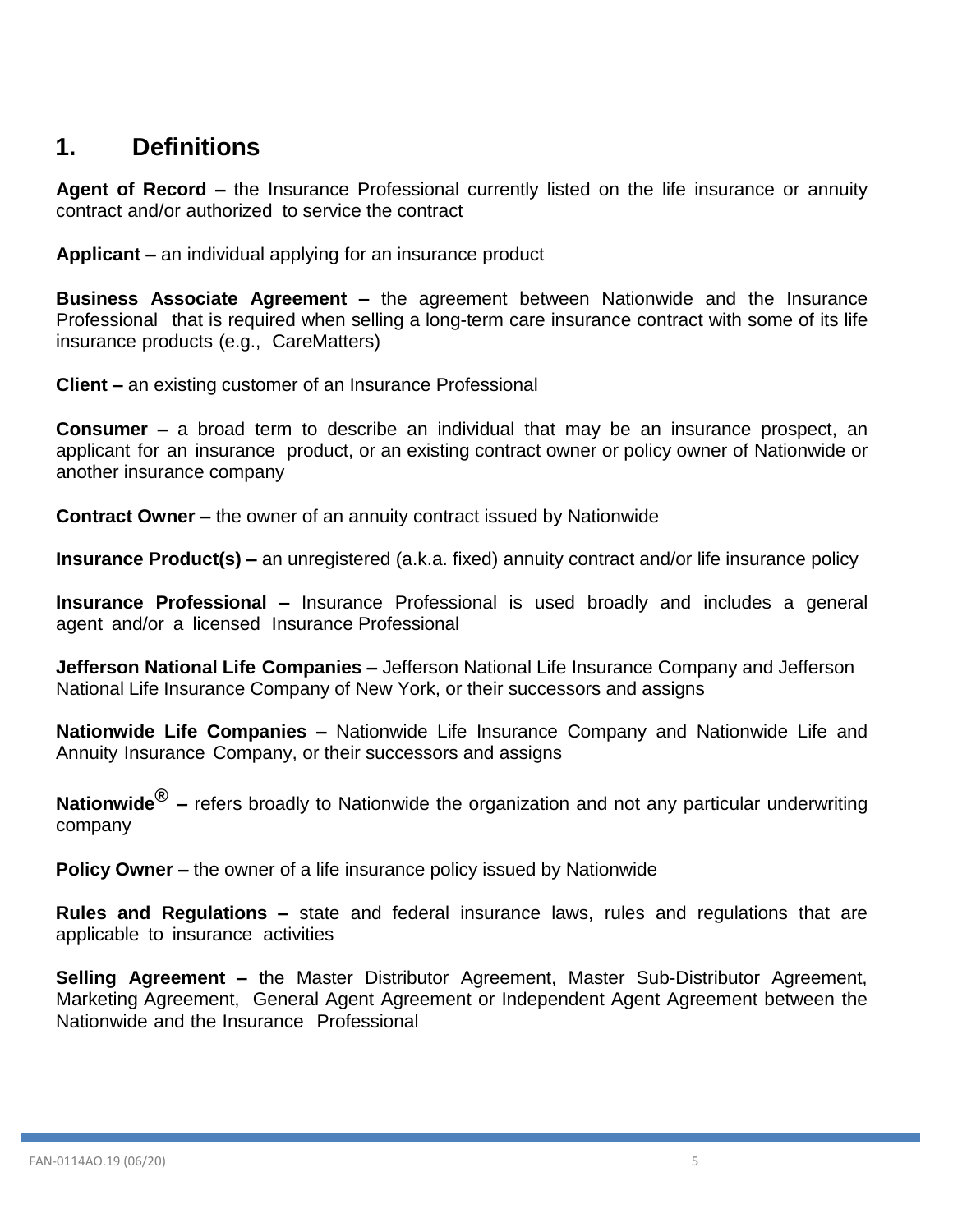# <span id="page-5-0"></span>**2. Overview and Purpose**

The objective of this Business Practices and Compliance Guide (collectively referred to as the "guide") is to establish policies designed to achieve compliance with state and federal rules and regulations and to detect and prevent violations of those rules and regulations and the internal policies and procedures of Nationwide Life Insurance Company, Nationwide Life and Annuity Insurance Company, , Jefferson National Life Insurance Company and Jefferson National Life Insurance Company of New York, collectively referred to as "Nationwide".

The policies and procedures in this guide govern the activities of Insurance Professionals. All Insurance Professionals are required to comply with the policies and procedures set forth in this guide, state laws, rules and regulations, and any other applicable Nationwide policies and procedures.

This guide is not to be construed as inclusive of all laws, rules, regulations, and policies of the various regulatory agencies, but rather as a guide to conduct daily insurance business. This guide does not replace, or supersede, any language contained in the Selling Agreement. Additionally, if the Insurance Professional maintains a securities license, it is the responsibility of the Insurance Professional to also follow the policies and procedures set forth by his/her member firm.

Nationwide's commitment to compliance with applicable laws, rules, regulations and our policies and procedures begins with Insurance Professionals who are committed to observing high standards of behavior. Nationwide expects quality life insurance business with excellent persistency from the Insurance Professionals who sell Nationwide's products. This can be achieved by soliciting business in a professional and ethical manner, by providing consumers with an assessment of the need for Nationwide products and by timely servicing contract or policy owners.

When necessary, Nationwide may publish revisions to this guide by issuing a Compliance Bulletin. All Insurance Professionals who receive a communication from Nationwide must review the document and comply with any revisions to the guide. Information regarding any updates or policy changes can be found at nationwidefinancial.com in Sales and Service Center under the Advisor Support Services section of the website. Failure to comply with changes to policies and procedures communicated in Compliance Bulletins is prohibited and may result in disciplinary action, up to and including the cancellation/termination of the Insurance Professional's appointment and contract with Nationwide. You can access this guide at any time online at nationwidefinancial.com.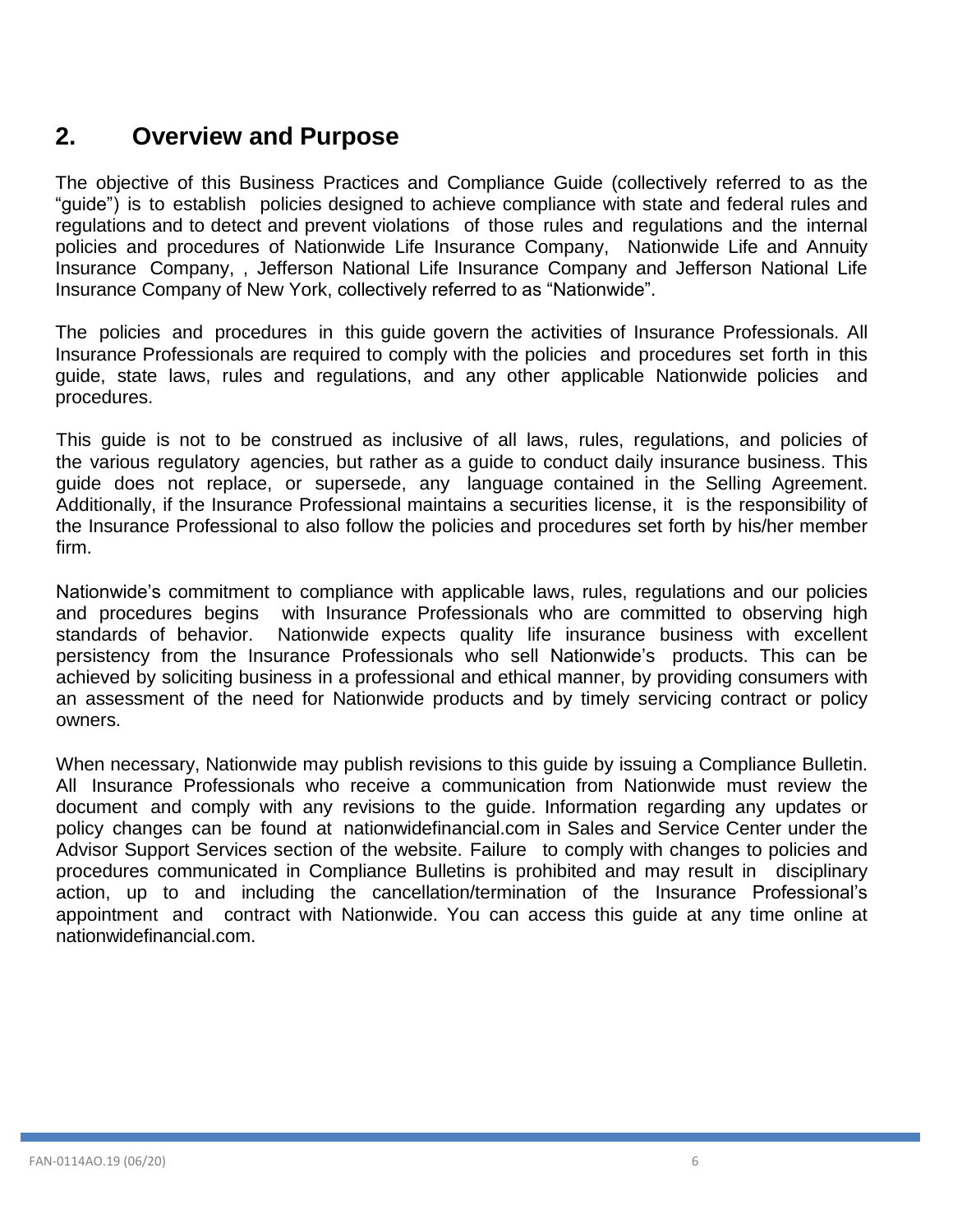# <span id="page-6-0"></span>**3. Licensing and Appointments**

Soliciting or conducting insurance business includes speaking generally about a company or product, providing quotes and/or proposals and illustrations, taking applications and receiving premium payments, or explaining policy provisions to an applicant or consumer.

In order to solicit insurance business, including receiving subsequent premium payments from contract or policy owners to fund existing contracts or policies, Insurance Professionals must be:

- Licensed in the state where solicitation occurs
- Licensed in the state where the application is completed and executed
- Licensed in the consumer's resident state even if the Insurance Professional does not reside there
- Licensed in the state where the Trust is domiciled
- Appointed with the applicable Nationwide company

Insurance Professionals may not meet with prospective clients to discuss Nationwide products or services prior to being appointed by the Company. Additionally, the Insurance Professional may not discuss our products or services even if attending a meeting with a properly licensed and appointed Insurance Professional.

NOTE – If an Insurance Professional is not properly licensed and appointed with Nationwide, commissions on the sale of insurance products cannot be paid to the Insurance Professional.

### <span id="page-6-1"></span>**a. Licensing Requirements**

Rules and regulations require that Insurance Professionals have a valid state insurance license, and be properly appointed with an insurance company, to offer, market, sell, and distribute, insurance business in a state and receive a commission either directly or indirectly from that sale. If an Insurance Professional is in the business of advising clients on replacing any securities or variable products, Nationwide requires that Insurance Professionals have the appropriate securities license. Nationwide reserves the right to request that the Insurance Professional provide additional information and existing account documentation to validate the recommendation to purchase Nationwide life and annuity products.

Each state issues its own insurance licenses, which are valid only in that state for specified line(s) of business, such as life, accident and health, variable contracts, and long-term care insurance. States typically require Insurance Professionals to successfully complete pre-licensing requirements, pass a state insurance licensing exam, complete a license application, and receive the physical license from the state before soliciting.

### <span id="page-6-2"></span>**b. Maintaining a License**

Insurance Professionals must maintain a valid insurance license in their resident state. To solicit insurance business outside of the Insurance Professional's resident licensed state, Insurance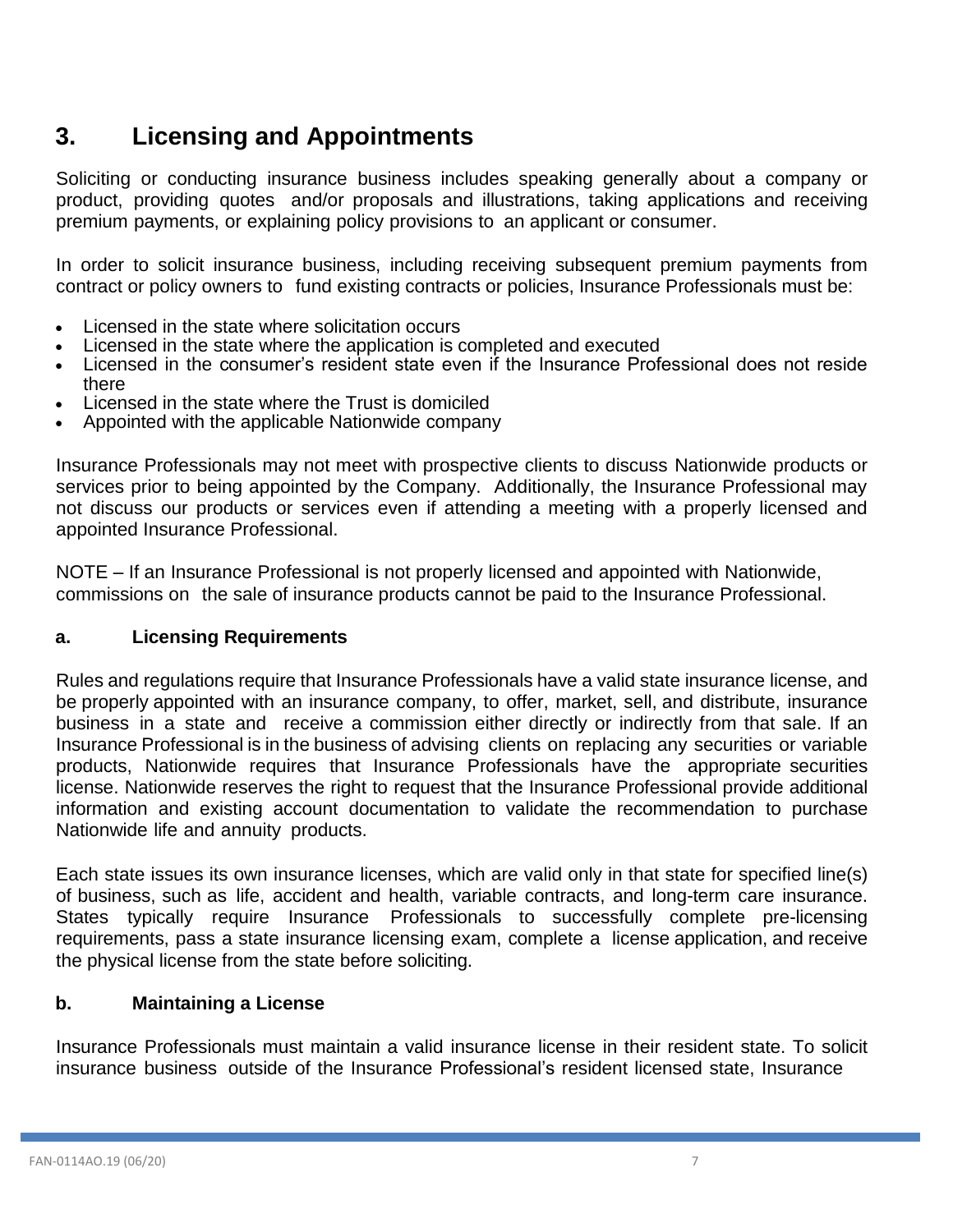Professionals must also possess the appropriate non-resident license(s). Insurance Professionals must renew their resident and non-resident licenses periodically as required by each state's regulations.

It is the Insurance Professional's responsibility to ensure that he/she takes all necessary action to obtain and keep the license effective. Insurance Professionals must complete any state required continuing education to keep their license active. Insurance Professionals are responsible for knowing, understanding, and complying with the applicable rules and regulations of the state in which he/she does business.

Insurance Professionals shall not solicit the purchase of an annuity or insurance product unless the Insurance Professional has the appropriate license, adequate knowledge of the product to recommend the annuity or insurance product and the Insurance Professional is in compliance with Nationwide's standards.

### <span id="page-7-0"></span>**c. Appointment and Notification Requirements**

An appointment is an authorization given by an insurance company to an Insurance Professional to represent that company for a particular line of business in a specific state. These authorizations are usually filed with the state department of insurance. Therefore, each insurance company, in each state where the Insurance Professional solicits business must generally appoint the Insurance Professional. Appointments through previous employers/entities are no longer valid once an Insurance Professional terminates the relationship. Insurance Professionals must obtain new appointments through Nationwide.

Insurance Professionals must be licensed to sell insurance products offered by Nationwide. Insurance Professionals who do not have an existing state license will be directed to procure the state license before completing any pre-appointment paperwork.

Upon request for appointment, the Insurance Professional must complete a Background Check, so Nationwide can ascertain his or her good character, business qualifications, and experience.

Nationwide, at its sole discretion, may choose to accept or deny any appointment request.

#### <span id="page-7-1"></span>**3.1. Errors and Omissions Insurance**

Insurance Professionals shall maintain sufficient fidelity bond coverage (including coverage for larceny and embezzlement) and errors and omissions insurance coverage as may be required under applicable law. The amount of coverage must be acceptable to Nationwide and proof of coverage must be provided upon request.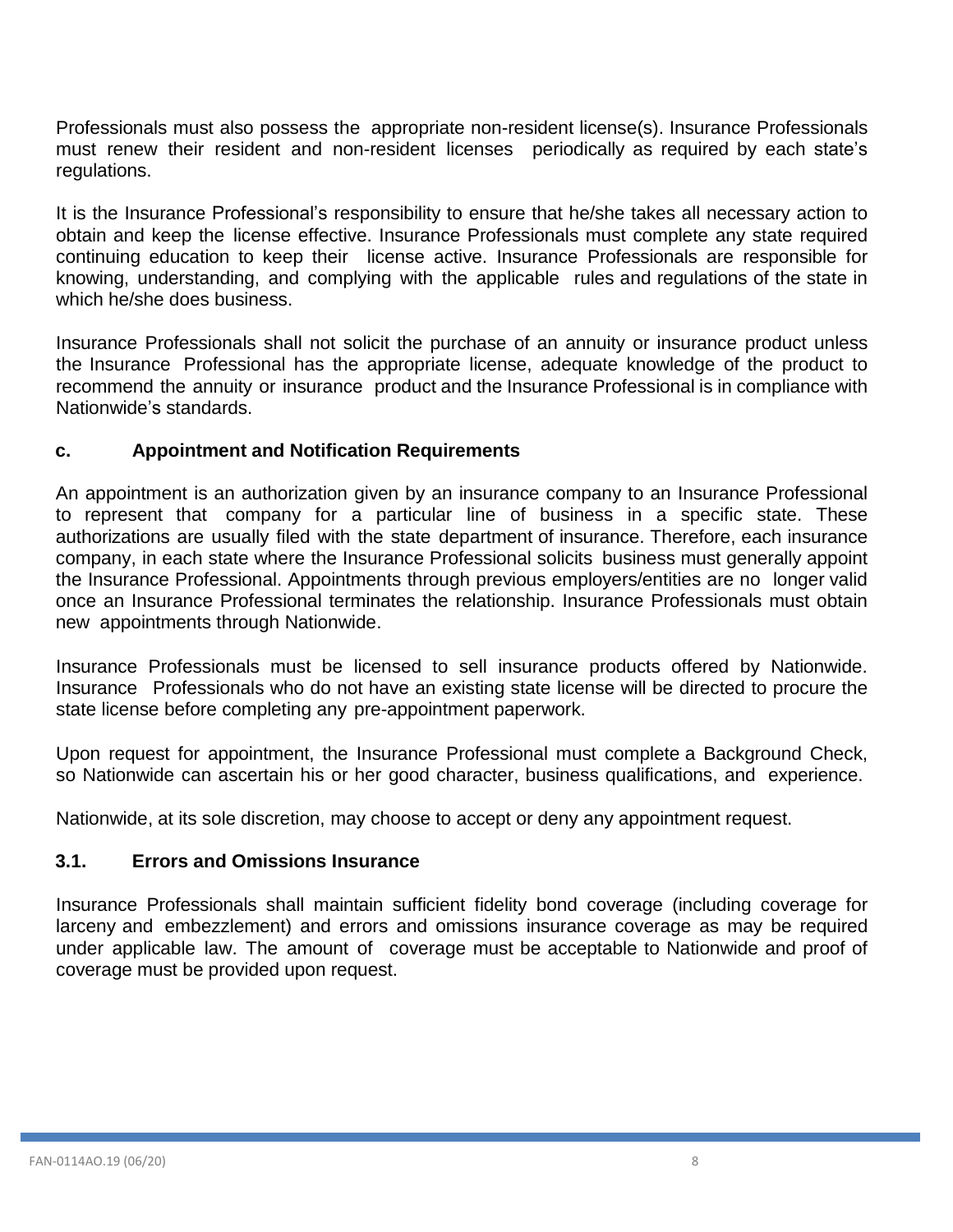# <span id="page-8-0"></span>**3.2. Contracting**

Insurance Professionals must have the proper authority to execute a Selling Agreement as well as have the necessary contractual agreements in place to receive payment for the sale of any insurance product. To receive any compensation, the Insurance Professional must be licensed and appointed with the applicable Nationwide company in the policy issue state at the time of policy issue.

An Insurance Professional's authority shall not extend further than stated in the executed Selling Agreement, nor shall the Insurance Professional:

- 1. Create, waive, or change any question, statement, or answer on any application during the appointment process, the Selling Agreement, any application for an insurance product, the terms of any receipt given thereon, or the terms of any policy or contract
- 2. Extend or waive any provision of any policy or the time for payment or premiums
- 3. Deliver any policy unless the health of the insured or annuitant is substantially unchanged from the date of the application
- 4. Incur any debts or liability for or against Nationwide
- 5. Receive any money for Nationwide except premiums as authorized in the Selling Agreement
- 6. Misrepresent, or fail to disclose accurately, the terms or nature of the insurance products offered by Nationwide
- 7. Solicit business in a state where the policy is not approved for sale
- 8. Violate any published policy of Nationwide regarding viatical sales

#### <span id="page-8-1"></span>**3.3. Recruiting**

A general agent may recommend duly licensed Insurance Professionals to solicit insurance products offered by Nationwide, and Nationwide, at its sole discretion, may choose to approve or deny any appointment request. Nationwide may terminate a relationship with an Insurance Professional at any time and for any reason.

#### <span id="page-8-2"></span>**3.4. Termination**

Any party to the Selling Agreement may terminate the Selling Agreement in accordance with the terms of the Selling Agreement.

Insurance Professionals must immediately notify a licensing representative of Nationwide in writing when voluntarily terminating his/her association with Nationwide. Upon receipt of notification, Nationwide will promptly terminate the Insurance Professional's appointment(s).

Prohibited conduct, as outlined in Section 10 of this guide, by an Insurance Professional may result in Nationwide terminating the Selling Agreement, submitting a termination for cause recommendation to a state department of insurance, reporting the conduct to a state and/or federal agency governing insurance, initiating legal action, and/or rescinding an existing annuity contract or life insurance policy.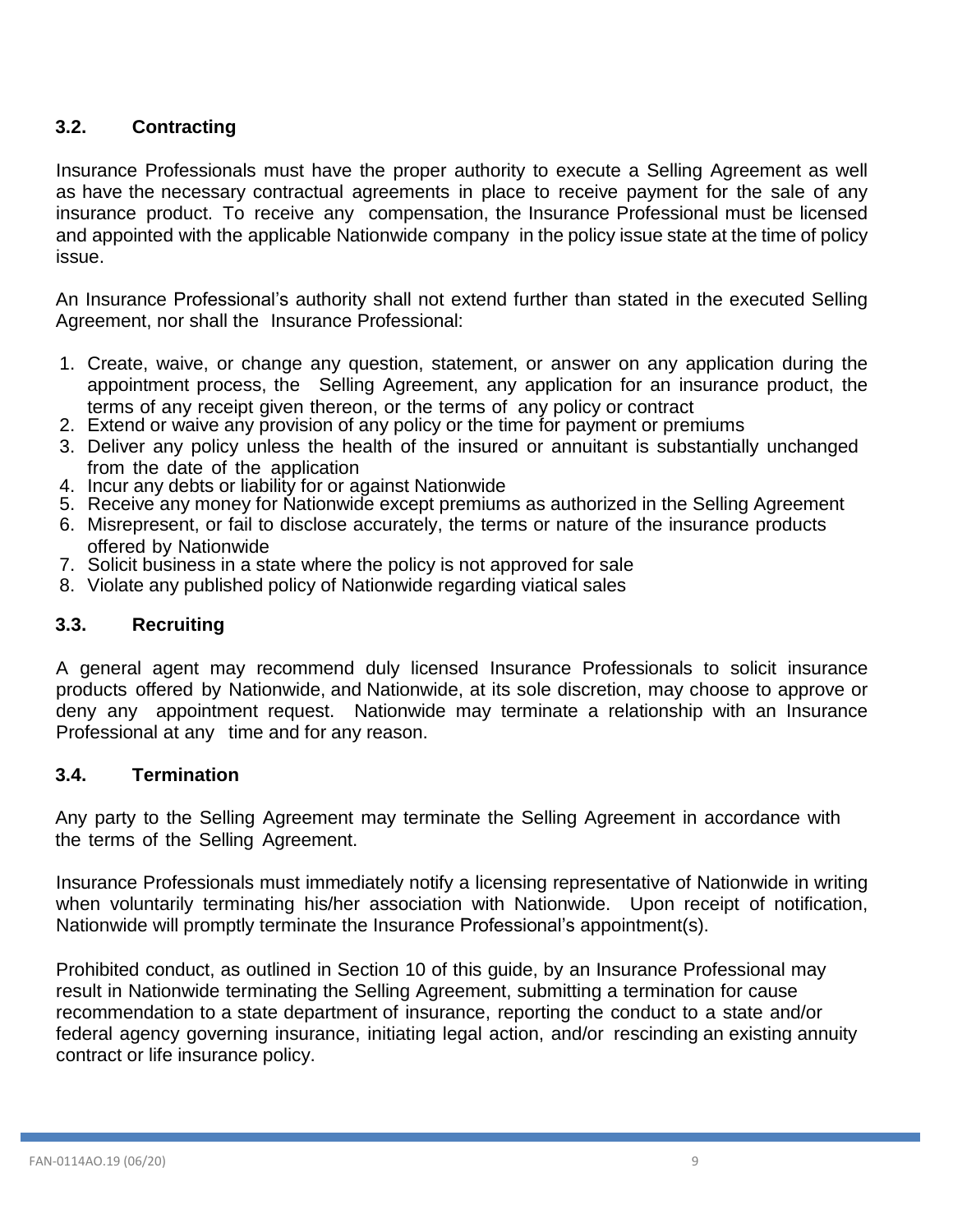# **a. Termination for Cause**

The Selling Agreement with Nationwide provides full details regarding automatic termination of the Selling Agreement or the ability for any involved party to terminate the Selling Agreement with cause. Any conduct by an Insurance Professional that Nationwide identifies as warranting termination for cause will be decided by Nationwide. Additionally, Nationwide will refer to each individual state Statute to determine when termination for cause is applicable.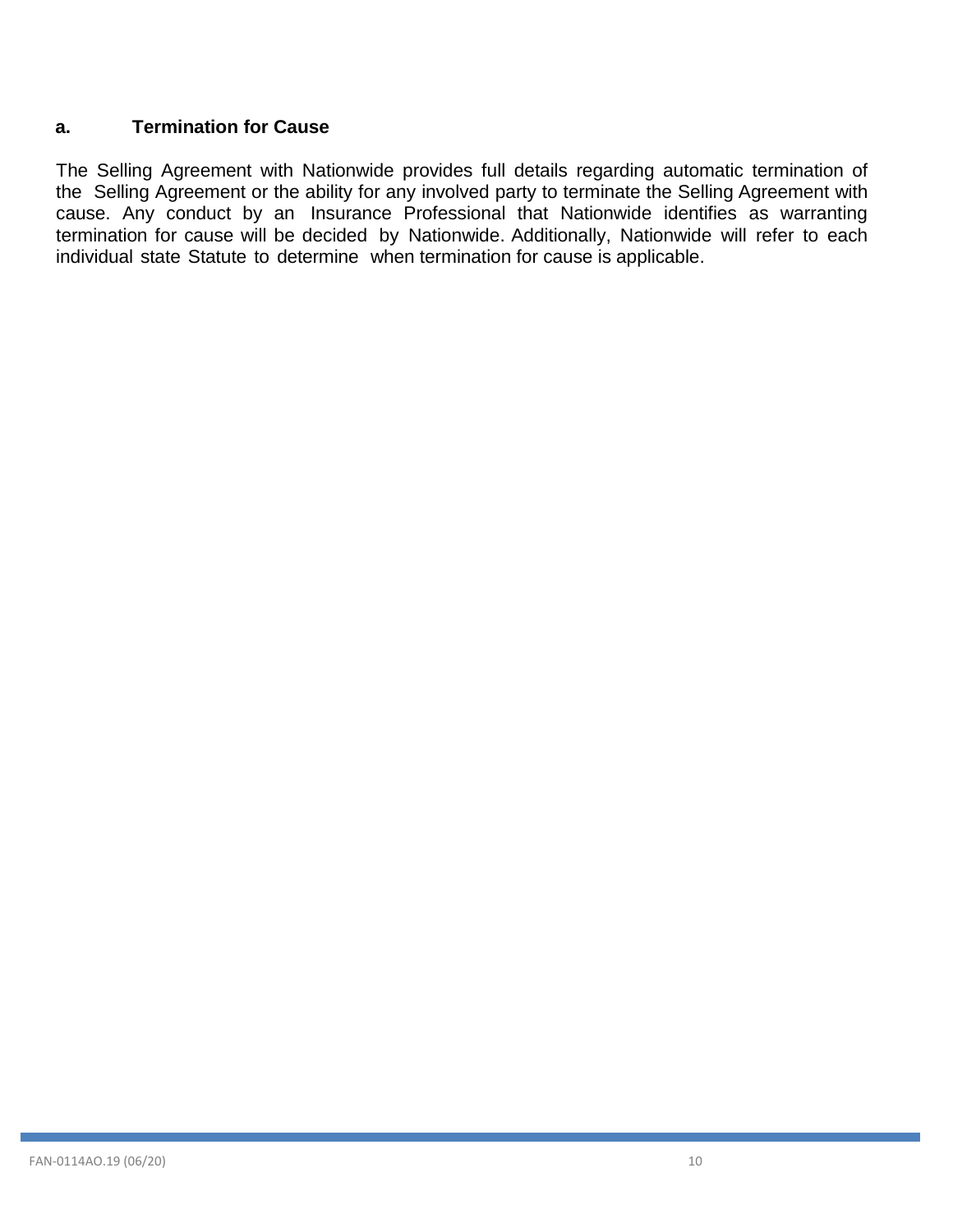# <span id="page-10-0"></span>**4. Professional Designations**

Insurance Professionals must comply with the applicable state laws and regulations regarding professional designations in the state(s) in which the Insurance Professional is licensed. Insurance Professionals who have satisfied designation requirements and are current with the designations' continuing requirements may utilize professional designations. The Insurance Professional may not use professional designations in a false or misleading manner. If an Insurance Professional uses a professional designation in violation of a state regulation, the Insurance Professional may be subject to disciplinary action by Nationwide including, but not limited to, termination of the Selling Agreement.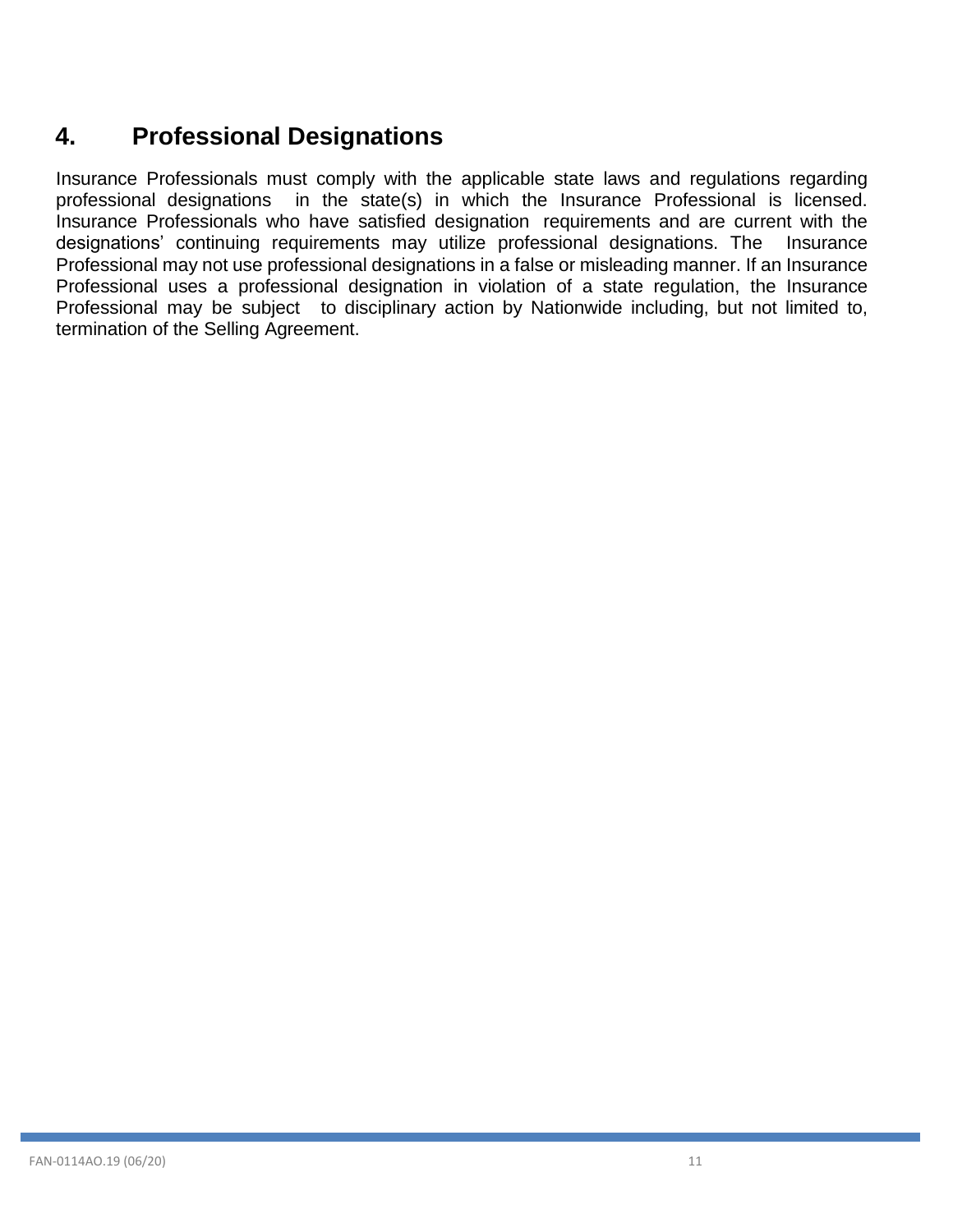# <span id="page-11-0"></span>**5. Marketing and Solicitation**

# <span id="page-11-1"></span>**a. Marketing, Advertising, and Communication**

To maintain the highest level of trust and integrity, it is imperative that all sales efforts are conducted with the highest ethical standard and deal fairly with the public. Insurance Professionals must represent completely and truthfully the terms, conditions, features, benefits, costs, charges, and risks associated with the insurance products offered by Nationwide. Insurance Professionals are prohibited from making false, exaggerated, or misleading statements. To ensure communications are not misleading, the following guidelines should be followed:

- Statements must not be misleading within the context which they are made
- Consider the nature of the audience to which the communication is directed
- Communications must be clear and must not contain material omissions
- Communications must provide an accurate and complete presentation of tax implications or investments characterized as tax-free or tax-exempt, including disclosure of any applicable fees
- Any marketing or advertising used to solicit insurance products must be provided by Nationwide or approved by Nationwide prior to use

Insurance Professionals may only use the marketing, advertising, and sales literature that has been provided by Nationwide and approved. Any marketing, advertising, and sales literature, including but not limited to internet websites and/or social media outlets, which refer to Nationwide or any insurance product offered through Nationwide must be submitted for written approval prior to its use. To obtain approval, the Insurance Professional should contact the Brokerage General Agency (BGA), Independent Marketing Organization (IMO) or agency whom he/she is affiliated with.

Distributing (or in any way sharing) internal materials to consumers, including materials marked "for internal use only," "for broker-dealer use only," "for Insurance Professional use only," or similar forms is prohibited.

Insurance Professionals do not have the authority to use, alter, amend or remove any trade name, brand, trademark or service mark of Nationwide or any affiliate (collectively referred to as "trademarks") from any product or other property of Nationwide without prior written approval.

Insurance Professionals may not use any property of Nationwide or any affiliate, including but not limited to trademarks, policy forms, applications, marketing materials, records, manuals, or supplies after termination of the Selling Agreement.

# <span id="page-11-2"></span>**b. Foreign Language Marketing Materials**

Creating, using, or translating any foreign language marketing, advertising, sales literature, correspondence or electronic communications in association with the solicitation, sale or servicing of insurance products offered by Nationwide is prohibited.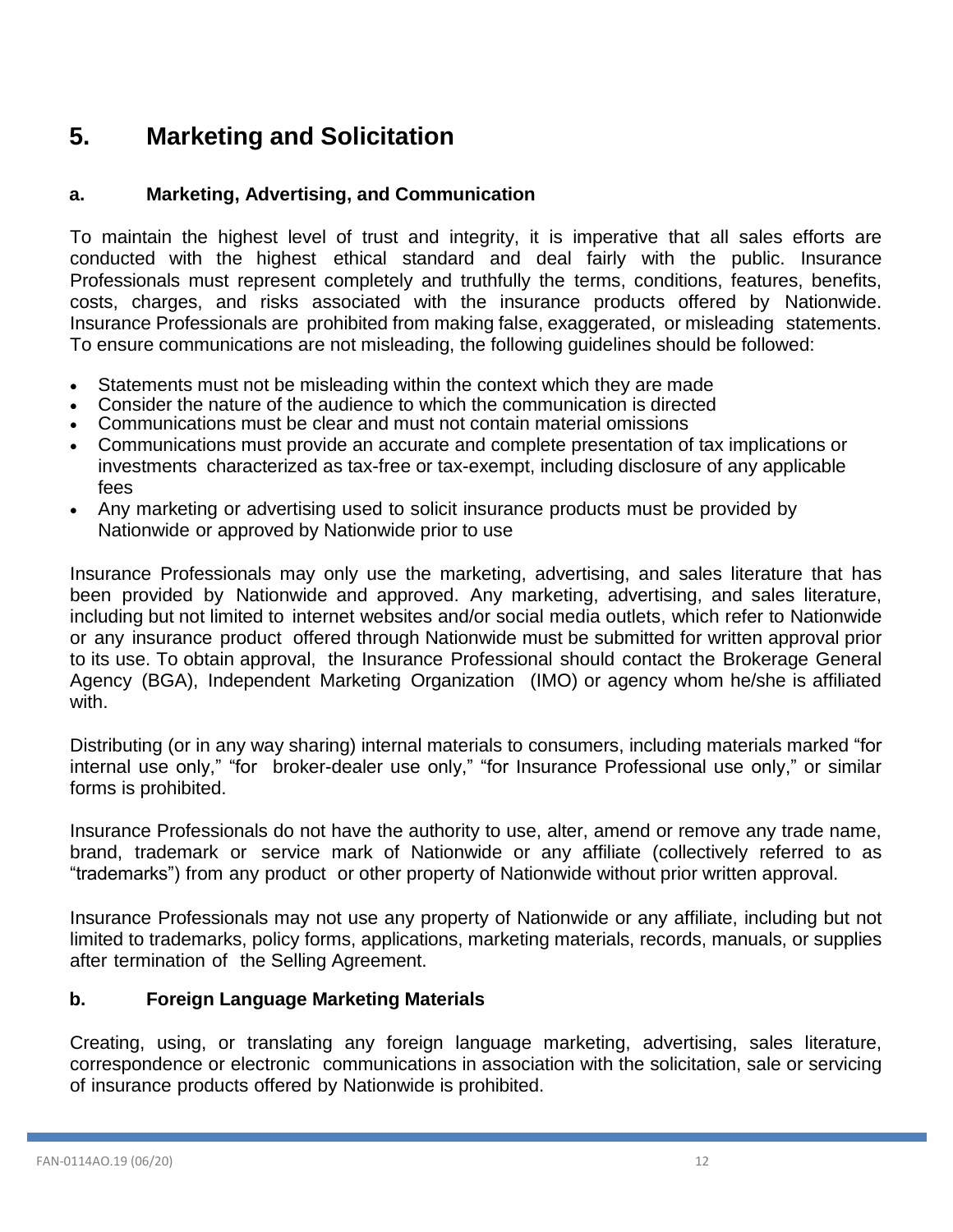Unless provided by Nationwide, all written communications with the public must be in the English language.

Insurance Professionals should refer to the Life Underwriting Requirements Guide for the procedure to follow when he/she is not multi-lingual and is writing the occasional application on a non-English speaking applicant and the assistance of an interpreter is necessary.

### <span id="page-12-0"></span>**5.1. Solicitation**

Insurance Professionals may only solicit applications for the insurance products offered by Nationwide in those states in which such products are approved and they are licensed to do so. Insurance Professionals should contact their Brokerage General Agency (BGA), Independent Marketing Organization (IMO) or agency whom he/she is affiliated with to inquire about insurance products approved in their state.

Insurance Professionals must have the appropriate credentials (insurance licenses and/or appointment in every state in which insurance business is solicited, as described in Section 3 of this guide). These credentials include the completion of any training that is required to maintain the license(s) and appointment(s). Individuals not appointed or licensed with Nationwide are prohibited from soliciting clients on behalf of an Insurance Professional. Nationwide deems that insurance solicitation occurs when a specific insurance product is discussed:

- In a presentation
- In person
- During a telephone conversation
- In an e-mail message or text message
- In documents mailed to consumers
- In any marketing or advertising message
- In any other form of communication
- Any social medial format

In addition, Nationwide requires that Insurance Professionals have a license in the consumer's resident state even if the Insurance Professional does not reside there. Under no condition can an application be electronically signed outside of the state listed on the application. This includes situations in which the client may be traveling or residing in another state or country.

### <span id="page-12-1"></span>**a. Selling to Seniors**

With the aging U.S. population, it is increasingly important for an Insurance Professional to make sure an annuity or life insurance sale is appropriate using due diligence and needs assessment practices as well as incorporating additional factors including, but not limited to the following:

- Can the consumer afford to pay the premiums on the policy for as long as the premiums are due?
- Is the consumer currently employed? If so, for how much longer?
- What are the consumer's primary expenses?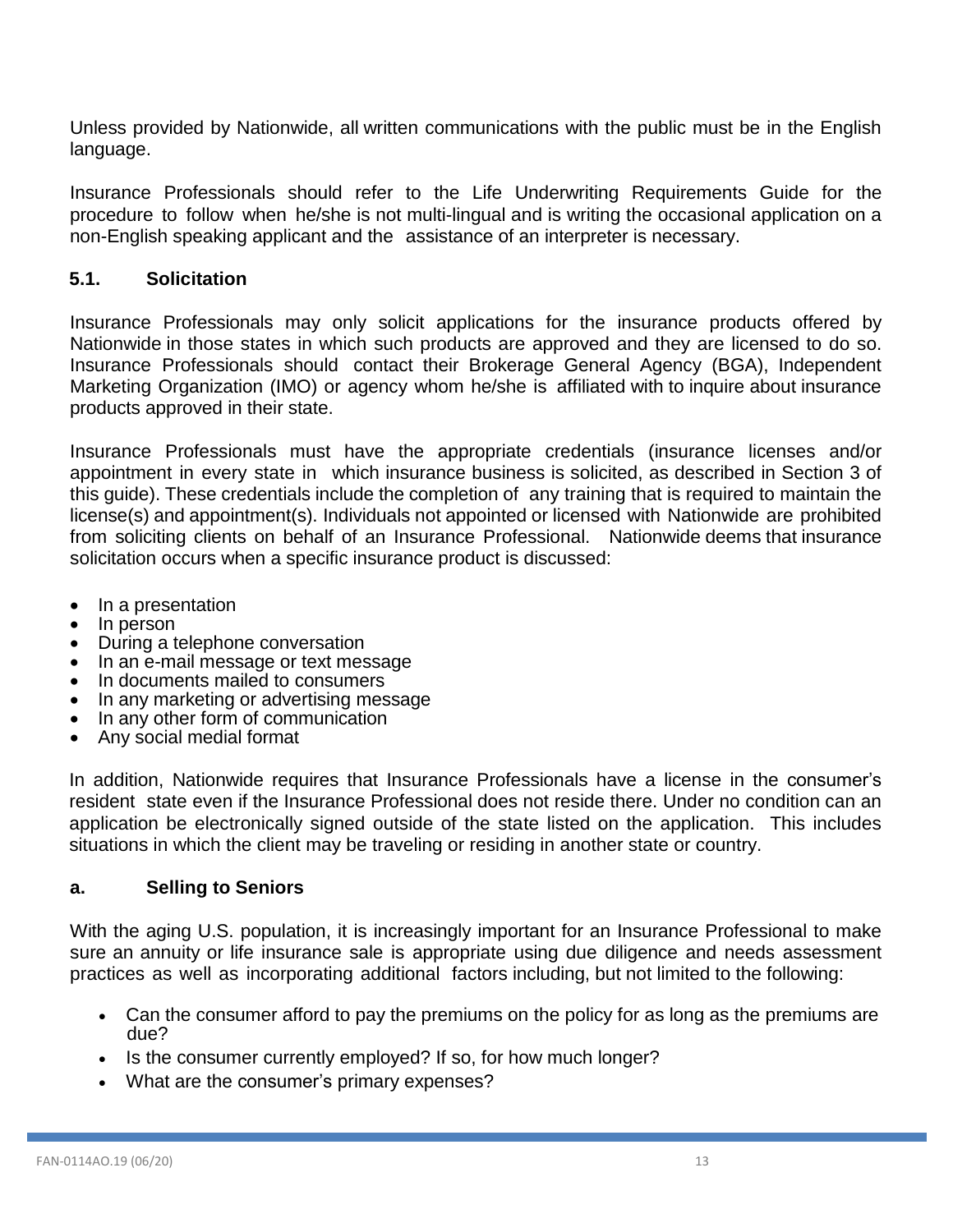- Is the consumer living on a fixed income? Does the consumer anticipate doing so in the future?
- How important is the liquidity of income generating assets to the consumer?
- What type of health care insurance does the consumer have? Will the consumer be relying on investment assets for anticipated and unanticipated health costs?

Additionally, financial exploitation of elders and vulnerable adults is a rising concern. Financial exploitation and abuse mean "improper use of an adult's funds, property or resources by another individual, including fraud, false pretenses, embezzlement, conspiracy, forgery, falsifying records, coerced property transfers or denial of access to assets." This includes but is not limited to:

- Unusual financial decisions/banking activity by an elderly customer or caregiver
- Excessive interest in the elder's finances by a caregiver or another individual
- An Elderly customer exhibiting fear in the presence of a caregiver or another individual

It is important to report any unusual or suspicious activity where financial exploitation or abuse includes consumers and/or potential consumers involving Nationwide products. Suspected financial exploitation should be reported to the Office of Anti-Money Laundering Compliance at 1- 877-406-4747, by email at [BDRQST@nationwide.com](mailto:BDRQST@nationwide.com) or by live mail to the Office of Compliance, FCSC 3-11-307.

It is the Insurance Professional's responsibility, if using a professional designation, to make sure the designation is approved in the state where the Insurance Professional is licensed and be familiar with any words or phrases that should be avoided.

While seminars may be used as a legitimate marketing tool, there has been a growing regulatory concern about the increase of seminars targeting senior citizens. It is the Insurance Professional's responsibility to make sure any seminar is positioned appropriately with full transparency regarding the purpose of the event and that the marketing and sales tactics are ethical and compliant.

Insurance Professionals should be aware of the impact a consumer's diminished capacity (i.e., the decline of a consumer's physical and cognitive functionality) can have on his/her ability to make financial decisions. Some practices to keep in mind are, but not limited to the following:

- Consulting with appropriate Professionals to prepare documents (e.g., Will, Power of Attorney, Health Care Proxy, Living Will).
- Designate a secondary or emergency contact for the account.
- Invite a friend or family member to accompany the consumer to appointments.

# <span id="page-13-0"></span>**5.2. Record Keeping**

It is the responsibility of the Insurance Professional to maintain complete and accurate books, files, and records (collectively referred to as "records"). Nationwide has the right to examine, inspect, and copy these records. The records shall be (1) maintained by the Insurance Professional, as prescribed by all the states in which he/she does business or (2) delivered to the Nationwide for safe keeping.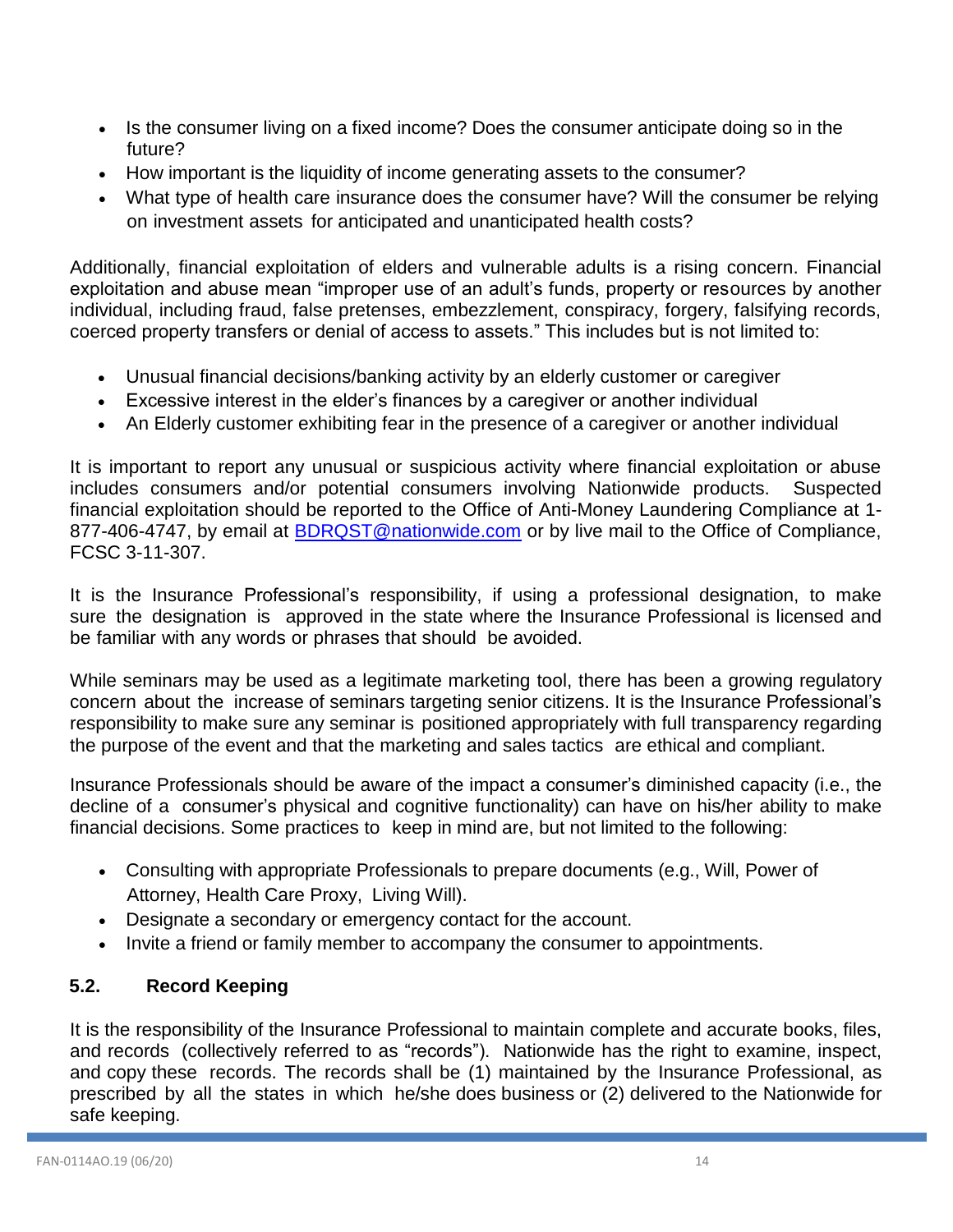If an Insurance Professional's firm conducts suitability, it is the responsibility of the Insurance Professional to follow their Firm's policies and procedures, including the Books and Records requirements. It is important to understand that Regulators can request this information from an Insurance Professional as part of a complaint or regulatory inquiry.

The Insurance Professional shall cooperate and use its best efforts to provide such records as Nationwide may require in connection with the Selling Agreement, as the result of a consumer complaint, or as the result of a regulatory examination or inquiry, civil litigation, and or arbitration.

### <span id="page-14-0"></span>**a. Record Retention**

Insurance Professionals are required to retain all sales documentation used in making the recommendation, and anything else that may assist in supporting ANY recommendation to protect the Insurance Professional from potential customer complaint or regulatory scrutiny. This includes but is not limited to:

- Training Completion Certifications
- Customer Profile/Need Analysis
- Product Comparisons
- Signed Carrier Application
- Signed Suitability Form
- Signed Illustrations
- Sales material
- Personal notes including steps taken and analysis performed leading up to the recommendation
- Any required post issue documents such as delivery receipts

It is important to maintain and make available upon request to the Company a record of client information collected and whether the client elected to purchase a life insurance policy or annuity contract. Certain documents should always be maintained:

- Original sales proposals;
- A copy of any needs' analysis completed during the solicitation;
- A copy of any sales material and advertisements used during the sales process;
- Suitability information provided by the applicant and the basis for the Insurance Professional's recommendation:
- Any written correspondence to or from the applicants/contract owners regarding the solicitations, issuance of the contract or subsequent service of the contract;
- Documentation of phone calls to or from the applicants/contract owners addressing the above issues;
- Notes from meetings with the applicants/contract owners; and
- A copy of the signed delivery receipt (if applicable)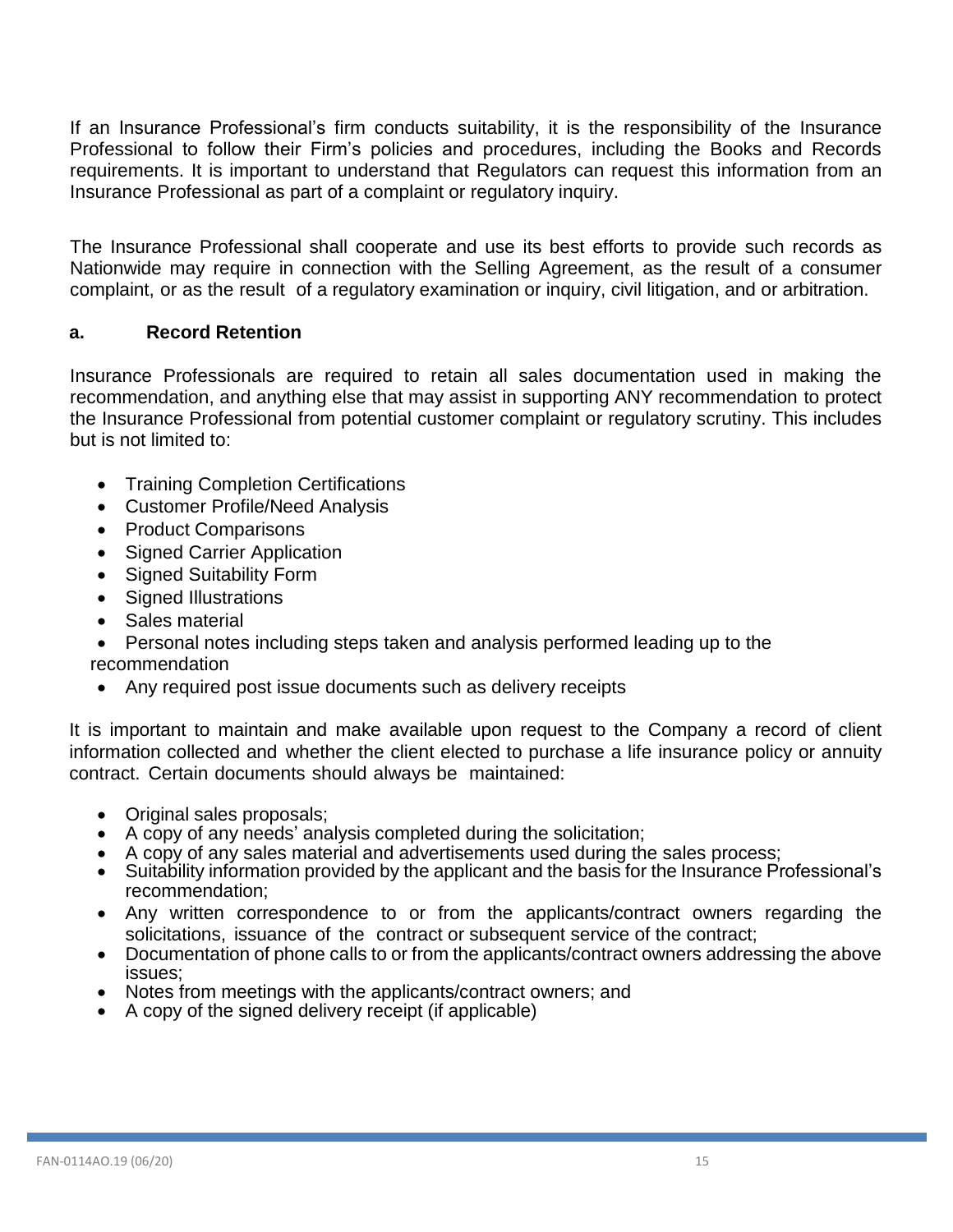For each sales transaction in New York in which an Insurance Professional submits a new business application, the following must be completed:

- Customer Profile/Need Analysis
- Product Comparisons
- Signed Carrier Application
- Signed Suitability & Best Interest Form

For each transaction in which an Insurance Professional interacts with a client, the Insurance Professional should document the type of interaction:

- New recommendation
- Post issue recommendation
- No recommendation made
- Client decision made against the producer recommendation

Where applicable, the Insurance Professional's file must also contain evidence that the client was informed of the following:

- The basis for each recommendation
- Product advantages/disadvantages and non-guaranteed elements
- How compensation is paid for the sale and servicing of the annuity contract or life policy
- Any impact of replacing an existing product

For each transaction the Insurance Professional must provide the client with:

- Applicable disclosures.
- Carrier product summary or guide
- Fee/commission-based disclosure (if applicable)
- Disclosure of product limitations (if applicable)
- NY Reg. 194 compensation disclosure
- NY Reg 60 paperwork for Replacements (if applicable)

State regulations vary regarding the length of time that client files are to be maintained. However, a general rule of thumb is to maintain all active client files indefinitely and all inactive client files for seven (7) years. Records should be maintained in accordance with prudent record keeping practices and in compliance with all federal and state privacy and security standards.

If the Insurance Professional maintains a securities license, it is the responsibility of the Insurance Professional to ensure the Books and Records requirements of his/her member firm are being followed.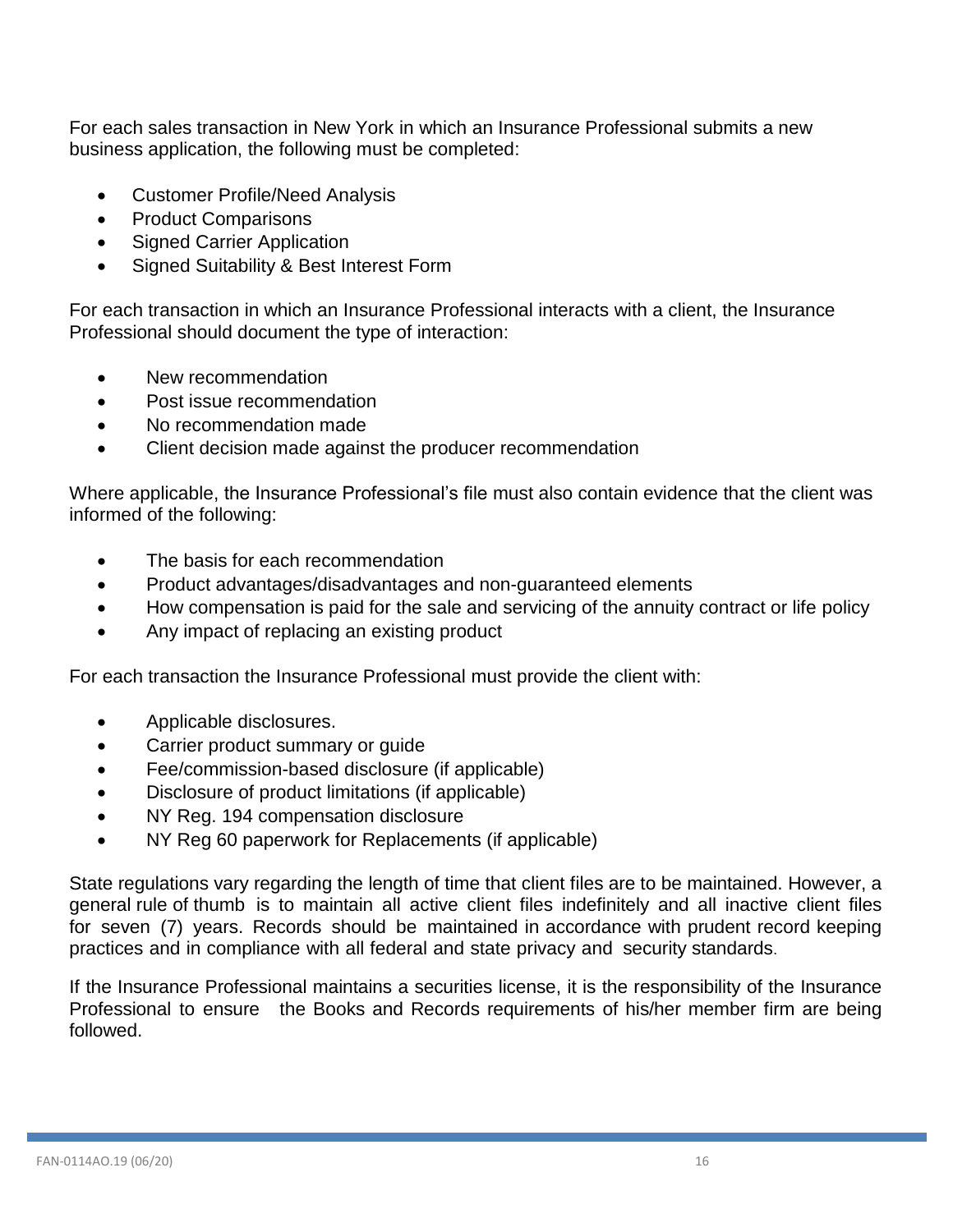# <span id="page-16-0"></span>**6. New Business Submission**

When engaging in a financial transaction on behalf of Nationwide, it is important to properly identify your client. During the application process, you are expected to collect the following information:

- Name
- Date of birth
- Address
- Identification number (acceptable documentation):
	- o U.S. Citizen: social security number, employer identification number, or valid driver's license number.
	- $\circ$  Non-U.S. Citizen: taxpayer identification number; passport number and country of issuance; alien identification card number; or government-issued identification showing nationality, residence and a photograph.
	- $\circ$  Corporation, partnership, trust, or other legal entity: employer identification number, government-issued business license, a partnership agreement, or trust agreement.

Insurance Professionals will find all the necessary information to underwrite a life insurance case in the Life Underwriting Requirements Guide. Insurance Professionals shall promptly forward to Nationwide all applications received in connection with the insurance products offered by Nationwide, regardless of the results of any medical examination. Nationwide, in its sole discretion, may reject or require the amendment of any application for insurance.

Any new application forms or checks not transmitted by the end of the day must be stored in a locked and secure location.

Consumers may pay for new purchases by submitting a personal check drawn on the account of the appropriate party (i.e., the beneficial owner of the insurance product) from a U.S. bank or other acceptable financial institution. Checks should be made payable to Nationwide as indicated on the application. Additionally, credit card payments (both debit and traditional credit cards) will be accepted on an exception basis for fixed life insurance products offered by Nationwide.

Upon collection of premium, Insurance Professionals must:

- Transmit to Nationwide, within two business days of receipt, applications for a product and all amounts received for or on behalf of Nationwide
- Pay all premiums to Nationwide without offset or deduction
- Be responsible for instructing any associated person to remit the entire premium to Nationwide immediately upon receipt thereof, together with all applications and related information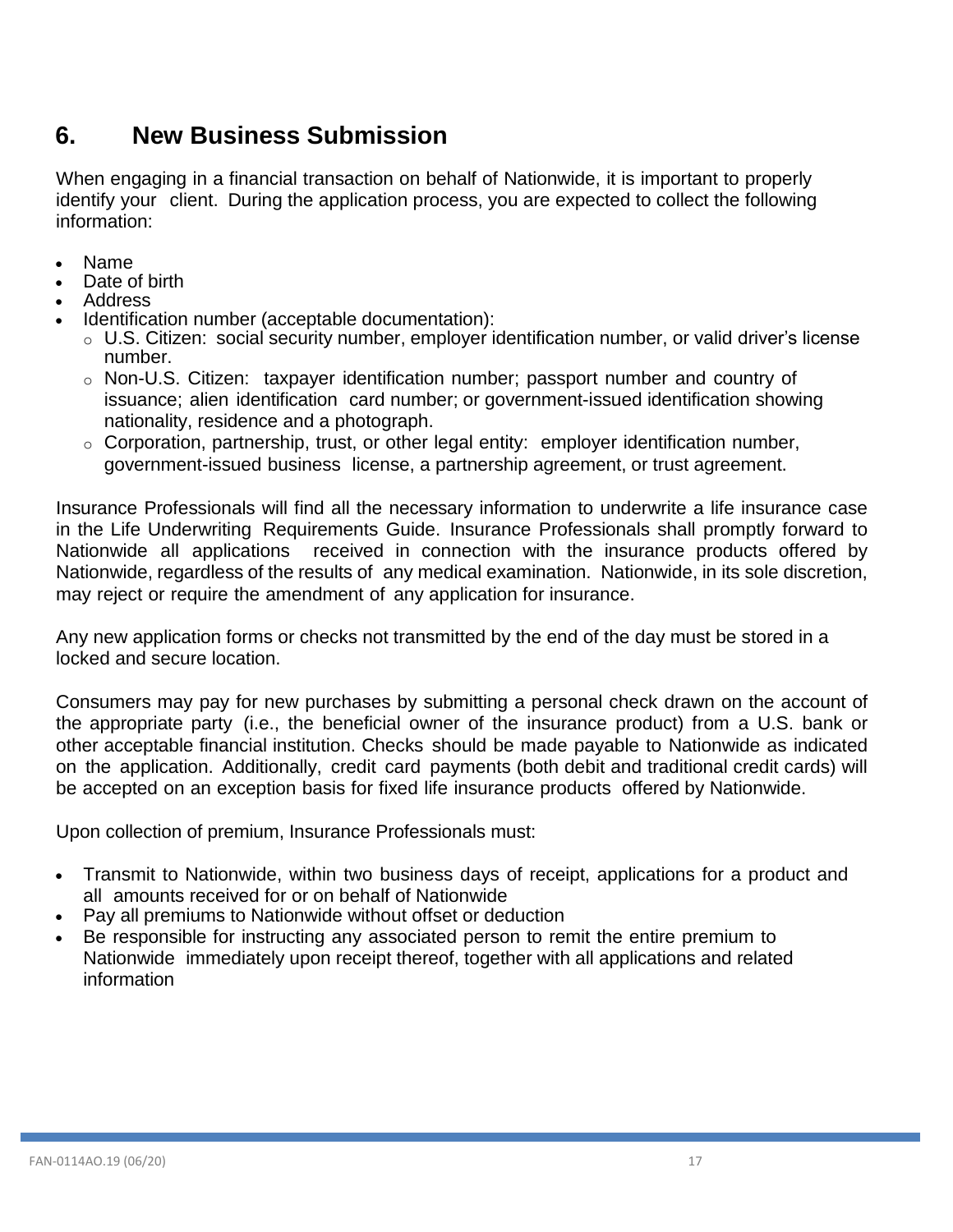When soliciting, submitting, or servicing insurance business, Insurance Professionals:

- Must provide all information to which a consumer is entitled
- Must disclose to the client and Nationwide all potential and actual conflicts of interest when dealing with consumers. Furthermore, business or personal relationships with other professionals such as doctors, lawyers, tax professionals, etc. will constitute a conflict of interest when these individuals are involved in the recommendation or sale of a contract or policy.
- May not engage in a fraudulent act or misrepresent contract/policy benefits, provisions, illustrations, or premiums
- May not misrepresent, or fail to disclose accurately, the terms or nature of any product or service offered by Nationwide or any affiliate, make or modify products on behalf of Nationwide or any affiliate, or waive any rights or requirements of Nationwide or any affiliate
- Must provide accurate quotations on premiums and interest rates for the proposed products. When required by product type, a complete, accurate, signed policy illustration or life insurance preliminary information (New York only) must be provided to Nationwide and maintained in the Insurance Professional's client file
- Are prohibited from warranting or guaranteeing the future value or price of any insurance product, or indicating that any company, sponsor or issuer will meet its promises, predictions or obligations
- May not pay the premium for any policy owner which is not for their own policy or that of an immediate family member
- May not directly or indirectly rebate any portion of the premium to the annuitant/insured or to any other party
- May not induce or attempt to induce any contract/policy owner of Nationwide or any affiliate to relinquish, surrender, replace or lapse their contract/policy
- May not intentionally omit answers to questions on applications or answer "no" to medical questions on applications without specifically asking the consumer
- May not accept risks, determine insurability, or bind Nationwide or any affiliate in any way
- May not endorse, cash or deposit any check or draft made payable to Nationwide or any affiliate
- May not accept or deposit any check or draft for premiums made payable to any person or entity other than Nationwide
- May not extend or waive any provision of any contract/policy, extend or waive the time for payment of premiums, or accept the payment of past due premium
- May not settle any claim or claims related to the products offered by Nationwide and must immediately forward any notice of claim received to Nationwide's administrative office
- May not perform any acts or exercise any authority on behalf of Nationwide or any affiliate other than as expressly authorized in the Selling Agreement, without prior written consent
- May not incur any indebtedness on behalf of Nationwide or any affiliate
- May not open any bank account or trust account on behalf of, for the benefit of, or containing the name of Nationwide or any affiliate
- May not list himself/herself as the beneficiary or a third-party payor as the primary contact on a contract or policy. This includes but is not limited to mailing address, phone number and email address
- May not commence any suit or action before any court or authority relating to any of the products offered by Nationwide
- May not directly or indirectly cause or attempt to cause any employee, agent or representative of Nationwide or any affiliate to terminate or alter his or her association with Nationwide or such affiliate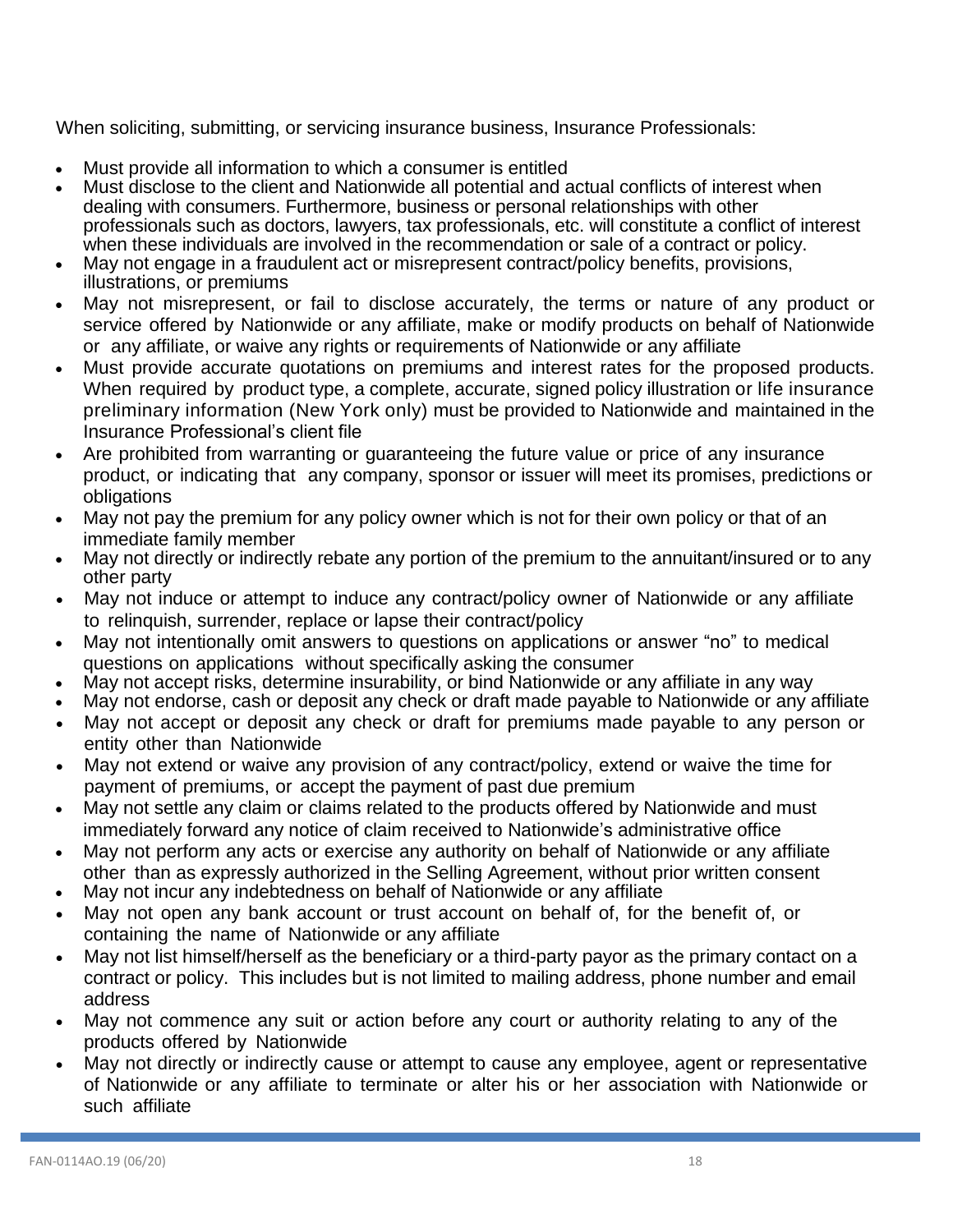• May not, accept risks or contracts that bind Nationwide in any way, or initiate or respond to legal proceedings in the name of Nationwide.

#### <span id="page-18-0"></span>**6.1. Prohibited Forms of Payment and Transfers**

Federal law requires reporting to FinCEN of all accumulated deposits of cash or currency in excess of \$10,000, or any transaction deemed suspicious. Insurance Professionals should be aware of any situation involving multiple checks or money orders for any amount, especially those in amounts less than \$10,000, which, in the aggregate, would exceed \$10,000. An Insurance Professional who becomes aware that the currency reporting requirements are being violated, or that anyone is assisting in evading such requirements, must report that information immediately by contacting the office of Financial Crimes and Sanction Compliance at 1-877-406-4747, by email at [BDRQST@nationwide.com](mailto:BDRQST@nationwide.com) or by live mail to the Office of Compliance, FCSC 3-11-307.

Payment must be in U.S. funds drawn on a U.S. branch of the bank or financial institution. Foreign checks/currencies, or wires and ACH initiated from a foreign bank branch are not acceptable. Helping a customer structure a transaction to avoid reporting requirements is illegal and strictly forbidden. It is Nationwide's policy NOT to accept the following forms of payment:

- Cash or currency of any kind (including Bitcoin or any form of cryptocurrency/cybercurrency)
- More than two (2) money orders per policy billing period or annuity contract
- Checks made payable to the Insurance Professional or the Insurance Professional's "doing business as" name
- Checks drawn from the Insurance Professional's account or any account over which the Insurance Professional has control
- Starter checks –. Starter checks to fund a life insurance policy or annuity contract, the exception being starter checks used to repay overpayments by Nationwide. A starter check is a check without the preprinted name of the Applicant/Owner/Payee.
- Personal checks without a wet signature digital signature or rubber stamp is not acceptable
	- $\circ$  Third-party checks<sup>\*</sup> (e.g., a check that is endorsed by one person (payee) to another person who becomes the holder and from which they can claim money)
- Checks, wires or ACH originating from non-U.S. banks or a U.S. branch of a foreign bank
- Checks from a business account to fund a personal account, with the exception of a check from an employer to fund a retirement contribution for an employee
- Endorsed checks\*\* a check that has been signed prior to receipt or is noted to be "For Deposit Only"
- Credit Card for annuities and variable insurance products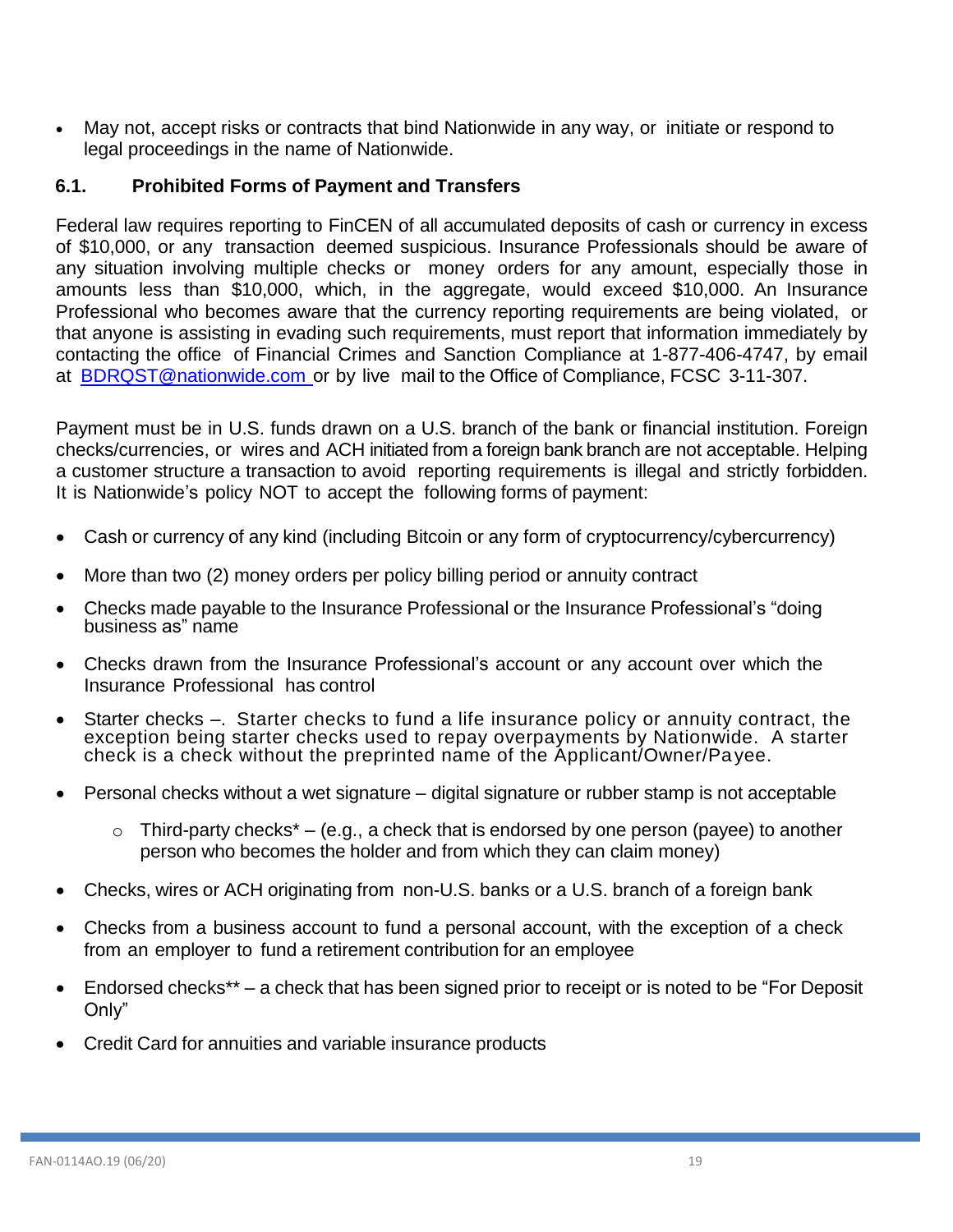Exceptions to the policy are listed below:

\*Third-party checks:

- Payment is from the owner/applicant/immediate family member
- Check is payable to the owner/applicant directly rollover checks should be payable to "Nationwide FBO: Owner/Applicant
- A check from a Revocable Living Trust funding an individually owned contract/policy. The Grantor of the Trust must be the owner of the contract/policy.

\*\*Endorsed checks:

• The check is issued to a Trust from the annuitant/insured

## <span id="page-19-0"></span>**6.2. Replacements**

Insurance products are sometimes purchased with the proceeds from the sale or redemption of a previously purchased product. This practice is commonly known in the industry as a "replacement." Insurance Professionals may not recommend a replacement unless it will result in a benefit to the consumer. Factors to consider include, but are not limited to, affordability, insurability, sales charges and tax consequences, product features and general annuity contract death and annuity income benefits.

When a transaction involves a replacement, the Insurance Professional must make full and complete disclosure to the consumer regarding the product being purchased and the product being replaced. The consumer must be provided with the necessary information to analyze not only the advantages of the proposed new product, but also to analyze the disadvantages of replacing the existing product. Specifically, if the Insurance Professional is recommending an immediate annuity to replace a deferred annuity, the Insurance Professional must understand and illustrate to the consumer, the annuity income benefits contained in the consumer's deferred annuity that is the subject of replacement.

Insurance Professionals are expected to be familiar with the rules and regulations regarding replacement in the state(s) he/she is licensed. When a replacement is deemed appropriate, Nationwide expects the Insurance Professional to submit all required replacement documentation.

Upon discovery of questionable replacement activity, Nationwide may forward a letter to existing contract/policy owners alerting them that charges may be assessed upon surrendering their insurance product. As circumstances warrant, Nationwide may pursue additional action against an Insurance Professional for potential violations of the Selling Agreement or by alerting the affiliated or unaffiliated company of the Insurance Professional's replacement activities.

Compensation arising in connection with any product that replaces an existing contract or policy issued by Nationwide or any affiliate thereof shall be subject to replacement rules of Nationwide. In certain instances, Nationwide will not pay compensation on replacements.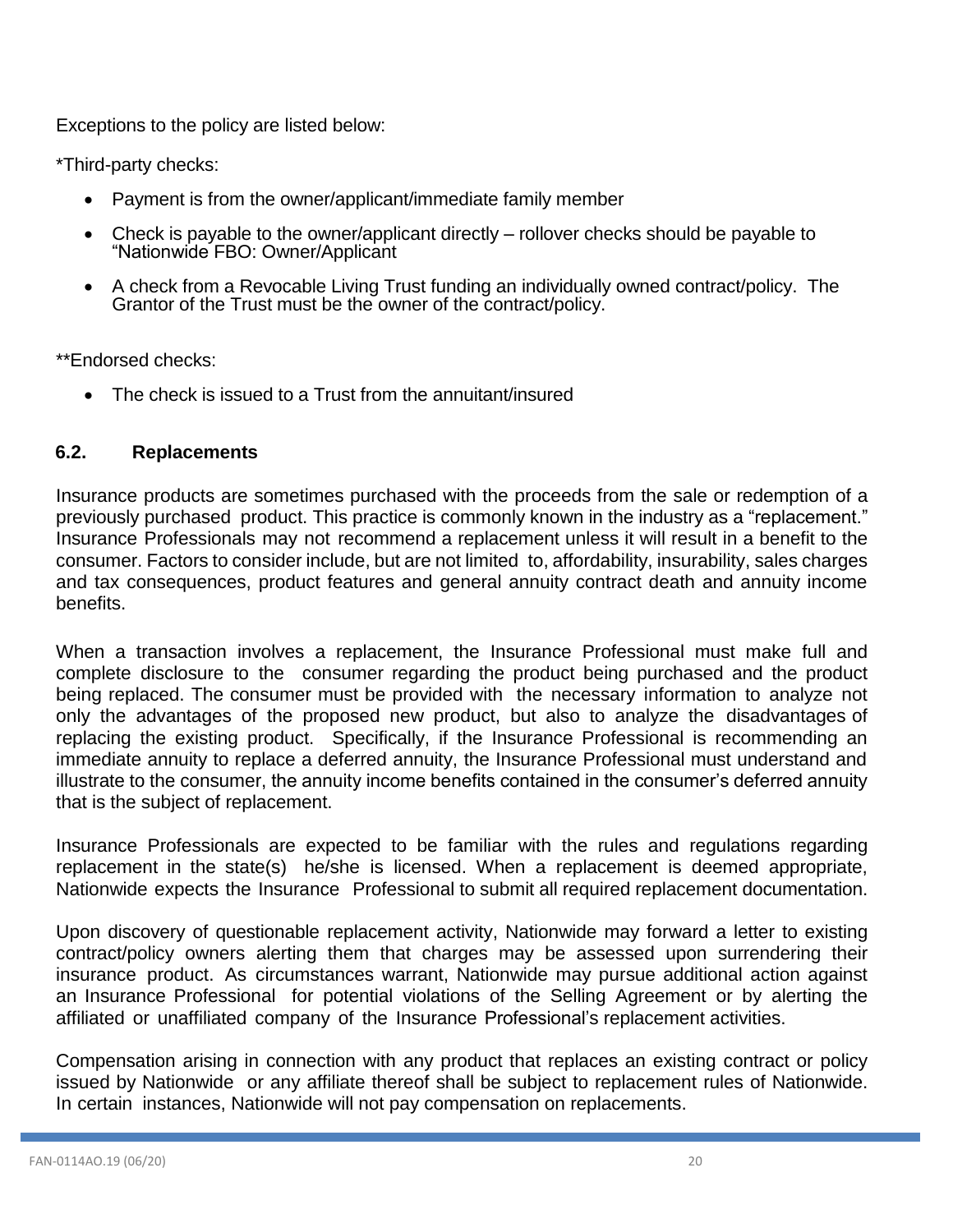# <span id="page-20-0"></span>**6.3. International Underwriting Guidelines**

Nationwide is committed to being the best at helping Americans prepare for and live in retirement. This goal extends to citizens of other countries who are residents of the United States.

The insurance products offered by Nationwide are priced based on mortality experience, cultural factors, medical care, geography, demographic factors and other relevant assumptions for U.S. citizens living in the United States. Life exposure risks in other parts of the world may be different. Consequently, foreign nationals and resident aliens may present risk profiles not assumed in pricing.

If a foreign national has been identified, we will require additional documentation to verify their connection to the U.S. and that they have U.S. based income assets before the application can be approved. This documentation may include:

- Copy of permanent resident card/green card or acceptable VISA proving U.S. residence
- Copy of SSN or TIN card
- Valid government issued photo ID (passport or counselor ID)
- Documented earned U.S. income
- Proof of U.S. property ownership
- Proof of assets in a U.S. Bank (U.S. branch of a foreign bank is not acceptable)

### **6.4. Non-Resident (Cross Border) Sales**

#### **Non-Resident Sales**

A non-resident sale occurs when an applicant who is a resident of one state applies for a life insurance policy or annuity contract in another state. Each state has jurisdiction and regulations governing insurance product approvals, insurance producer licensing, and solicitation to purchase insurance products. Insurance Professionals who knowingly solicit the purchase of an insurance policy or annuity contract in a state where the product is not approved or where the Insurance Professional is not appropriately licensed can be subject to fines and sanctions by that state.

It is important to understand that state insurance departments do not tolerate Insurance Professionals who deliberately "bend the rules" to sell products to consumers living outside their state of resident. Be familiar with your state's requirements before solicitation and follow Nationwide's Compliance Requirements to avoid delays within the application process.

#### **Fundamental Requirements**

Nationwide recognizes the state where the customer's application is signed to be the life insurance policy's or annuity contract's issue state.

The issue state determines the Insurance Professional's licensing and appointment requirements, product availability, the appropriate application, and any applicable sales and/or disclosure forms including the approved marketing materials and/or sales illustration.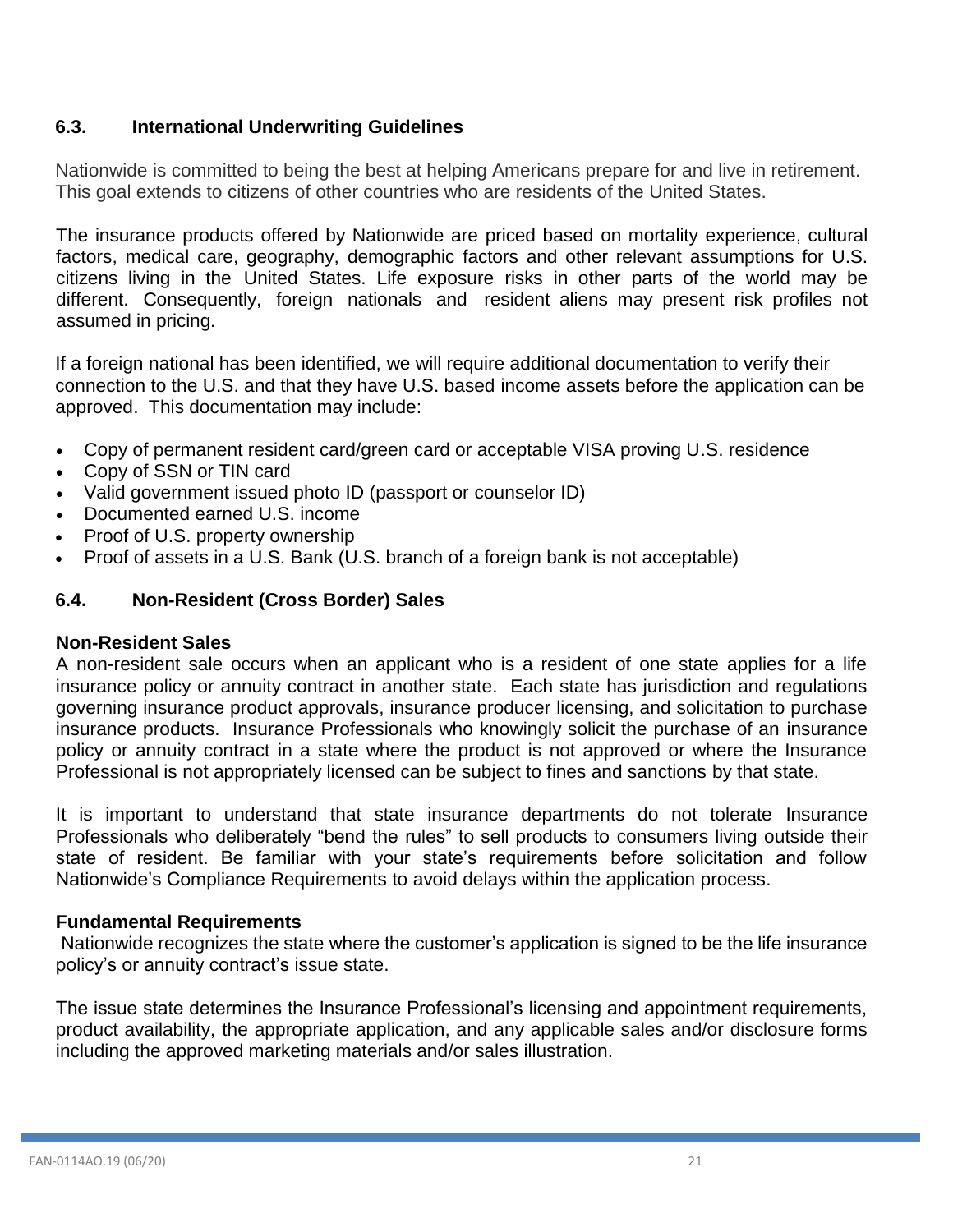If a non-resident sale should occur, it is anticipated that the Insurance Professional:

- is aware and has represented the applicable Nationwide company which holds the appropriate Certificate of Authority to transact insurance business in the issue state and that the life insurance policy or annuity contract, benefit riders, application, and any supplemental application forms are approved in the issue state.
- is licensed and appointed in the issue state of the life insurance policy or annuity contract and the state in which any aspect of the sales process may occur.
- has established that an appropriate nexus exists between the applicant's resident state and the issue state.
- will make every effort to deliver the life insurance policy or annuity contract in the state of issue.

# **Nationwide Compliance Requirements**

The Insurance Professional must advise the applicant of any differences between the product as approved in the applicant state of residence and the product as approved in the state of solicitation, issue and delivery.

Additionally, there must be a reasonable connection between the applicant and the state where the insurance policy or annuity contract is being applied for, unless all aspects of the sale took place in the insurance producer's primary office location.

Nationwide requires a signed acknowledgement from the producer and the applicant that these terms have been met.

### <span id="page-21-0"></span>**6.5 Life Insurance Illustrations**

The NAIC Life Insurance Illustration Model Regulation defines an illustration as a presentation or depiction that includes non-guaranteed elements of a policy of life insurance over a period of years and that is one of three types – a Basic Illustration, a Supplemental Illustration, or an Inforce Illustration.

When a Basic Illustration is used by an Insurance Professional, and the policy is applied for as illustrated, a copy of the signed illustration must be submitted to Nationwide at the time of application with a copy provided to the applicant.

If a Basic Illustration is not used, or if the policy is applied for other than as illustrated, the Insurance Professional and applicant must complete the *No Illustration Acknowledgement Form* at the time of application. A signed copy of this form should be provided to the applicant and to Nationwide with a copy retained by the Insurance Professional.

If a Basic Illustration or a Revised Basic Illustration, based on the actual policy issued, is provided with the policy as a delivery requirement, it is the Insurance Professional's responsibility to return the signed illustration to Nationwide within 20 business days.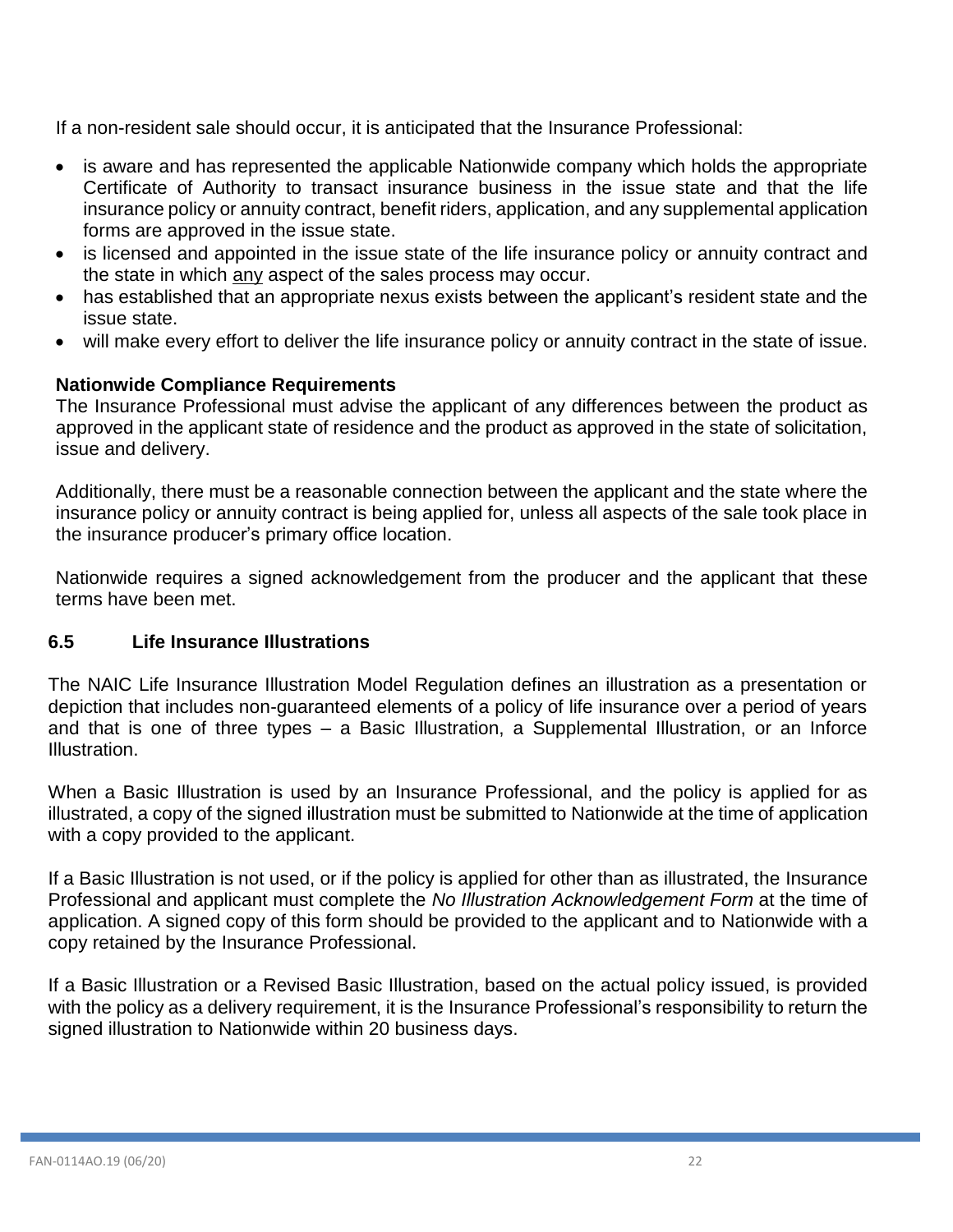# <span id="page-22-0"></span>**6.6 State of New York – Life Insurance Preliminary Information Statement**

New York law and corresponding regulation requires a prospective life insurance purchaser be provided with accurate and complete preliminary information and a copy of the most recent Buyer's Guide, at or prior to the time of application.<sup>1</sup> Nationwide requires the Life Insurance Preliminary Information Statement to be signed and dated on or prior to the application date as part of its new business good order requirements.

In addition, a Statement of Policy and Benefit Information (aka Policy Summary) must be delivered to the new owner upon delivery of the policy. Nationwide will include the Policy Summary with the policy as a delivery requirement. It is the Insurance Professional's responsibility to assure the policy and Policy Summary are delivered on a timely basis to the policyowner.

### <span id="page-22-1"></span>**6.7 Policy Amendments**

Unauthorized alteration of an insurance document, including an insurance application, is prohibited.

Consent of the applicant is the primary consideration when amending an insurance application. Consent is generally established by the signature of the parties involved and the date the changes were agreed to.

In instances where an amendment is provided with the policy as a delivery requirement, it is the Insurance Professional's responsibility to return the signed amendment to Nationwide within 20 business days.

## <span id="page-22-2"></span>**6.8 Policy Delivery**

Delivery of an insurance policy/contract generally means that the owner has taken possession of the contract. For most states, the most common proof of delivery methods that are prescribed are as follows:

- Registered or Certified Mail (return receipt requested)
- Personal delivery with a delivery receipt signed by the owner

One purpose of the delivery receipt is to establish the beginning of the period in which the insurance contract owner has the right to return the contract for a refund. The delivery receipt also provides a protective measure to the Insurance Professional, the broker/dealer firm or general agent, and Nationwide from a false claim regarding when (or if) a contract was delivered.

The requirements regarding delivery receipts vary by state and it is the Insurance Professional's responsibility to be familiar with the contract delivery requirements in all states in which he/she conducts business. Several states require than an insurance contract be delivered within a "reasonable period of time" after the contract was issued.

 $\overline{a}$ 

<sup>&</sup>lt;sup>1</sup> These requirements are not intended to address other New York pre-sale requirements.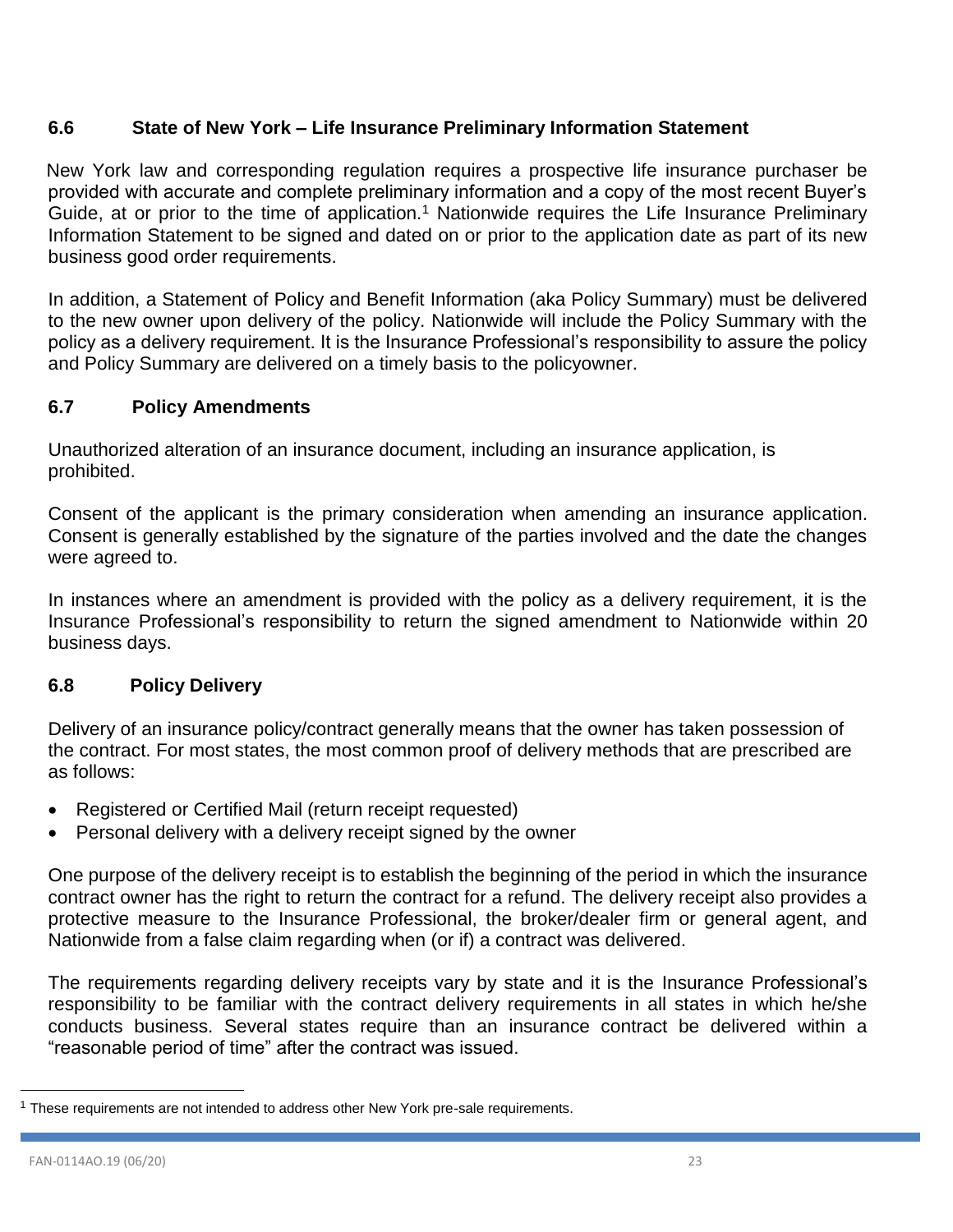Nationwide may send an annuity contract or life insurance policy directly to the contract/policy owner or, depending upon the distribution channel, the Insurance Professional may receive the contract or policy for delivery. If sent directly by Nationwide to the contract/policy owner, the Insurance Professional will receive a copy of the direct delivery confirmation statement which should be kept in the client's file. If the Insurance Professional requests to deliver the contract or policy to the contract/policy owner, the Insurance Professional must document the method of delivery and retain the delivery receipt (if applicable), signed and dated by the client, in the client's file. Insurance Professionals must provide this documentation to Nationwide at any time upon request. It is the Insurance Professional's responsibility to deliver the contract/policy in a prompt and timely manner to ensure that the client has the opportunity to review the contract/policy during the free look period which commences upon the client's receipt of the contract/policy.

An Insurance Professional should not deliver any insurance product contract/policy unless (a) the person to be insured is in good health and insurable condition at the time of delivery and (b) the first premium has been fully paid.

In states that require a delivery receipt, it is the Insurance Professional's responsibility to return the signed delivery receipt to Nationwide within 20 business days.

Unless otherwise stated, delivering or forwarding money, confirmations or account statements to any other person or entity or to an address other than the address of record of the contract/policy owner is strictly prohibited.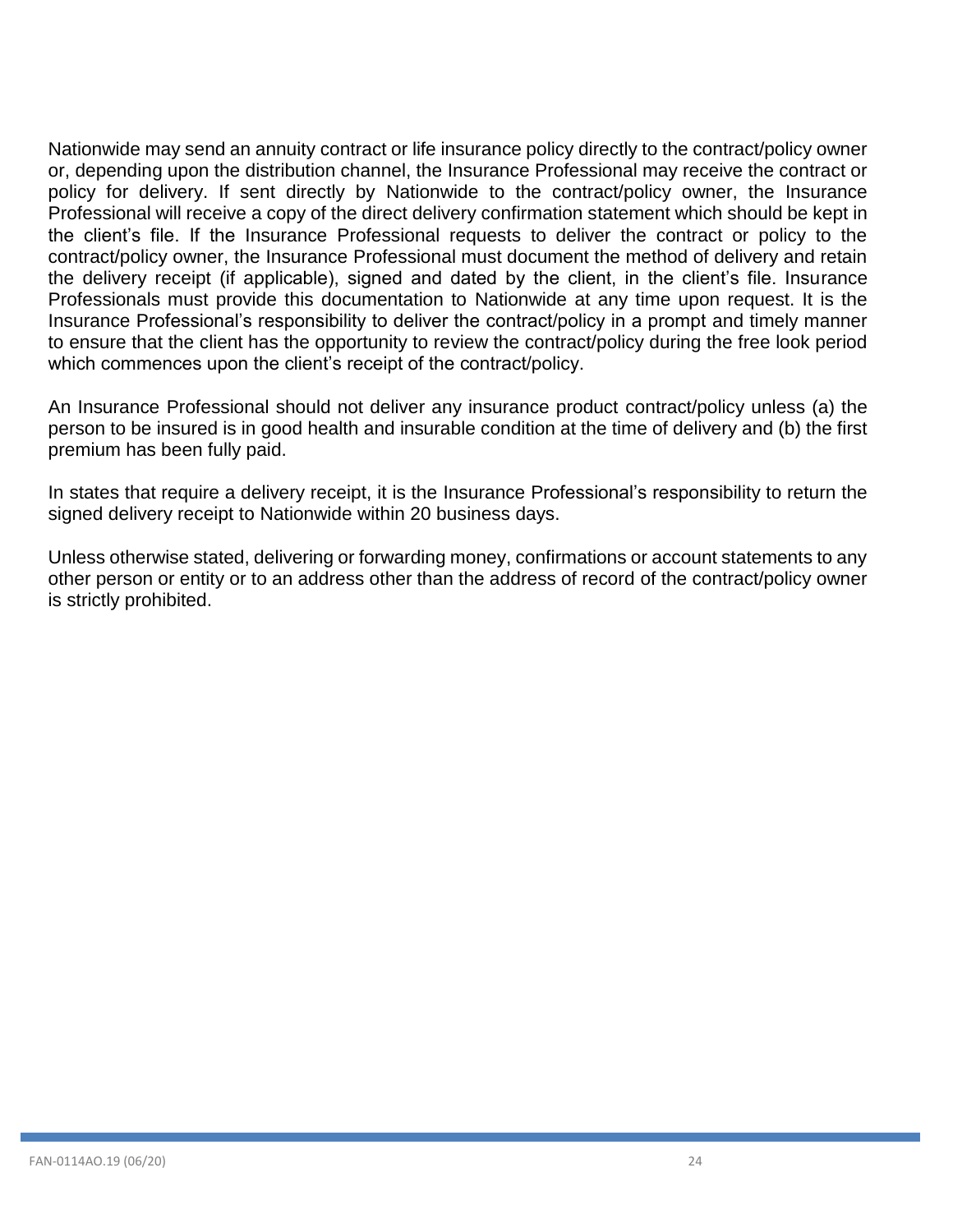# <span id="page-24-0"></span>**7. Long Term Care**

Long-term care insurance is regulated separately from annuities and life insurance with state insurance law generally using the NAIC Long-term Care Insurance Model Act ("LTC Model Act") and the NAIC Long-term Care Insurance Model Regulation ("LTC Model Regulation") as its foundation.

The following policies are designed to achieve compliance with state and federal rules and regulations specific to long-term care insurance. These apply to any long-term care rider as well as any linked benefit life insurance and long-term care product offered by Nationwide.

# <span id="page-24-1"></span>**7.1 Insurance Professional Licensing & Training**

The LTC Model Act requires Insurance Professionals to hold an accident and health or sickness license or a life insurance license. However, many states require the Insurance Professional to hold both types of insurance license. Insurance Professionals are responsible for knowing the long-term care licensing and training requirements in all states in which he/she conducts business.

While the LTC Model Act has the following training requirements, each state has specific initial and ongoing training requirements. Refer to *Licensing and Training Requirements for Nationwide's Longterm Care Product Suite* for detailed information regarding each state's long-term care licensing and training requirements.

- Before selling or soliciting long-term care insurance, Insurance Professionals must complete a one-time training course that is at least eight (8) hours
- Insurance Professionals must meet an ongoing training requirement of four (4) hours every 24 months

The required long-term care training must consist of topics related to long-term care or long-term care services, but not related to training that is insurance company or insurance company product specific or that includes sales or marketing information.

Once appointed with Nationwide, and prior to submitting an application for long-term care coverage, Nationwide requires Insurance Professionals to complete its long-term care training program. In Massachusetts, product training is required as an additional training.

# <span id="page-24-2"></span> **7.2 Standards for Marketing Long-term Care**

The LTC Model Regulation requires insurance companies to establish standards for marketing longterm care. In addition to the requirements outlined throughout this Business Practices and Compliance Guide, Nationwide expects Insurance Professionals to adhere to the following when selling long-term care:

- Any marketing activity, including a comparison of policies, must be fair and accurate
- All required long-term care point of sale disclosures, whether required at the time of solicitation, at the time of application, or at the time of policy delivery, must be provided to the applicant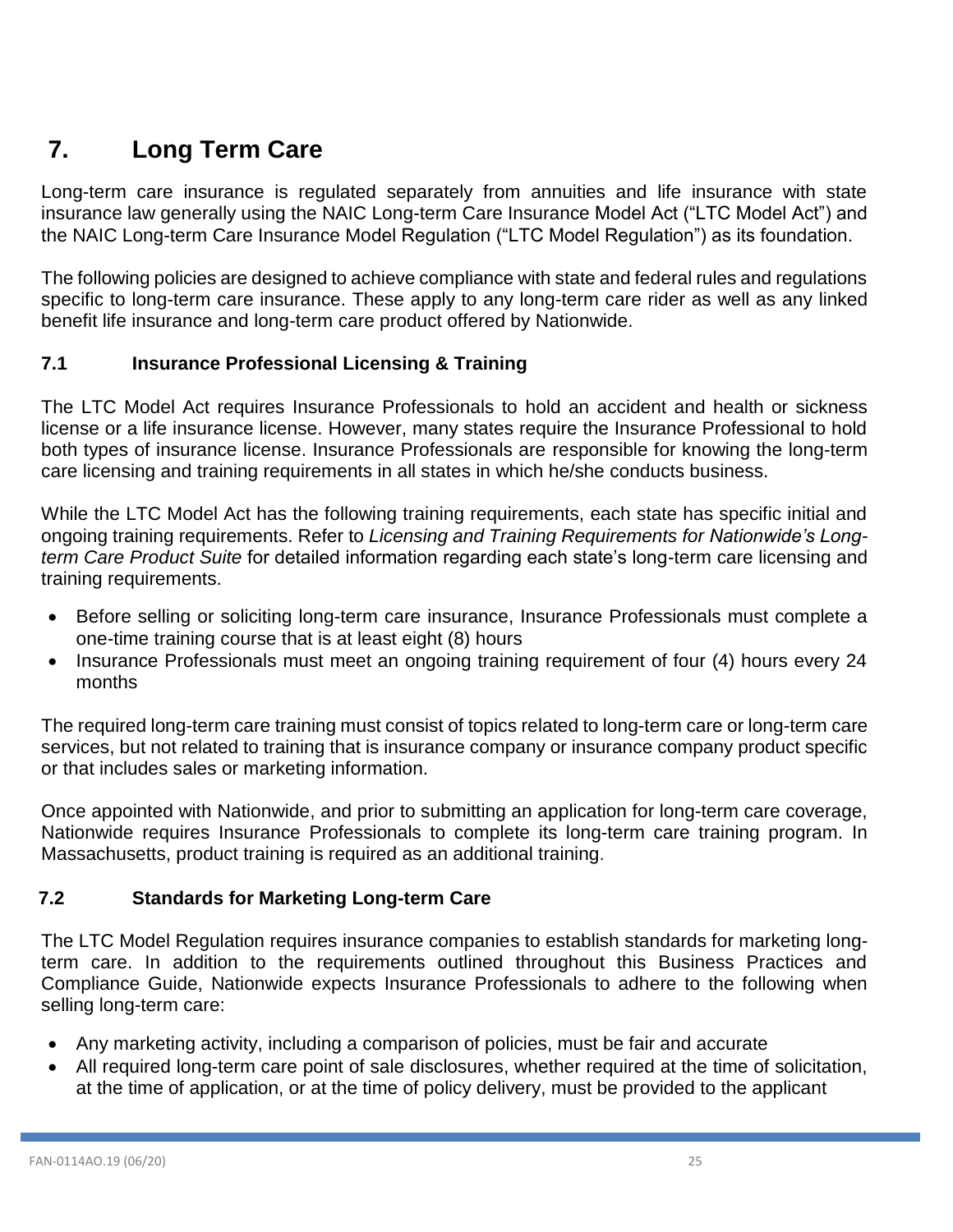- Make every reasonable effort to identify whether or not an applicant has any existing health, accident and sickness, and/or long-term care insurance and identify the types and amounts of insurance
- Make every reasonable effort to obtain any information necessary to evaluate an applicant's situation and whether or not the purchase or replacement of long-term care is suitable
- Deliver any Nationwide long-term care offering to the contract/policy owner no later than thirty (30) days after the date the contract or policy is approved

### <span id="page-25-0"></span>**7.3 Prohibited Practices**

In addition to those practices prohibited outlined in Section 10 of this guide, as well as any practice prohibited by a state's unfair trade practices act, the following long-term care sales practices – as defined by the LTC Model Regulation – are prohibited:

- Twisting knowingly making any misleading representation or incomplete or fraudulent comparison of any insurance policies or insurers for the purpose of inducing, or tending to induce, any person to lapse, forfeit, surrender, terminate, retain, pledge, assign, borrow on or convert any insurance policy or to take out a policy of insurance with another insurer
- High Pressure Tactics employing any method of marketing having the effect of or tending to induce the purchase of insurance through force, fright, threat, whether explicit or implied, or undue pressure to purchase or recommend the purchase of insurance
- Cold Lead Advertising making use directly or indirectly of any method of marketing which fails to disclose in a conspicuous manner that a purpose of the method of marketing is solicitation of insurance and that contact will be made by an insurance agent or insurance company
- Misrepresentation misrepresenting a material fact in selling or offering to sell a long-term care insurance policy

Additionally, Insurance Professionals are prohibited from:

- Selling or issuing long-term care insurance with benefits that would be considered excessive for the applicant's circumstance
- Selling long-term care if the applicant is eligible, or expects to be eligible, for Medicaid
- Misrepresenting his/her expertise, qualifications or training to potential applicants and must not comment on the legal or tax implications of purchasing long-term care insurance to the extent that he/she lacks the training, qualification or license to provide such advice

# <span id="page-25-1"></span>**7.4 Suitability**

The LTC Model Regulation requires that insurance companies and Insurance Professionals marketing long-term care insurance develop standards to determine whether issuing long-term care insurance coverage is appropriate for an applicant.

Insurance Professionals must make a reasonable effort to obtain any information necessary to evaluate an applicant's situation and whether the purchase or replacement of long-term care is appropriate. While there is no standard approach to determine long-term care suitability, there are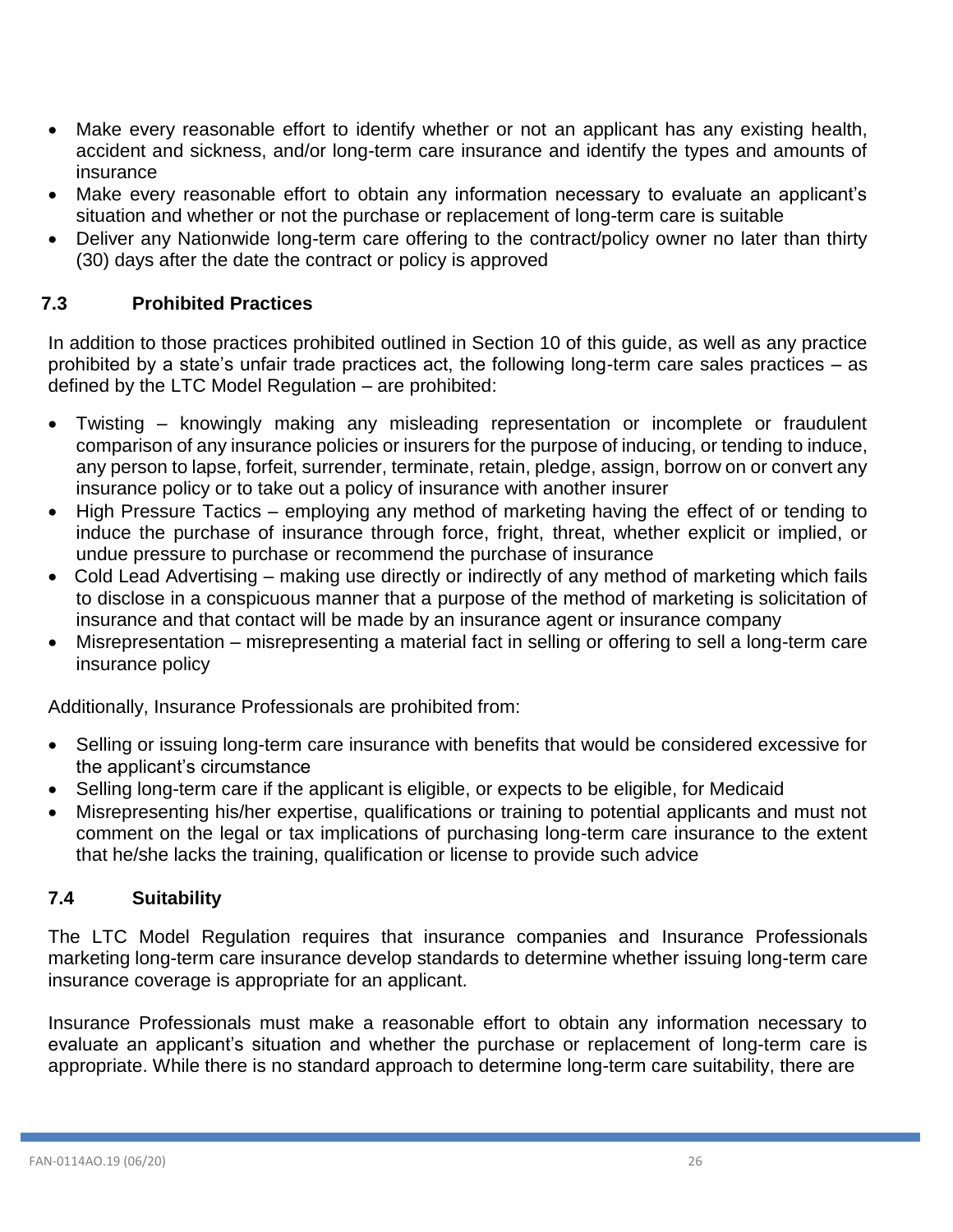some general rules of thumb to consider when determining an applicant's suitability. Insurance Professionals will find additional information regarding long-term care suitability in the *Long-term Care Suitability* guide*.*

Nationwide's long-term care suitability standards may apply to applications for any linked benefit life insurance and long-term care product that Nationwide may offer as well as any long-term care rider in states where the requirement for long-term care suitability is not exempt.

Insurance Professionals agree to ensure that they act in accordance with the long-term care suitability standards and to complete all training required pursuant to all laws, rules or regulations adopted by any applicable state.

Recommending to a consumer the purchase, sale or exchange of any insurance product without a reasonable basis to believe the recommendation is suitable or consistent with the consumer's financial objectives is prohibited.

Recommending unsuitable transactions for a consumer (i.e., transactions that conflict with the consumer's financial objectives and/or financial condition in terms of size or frequency) is prohibited.

#### <span id="page-26-0"></span>**7.5 Replacement**

With long-term care, the governing replacement rule may vary depending on the type of product that is being replaced. The following table generally indicates which replacement notice should be used.

| <b>Existing Product</b>   | Replacing Product <sup>2</sup>                                             | <b>Governing Replacement</b><br>Rule | <b>Required</b><br><b>Replacement Notice</b>                                                                             |
|---------------------------|----------------------------------------------------------------------------|--------------------------------------|--------------------------------------------------------------------------------------------------------------------------|
| Long-term Care Insurance  | Life Insurance that<br>accelerates the death<br>benefit for long-term care | Long-term Care                       | Notice to Applicant<br>Regarding<br>Replacement of<br>Individual Accident and<br>Sickness or Long-term<br>Care Insurance |
| Annuity or Life Insurance | Life Insurance that<br>accelerates the death<br>benefit for long-term care | Annuity/Life Insurance               | <b>IMPORTANT</b><br><b>NOTICE:</b><br><b>Replacement of Life</b><br>Insurance or<br><b>Annuities</b>                     |

 $\overline{a}$ <sup>2</sup> Life insurance that accelerates the death benefit for long-term care includes a long-term care rider or any linked benefit life insurance and long-term care product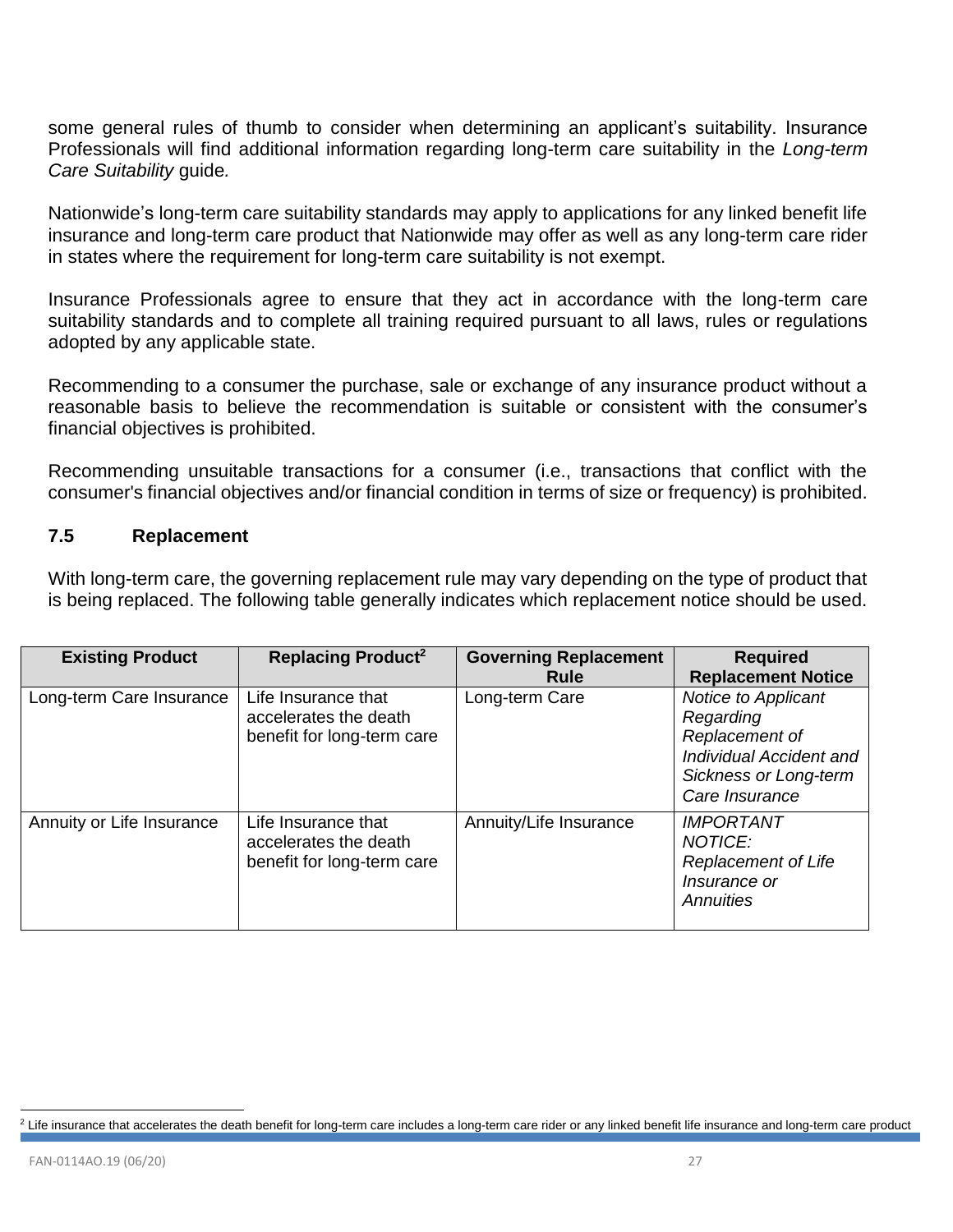| <b>Existing Product</b>                                                    | <b>Replacing Product<sup>2</sup></b>                                       | <b>Governing Replacement</b><br><b>Rule</b>  | <b>Required</b><br><b>Replacement Notice</b>                                                                                                                                                                                                       |
|----------------------------------------------------------------------------|----------------------------------------------------------------------------|----------------------------------------------|----------------------------------------------------------------------------------------------------------------------------------------------------------------------------------------------------------------------------------------------------|
| Life Insurance that<br>accelerates the death<br>benefit for long-term care | Life Insurance that<br>accelerates the death<br>benefit for long-term care | Annuity/Life Insurance<br>and Long-term Care | Notice to Applicant<br>$\mathbf{1}$ .<br>Regarding<br>Replacement of<br><b>Individual Accident</b><br>and Sickness or<br>Long-term Care<br>Insurance; AND<br><b>IMPORTANT</b><br>2.<br>NOTICE:<br>Replacement of<br>Life Insurance or<br>Annuities |

**Insurance Professionals are expected to be able to demonstrate, at any time upon request by Nationwide, how any new long-term care benefit is clearly and substantially better than the benefits of any replaced policy or contract.**

## <span id="page-27-0"></span>**7.6 HIPAA**

A long-term care policy is a health plan and the issuing company is a covered entity under the Health Insurance Portability and Accountability Act ("HIPAA"), therefore, the issuing company is subject to certain HIPAA requirements.

HIPAA's Privacy Rule protects all "individually identifiable health information" and refers to this as "protected health information." Unlike life insurance and annuities, information on an application for long-term care insurance is considered protected health information. HIPAA specifies that individually identifiable health information is information, including demographic data, that relates to…

- the individual's past, present or future physical or mental health or condition,
- the provision of health care to the individual, or
- the past, present, or future payment for the provision of health care to the individual,

…and that identifies the individual or for which there is a reasonable basis to believe it can be used to identify the individual. Individually identifiable health information includes many common identifiers such as name, address, birth date, and social security number. $3$ 

Under HIPAA, distribution partners, Insurance Professionals, and other third parties are considered "business associates" if they access, receive, process, or transmit protected health information of the applicant on behalf of Nationwide. Such parties must enter into a Business Associate Agreement ("BAA") with Nationwide. The BAA addresses topics such as the privacy and security of protected health information as well as breaches and security incidents.

The requirement for a signed BAA applies to a long-term care rider as well as any linked benefit life insurance and long-term care product.

 $\overline{a}$ 

<sup>3</sup> Source: http://www.hhs.gov/hipaa/for-professionals/privacy/laws-regulations/index.html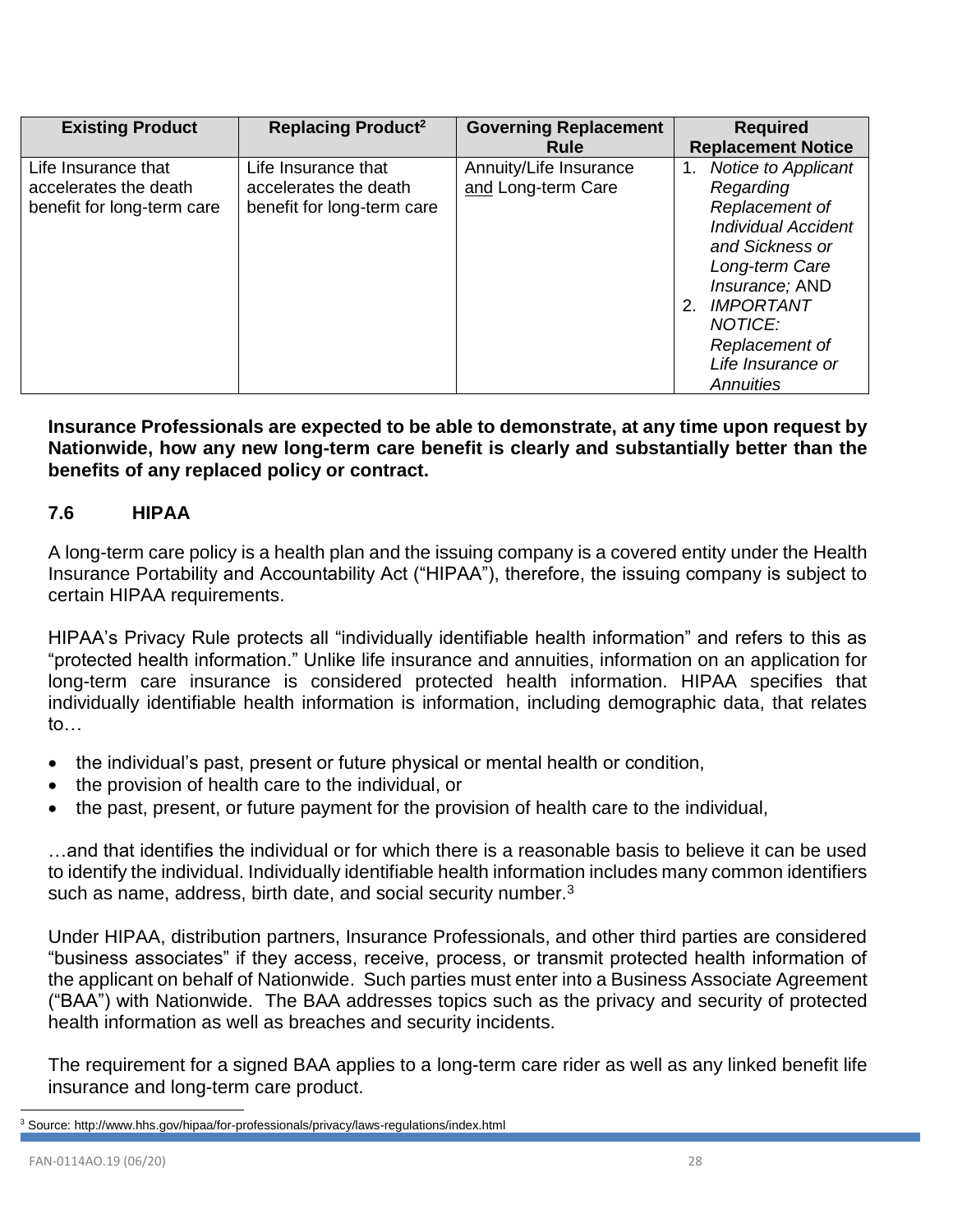# <span id="page-28-0"></span>**7.7 Unique State Requirements**

Maryland, Massachusetts and Vermont have additional long-term care requirements that Insurance Professionals should be aware of.

### *Maryland*

Insurance Professionals who offer or sell long-term care insurance policies or contracts are required to advise an individual considering the purchase of a long-term care insurance policy or contract about the availability and benefits of a policy that qualifies under the Qualified State Longterm Care Insurance Partnership Program; and provide a disclosure statement to each applicant for long-term care insurance about the program.

#### *Massachusetts*

Insurance Professionals, or persons marketing a long-term care offering, shall clearly identify which plans being offered are individual products and which are group products. If marketing a group product, Insurance Professionals must identify the name of the group policyholder and identify any condition that must be satisfied to join and remain as a member of the group.

Insurance Professionals must disclose to potential applicants the name of the insurance company that the Insurance Professional represents in the sale.

Massachusetts requires Insurance Professionals marketing an insurance company's long-term care offering to disclose the fact that he/she receives compensation in connection with the sale or replacement of all long-term care insurance.

### *Vermont*

In connection with a replacement transaction, Insurance Professionals must leave with the applicant, at the time of application, the original or a copy of all sales material used. With respect to electronically presented sales material, it shall be provided to the policy or contract owner in printed form no later than at the time of policy or contract delivery. Additionally, Insurance Professionals must submit to Nationwide a copy of the following items, as appropriate, with a long-term care application:

- A copy of the *Long-term Care Insurance Personal Worksheet*, the *Potential Rate Increase Form*, and the *Senior Insurance Counseling Program* disclosure
- A statement identifying any Nationwide approved sales material used
- Copies of any individualized sales material used, including any illustration related to the specific product purchased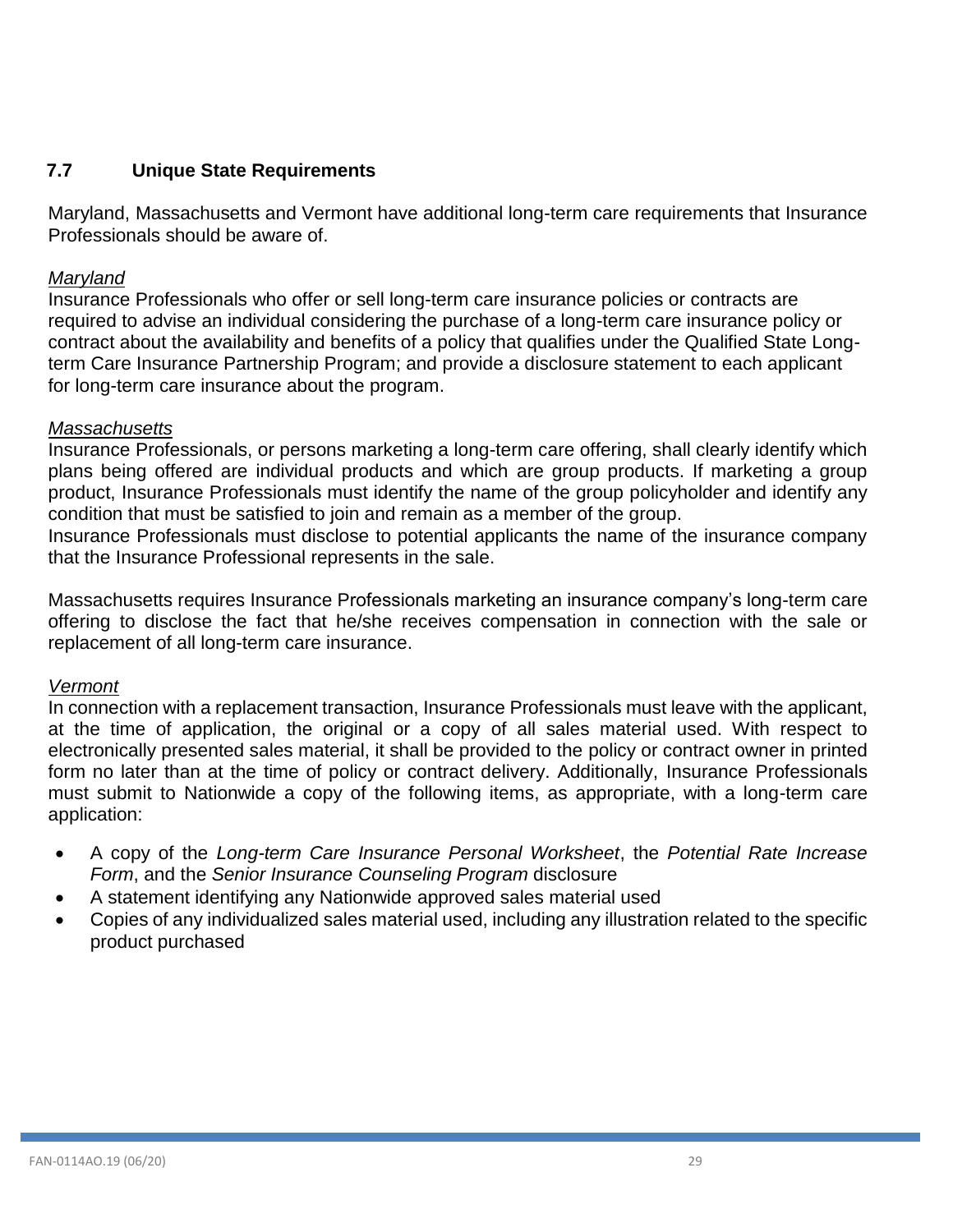# <span id="page-29-0"></span>**8. Suitability and Best Interest**

Note: This section applies to annuities in all states and fixed life insurance transactions in the State of New York

It is the responsibility of the Insurance Professional to ensure the suitability and best interest of the transaction that is being recommended based on state law requirements and Nationwide's policies and procedures. Insurance Professionals agree that they will act in accordance with the best interest and suitability standards and will complete all required training prior to discussing, soliciting or offering insurance products.

# <span id="page-29-1"></span>**8.1 Required Suitability Information to be Obtained**

In recommending to a consumer the purchase, exchange, or replacement of an insurance product, the Insurance Professional shall act in the best interest of the consumer and must have reasonable grounds for believing that the recommendation is suitable for the consumer based on the consumer's needs, objectives and suitability information which includes but is not limited to the consumer's:

- Age;
- Annual income;
- Financial situation and needs, including the financial resources used for the funding of the annuity;
- Financial experiences;
- Financial objective;
- Intended use of the annuity;
- Financial time horizon;
- Existing assets, including investment and life insurance holdings;
- Liquidity needs;
- Liquid net worth (excluding consumer's principal residence);
- Risk tolerance; and
- Tax status

Based on the consumer's suitability information gathered and other facts disclosed by the consumer, the Insurance Professional must have a reasonable basis to believe and provide information to ensure that:

- The consumer has been informed about the annuity;
- The consumer would benefit from certain features of the annuity;
- The annuity as a whole, the underlying subaccounts, and riders and/or similar product enhancements are suitable for the particular consumer; and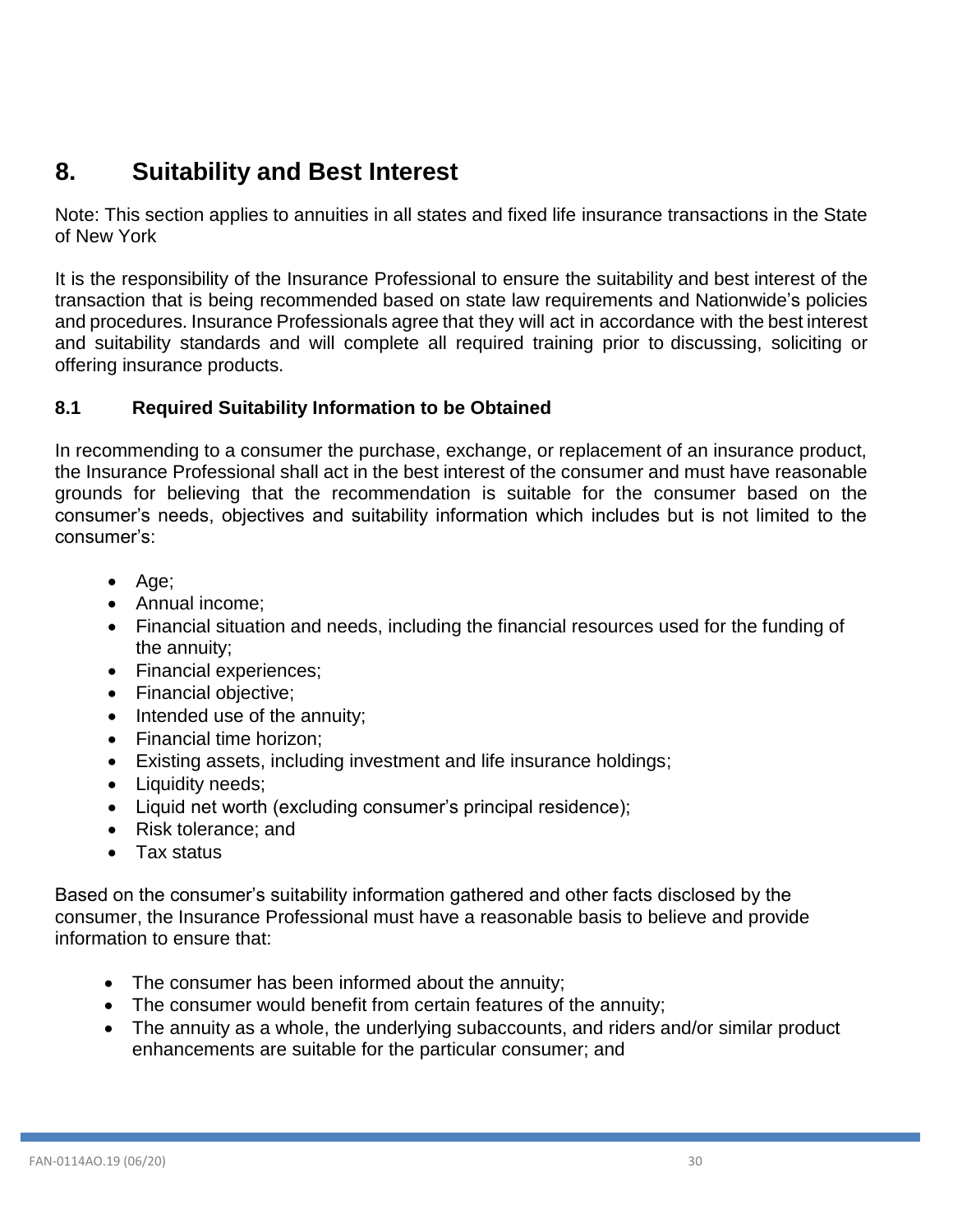- In the case of an exchange or replacement of an annuity, that the exchange or replacement is suitable, including taking into consideration the following factors:
	- Whether the consumer will incur a surrender charge, be subject to the commencement of a new surrender period, lose existing benefits (such as death, living, annuity payout or other contractual benefits), or be subject to increased fees, investment advisory fees or charges for riders and similar product enhancements
	- Whether the consumer would benefit from product enhancements and improvements; and
	- Whether the consumer has had another annuity exchange or replacement and, in particular, an exchange or replacement within the preceding 36 months.

To ensure that the consumer has been reasonably informed about the annuity, the Insurance Professional must provide the following information to the consumer along with any other relevant information:

- Potential surrender period and surrender charge;
- Potential tax penalty if the consumer sells, exchanges, surrenders, or annuitizes the annuity;
- Potential loss of a higher minimum interest rate or annuity payout rate;
- Applicable fees including mortality, expense and investment advisory fees;
- Potential charges for and features of riders;
- Limitations on interest returns;
- Insurance and investment components and market risk;
- Possible product features including tax differed growth, annuitization, death or living benefits, and underlying subaccounts; and
- Disclosure of lost extra credit/bonus payments or living benefits relating to replacements

Some states may have suitability and best interest standards that are more comprehensive. It is the responsibility of the Insurance Professional to ensure requirements of his/her state and/or member firm are being followed. For those products in which the selling firm conducts suitability reviews, Nationwide will rely on Firms to supervise that Insurance Professionals are acting in the best interest of consumers and as well as maintaining the required records. If Nationwide is conducting fixed product suitability, Nationwide will rely on the Insurance Professional to complete the required state specific Suitability Form or Suitability and Best Interest Questionnaire form and to provide the respective forms to clients, and if required any best interest disclosures.

Insurance Professionals shall not submit any transaction to Nationwide if the suitability of a sale is in question or if the best interest or suitability requirements were not met in accordance to any state specific guideline or regulation. All records must be maintained in accordance with the Recordkeeping section of this Guide.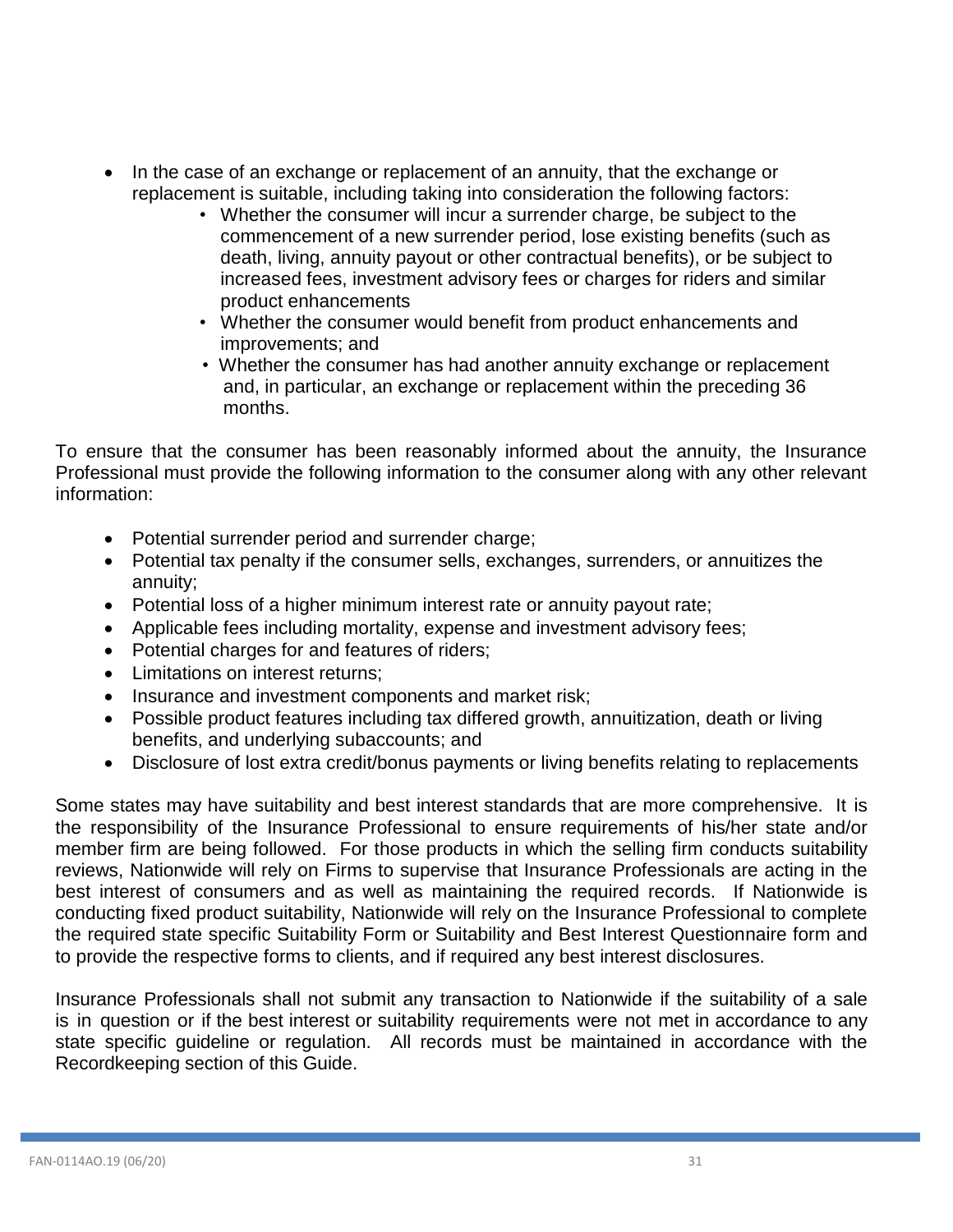<span id="page-31-3"></span>At the time of sale, the Insurance Professional must (i) make a record of any recommendation made pursuant to suitability standards including if no recommendation is made, or the recommendation was based on inaccurate information; (ii) obtain a consumer signed statement documenting the consumer's refusal to provide suitability information, if applicable; and (iii) obtain a consumer signed statement acknowledging that an annuity transaction is not recommended if a consumer decides to purchase an annuity that is not based on the Insurance Professional's recommendation.

Under no circumstance should an Insurance Professional attempt to dissuade a consumer from (i) truthfully responding to Nationwide's request for confirmation of suitability information; (ii) filing a complaint; or (iii) cooperating with the investigation of a complaint.

# <span id="page-31-0"></span>**8.2 Replacements**

Insurance Professionals should always keep in mind that older annuity products might offer greater benefits such as minimum interest rates or annuity payout rates. Furthermore, certain some require the selling producer document a statement which outlines the benefits of the contract\policy and in the case of the replacement the statement must include details the benefits gained, and all benefits that are lost with the replacement. It is important to understand the benefits within the existing annuity contract by requesting the existing annuity contract from the consumer or contacting the replaced carrier. Certain states, such as New York, specifically require that the producer work to obtain an annuitization quote from the replaced firm for the product that is being replaced.

# <span id="page-31-1"></span>**8.3 Training**

Prior to soliciting the sale of an insurance product, the Insurance Professional is required to have adequate knowledge of the product to make a recommendation. Accordingly, the Insurance Professional must complete all applicable training, required by any state laws, rules or regulations. This also includes product specific training and general annuity training offered by an education provider approved by the applicable state insurance department. Training topics may include: (i) types and classifications of annuities; identification of the parties to an annuity; how contract feature affect consumers; income taxation consideration; primary uses of annuities; and appropriate sales practices and disclosure requirements. Nationwide can and will require additional training at its discretion before an Insurance Professional can offer certain products. Insurance Professionals must provide certification and proof of training completion upon Nationwide's request or their access to products or appointment may be suspended or terminated.

# <span id="page-31-2"></span>**8.4 Fixed Life Insurance Suitability**

Not all states mandate suitability review by the selling form or insurance carrier. State law may require insurance companies and Insurance Professionals to adhere to suitability standards for life insurance products. Insurance Professionals agree to ensure that they act in accordance with the suitability standards.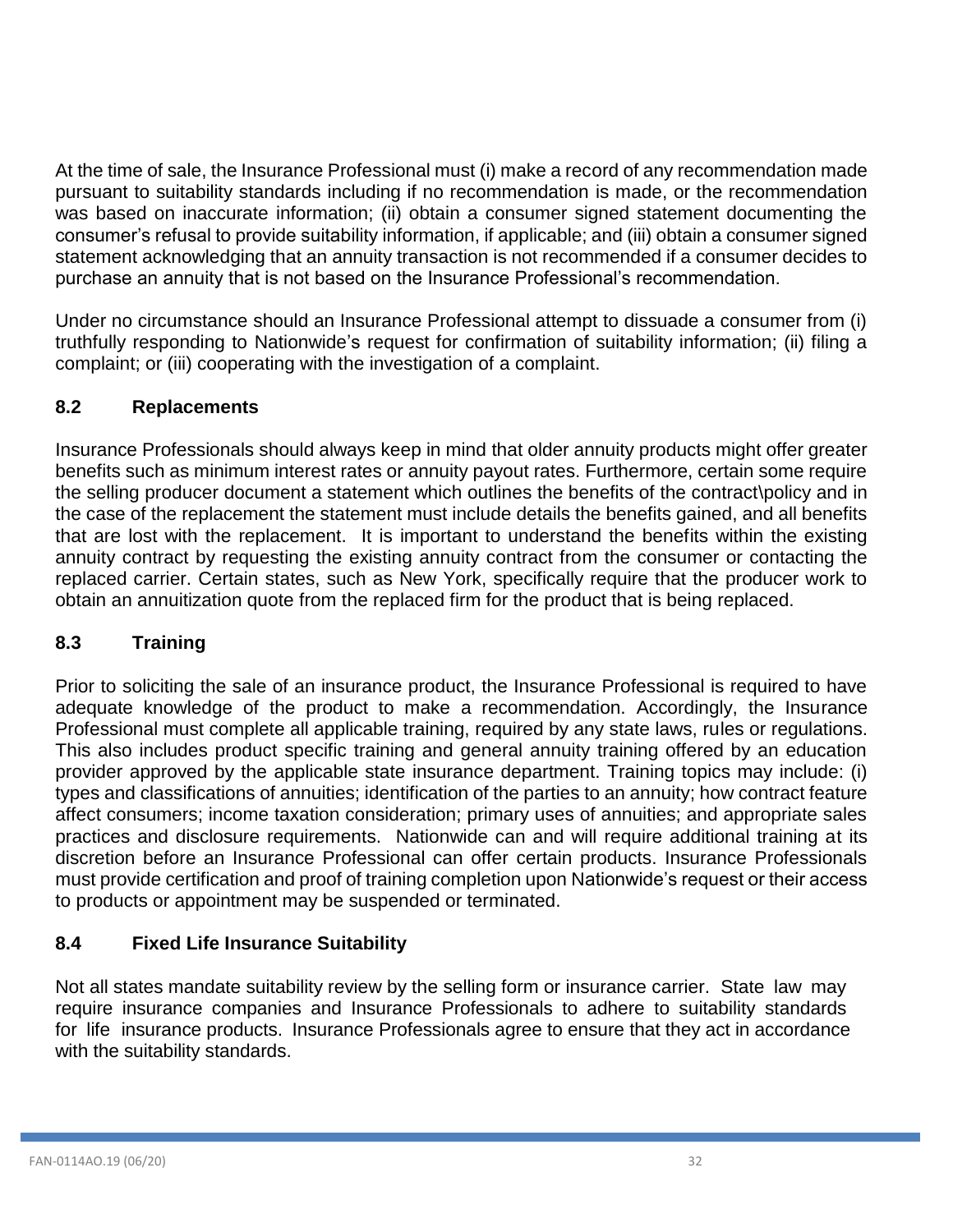# **8.5 Failure to Comply with Suitability Standards**

Recommending to a consumer the purchase, sale or exchange of any insurance product without a reasonable basis to believe the recommendation is suitable or consistent with the consumer's financial objectives is prohibited.

Recommending unsuitable transactions for a consumer (i.e., transactions that conflict with the consumer's financial objectives and/or financial condition in terms of size or frequency) is prohibited.

# <span id="page-32-0"></span>**8.6 Post Issue Transactions Involving New York Policyholders (New York Regulation 187)**

## **a. Recommended transactions that generate new compensation**

Recommending any transaction to a consumer which constitutes a modification of or election of a contractual provision under an in-force policy which generates new sales compensation requires that that the Insurance Professional meet all applicable suitability standards and best interest requirements outlined above as well as:

- Includes new monies applied that were not discussed or illustrated as part of the original account opening in which the Insurance Professional is making a recommendation.
- Excludes new monies in which the Insurance Professional is not involved but may be compensated on the transaction.

# **b. Recommended transactions that do not generate new compensation**

The best interest standard applies to a recommendation relating to any modification of or election of a contractual provision under an in-force policy that does not generate new sales compensation, is satisfied when:

- The Insurance Professional's recommendation to the consumer reflects the care, skill, prudence, and diligence that a prudent person acting in a like capacity and familiar with such matters would use under the circumstances then prevailing;
- Only the interests of the consumer are considered in making the recommendation;
- The amount of the Insurance Professional's compensation or the receipt of an incentive does not influence the recommendation; and
- There is a reasonable basis to believe the consumer has been reasonably informed of the relevant features of the policy or contract and the potential consequences of the in-force transaction, both favorable and unfavorable.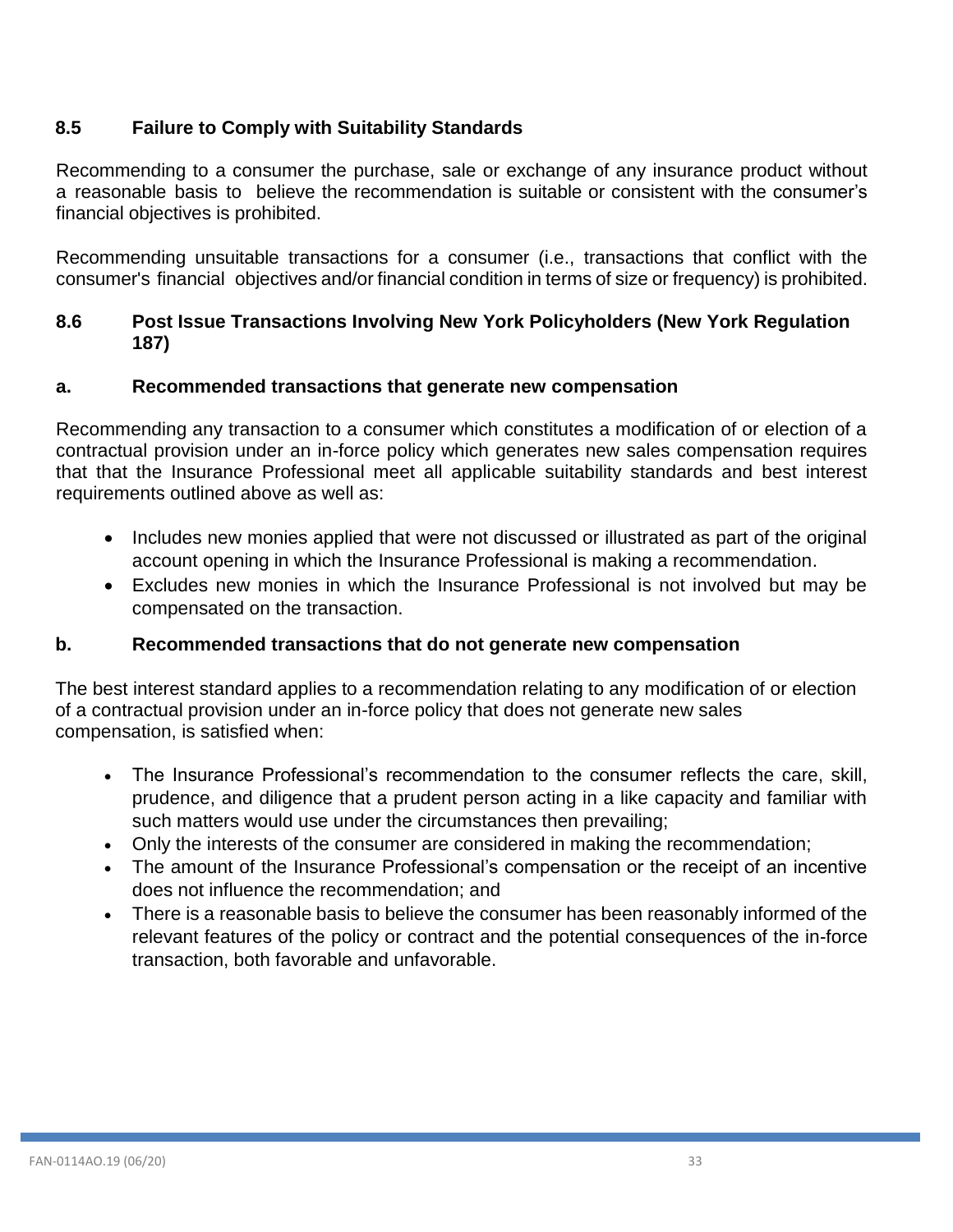# <span id="page-33-0"></span>**9. Consumer Privacy and Confidentiality**

As an Insurance Professional, you are obligated to protect the privacy of customer information in accordance with state and federal privacy laws. Be sure to safeguard customer information at all times and to treat such information with strict confidentiality. Do not disclose customer information to any unauthorized party. Customer information should be handled on a need-to-know basis within your agency.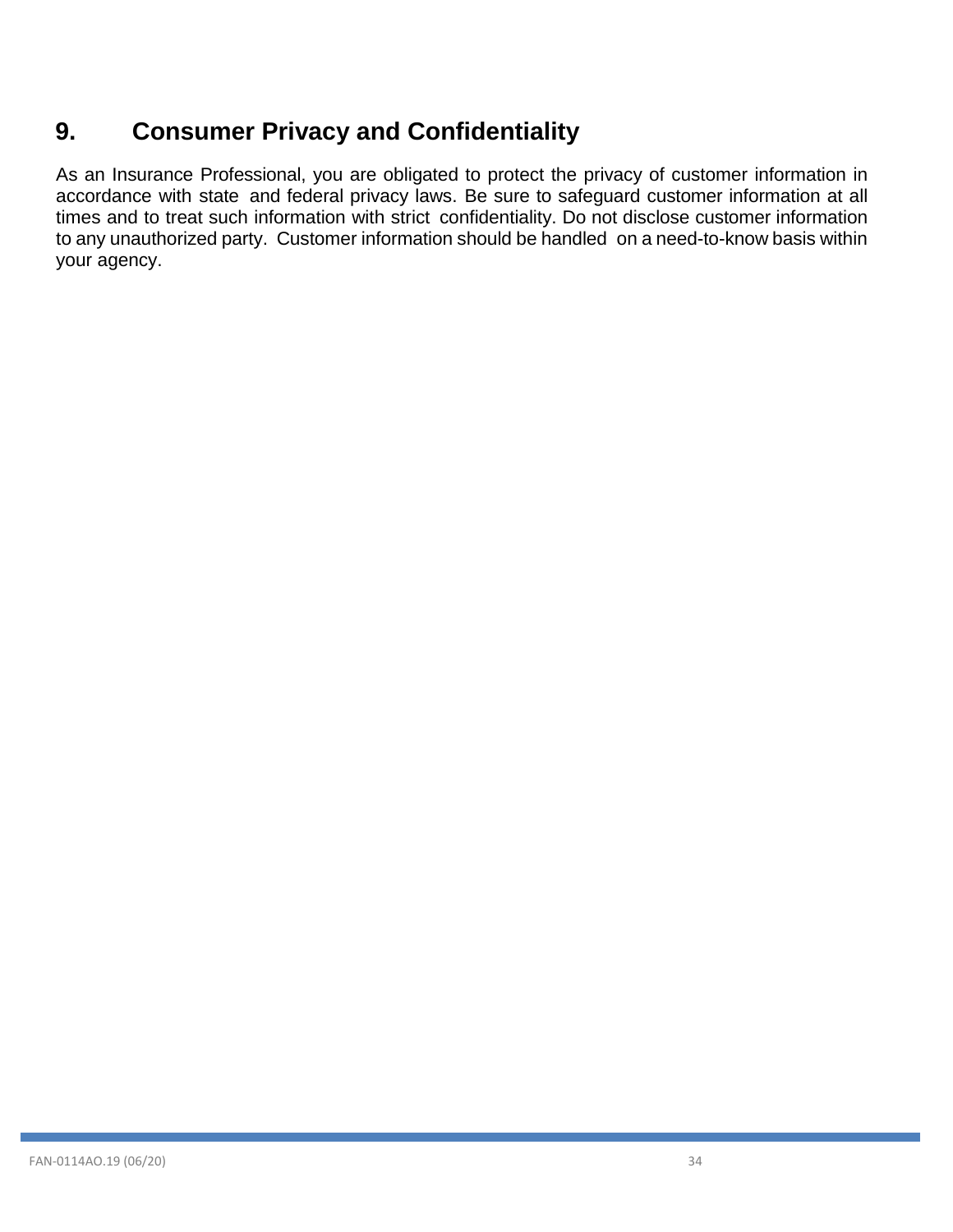# <span id="page-34-0"></span>**10. Prohibited Activities**

The marketing concepts or sales practices referenced below are prohibited. If an Insurance Professional participates in any of these prohibited concepts, he/she may be subject to disciplinary action by Nationwide including, but not limited to, termination of the Selling Agreement.

# <span id="page-34-1"></span>**a. Accepting Cash**

Insurance Professionals are prohibited from accepting cash or checks made payable to the Insurance Professional, or the Insurance Professional's "doing business as" name, as payment for product purchases or services.

### <span id="page-34-2"></span>**b. Altered Documents**

Making any corrections or alterations to a document after a consumer has signed it, without having the consumer acknowledging the change, is prohibited.

If there is an error on a document, the Insurance Professional must cross out and correct the error. The consumer must initial and date the change. The Insurance Professional must not use white out to cover an error made on a document, as the use of whiteout is prohibited.

Altering a document in any manner without consumer acknowledgement is subject to disciplinary action by Nationwide including, but not limited to, termination of the Selling Agreement.

### <span id="page-34-3"></span>**c. Blank Forms**

Insurance Professionals and associated persons are prohibited from asking a consumer to sign a form 'in blank,' even if it is for the consumer's convenience or at the consumer's request. An 'in blank' form is any document signed by the consumer where sections of the form are intentionally left blank (or partially blank) to be filled in at a later date by the consumer, the Insurance Professional and/or other associated person.

### <span id="page-34-4"></span>**d. Commission Assignments**

Insurance Professionals are prohibited from advancing or assigning compensation received from Nationwide to any person or entity unless authorized by Nationwide and permitted by the Selling Agreement.

### <span id="page-34-5"></span>**e. Commission Splitting**

An Insurance Professional may only split part of the compensation received with an additional Insurance Professional or entity if the additional Insurance Professional or entity is properly licensed and appointed with Nationwide.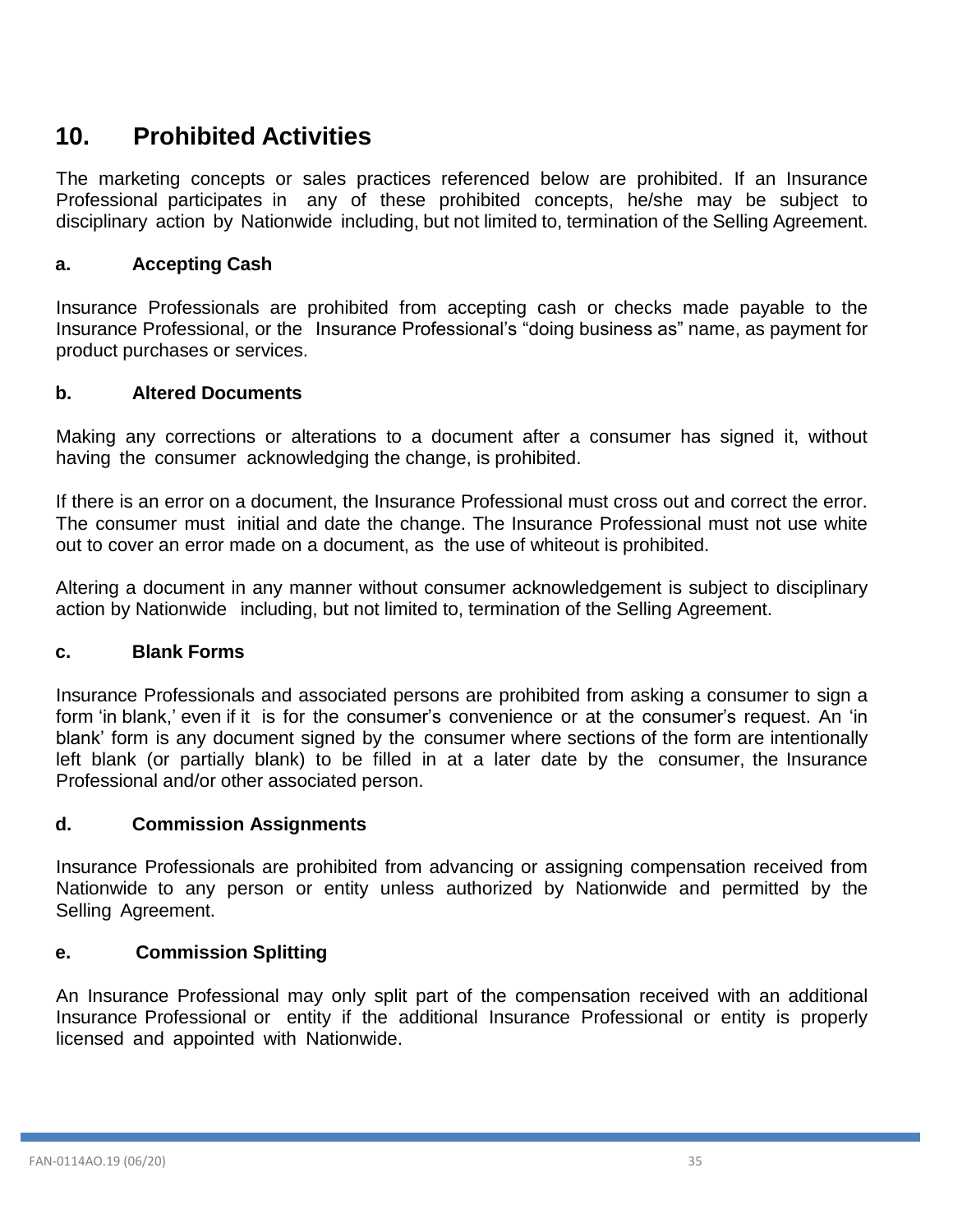# <span id="page-35-0"></span>**f. Creating Fictitious Sales**

Insurance Professionals are prohibited from submitting a non-bona fide application for the purchase of an annuity or insurance product. Also, opening or effecting transactions in accounts operating under a fictitious name is prohibited.

# <span id="page-35-1"></span>**g. Disparaging Remarks about Competitors**

Insurance Professionals are prohibited from making disparaging, false or misleading statements about competitors in all states. All marketing and sales efforts should promote positive competition.

### <span id="page-35-2"></span>**h. Ethical Conduct**

Sales activities and conduct of Insurance Professionals associated with Nationwide that is not undertaken on a basis that can be judged as meeting the ethical standards of applicable Nationwide policies or other industry standards of conduct is prohibited.

### <span id="page-35-3"></span>**i. Falsifying an Application**

Insurance Professionals may not falsify an application for a consumer in order for another Insurance Professional to receive a commission on the sale. There are no scenarios under which an Insurance Professional is permitted to falsely reflect the Insurance Professional who solicited the transaction.

# <span id="page-35-4"></span>**j. Failure to Disclose Conflicts of Interest**

Insurance Professionals are required to disclose all potential conflicts of interest involved with the solicitation and issuance of an insurance policy or contract.

### **k. Failure to Furnish Information**

Upon request, Insurance Professionals must furnish information to which a consumer is entitled. Failure or refusal to furnish a consumer, upon request, information to which a consumer is entitled is prohibited.

### <span id="page-35-5"></span>**l. Financial Arrangements with Consumers**

Insurance Professionals are prohibited from participating in certain financial arrangements with consumers. Specifically, Insurance Professionals are prohibited from:

- Sharing of profits or losses in a consumer account
- Making loans to or accepting loans from a consumer (any exceptions to this policy, must be clearly authorized and documented in writing)
- Depositing personal funds in consumer accounts or depositing consumer funds in Insurance Professional controlled accounts
- Paying premiums from the Insurance Professional's funds on behalf of the consumer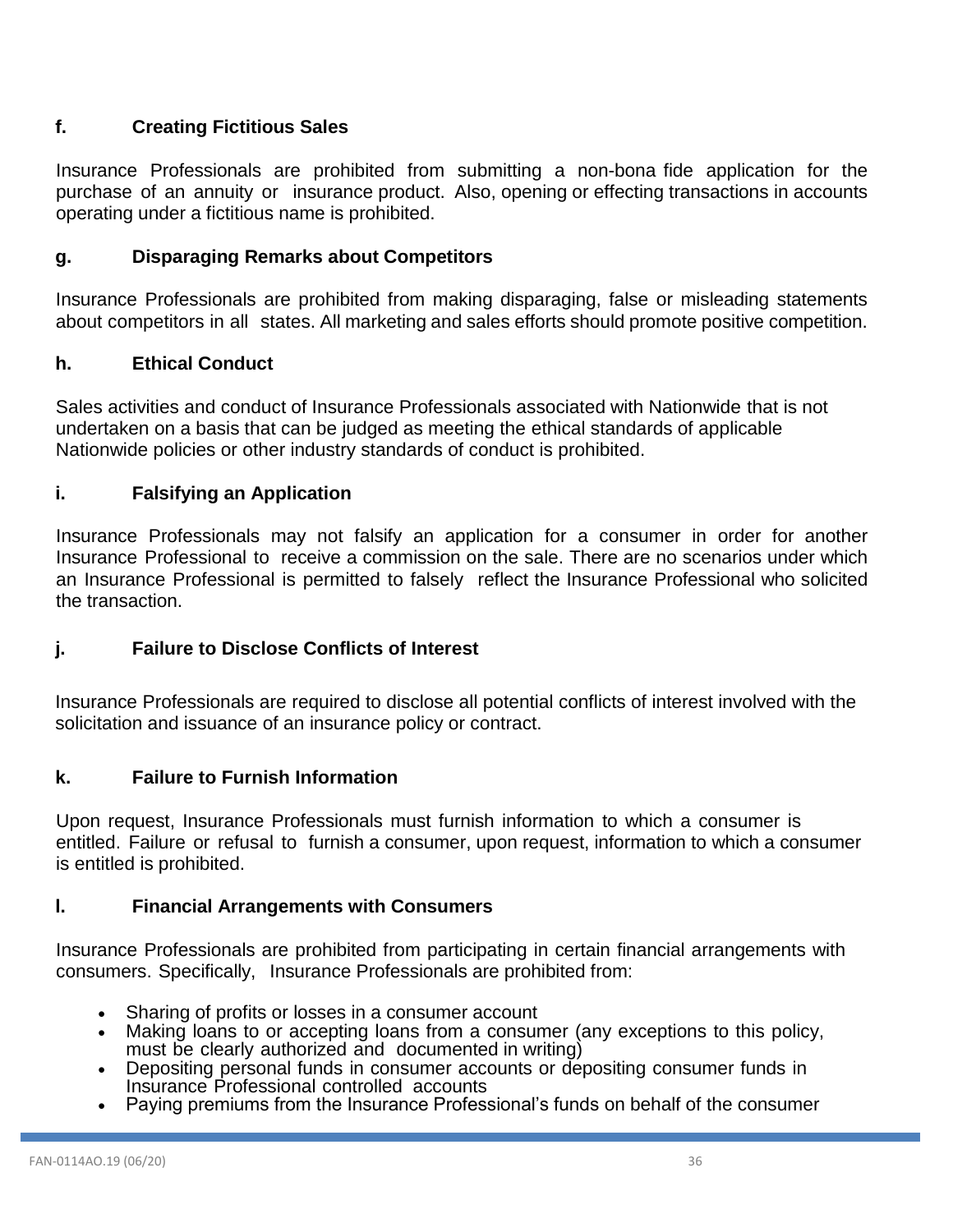- Assisting consumers in making credit arrangements in connection with insurance transactions
- Accepting a bequest under a consumer's will or trust (except for family members)
- Being named beneficiary or co-owner, acting in the capacity of a trustee, executor, administrator, conservator, or guardian, or being granted power of attorney on any annuity contract or life insurance policy (except for a contract or policy of an immediate family member). Exceptions may be granted by Firm approval.

### <span id="page-36-0"></span>**m. Forgery**

Insurance Professionals are prohibited from engaging in any of the following:

- Signing a consumer's or any other person's name and/or initials to a document
- Signing a consumer's or any other person's name and/or initials to a document, even if it is at the request of the consumer (known as accommodation forgery)
- Signing a consumer's or any other person's name and/or initials to a document at the direction of an insurance product sponsor
- Asking or permitting another person to sign a document in the place of a consumer (e.g., one joint account party signing for the other)
- Signing an Insurance Professional's name and/or producer number to documents for an unlicensed associate Accepting documents the Insurance Professional believes to have been forged

### <span id="page-36-1"></span>**n. Fraudulent Conduct**

Insurance Professionals may not engage in any fraudulent conduct, including, but not limited to:

- Establishing fictitious accounts
- Conducting unauthorized transactions
- Misuse of client funds or securities
- Accepting, altering, or creating fictitious statements, including financial statements of net worth, confirmations or other client related documents
- Giving direction to or allowing a client to misrepresent information, act in a dishonest manner, or to commit fraud
- Failing to disclose or misstating any material facts, including but not limited to, answering "no" to medical questions on an application
- Misrepresentation or exaggeration of product features

### <span id="page-36-2"></span>**o. Ghost Writing**

No Insurance Professional may allow an unlicensed, or producer who is not appointed, to discuss or solicit Nationwide products and services. An unlicensed or non-appointed person may only act as an observer regarding product discussions or solicitation.

### <span id="page-36-3"></span>**p. Mail/Email**

Insurance Professionals may not be the addressee or recipient of insurance statements in place of the client's address.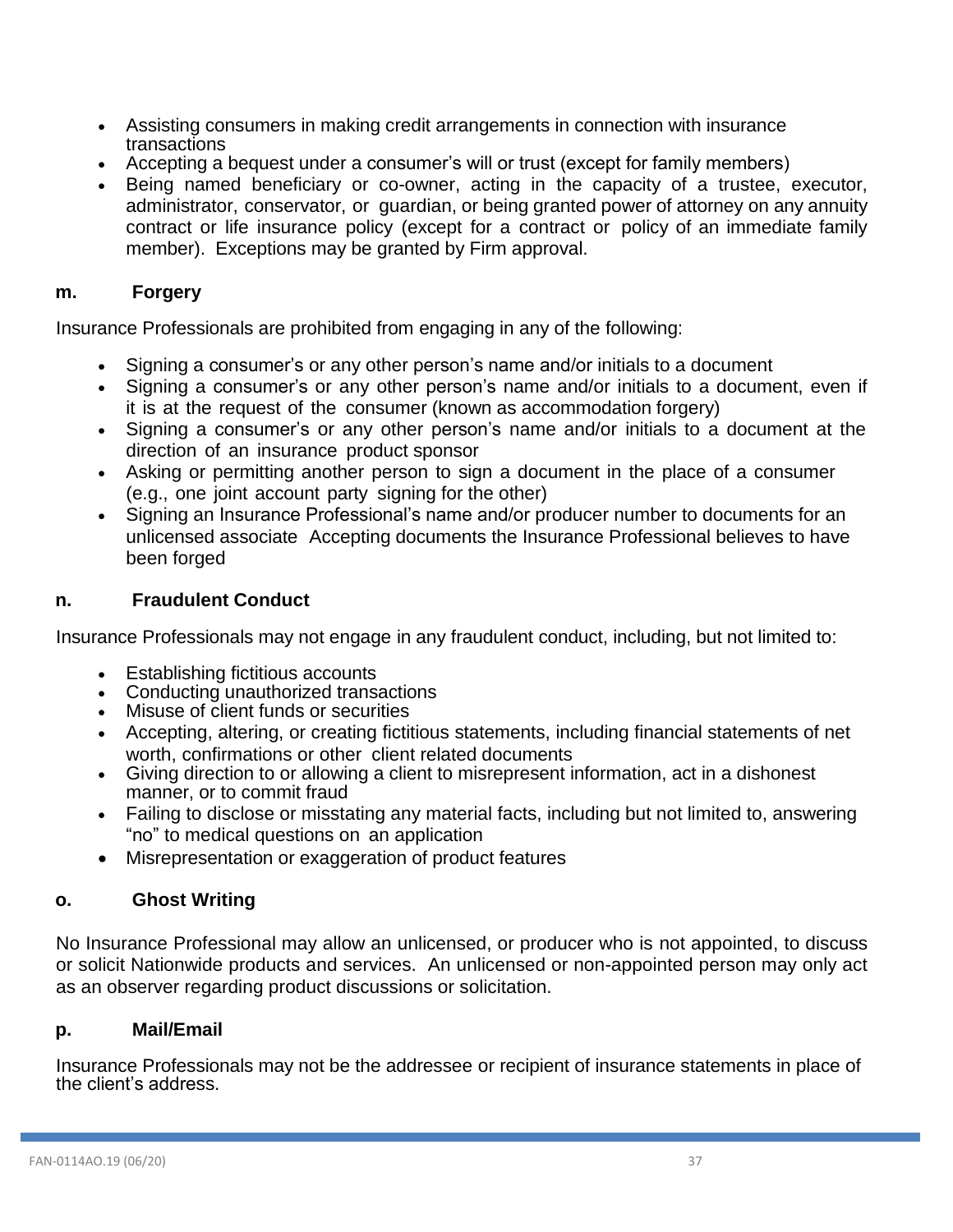# <span id="page-37-0"></span>**q. Offering Tax or Legal Advice**

Providing tax or legal advice without proper qualifications is prohibited. In addition, Insurance Professionals are prohibited from implying that tax and/or legal advice is being offered by Nationwide in any capacity. Rather, Insurance Professionals should encourage their consumers to contact their own accountant or attorney.

# **r. Pretext Selling**

Pretexting is prohibited by Nationwide. Insurance Professionals must identify himself/herself as an Insurance Professional, marketing insurance products. When soliciting consumers, Insurance Professionals are prohibited from misrepresenting the true purpose of a meeting, seminar, and/or workshop and the planned content.

## **s. Prohibited Payments**

Insurance Professionals may not make payments of any kind, directly or indirectly, to any person, government, corporation, or other entity to improperly influence the consideration of applications for a business activity or the receipt of other benefits, including obtaining or retaining business.

## **t. Prohibition against Guarantees**

Warranting or guaranteeing the future value or price of any contract or policy, or indicating that any company, sponsor or issuer will meet its promises, predictions or obligations is prohibited.

### **u. Rebating**

"Rebating" is the practice of paying part of the commission (or something else of value, including contract/policy surrender charges, trust fees, etc.) to the consumer as an inducement for his/her business. Nationwide prohibits rebating in all states.

### **v. Scare Tactics**

When discussing insurance products, Insurance Professionals are prohibited from using any form of communication, statement, or statistical information that may be construed as a scare tactic by a regulator or Nationwide.

Information from a third-party source must be accurate and appropriate for the context in which the information is used.

### **w. Selling an Indexed Product as a Security**

The contract/policy owner's funds are placed in the general account of Nationwide and not directly invested in the equity markets. Insurance Professionals are prohibited from marketing indexed insurance products as equity or market-based securities.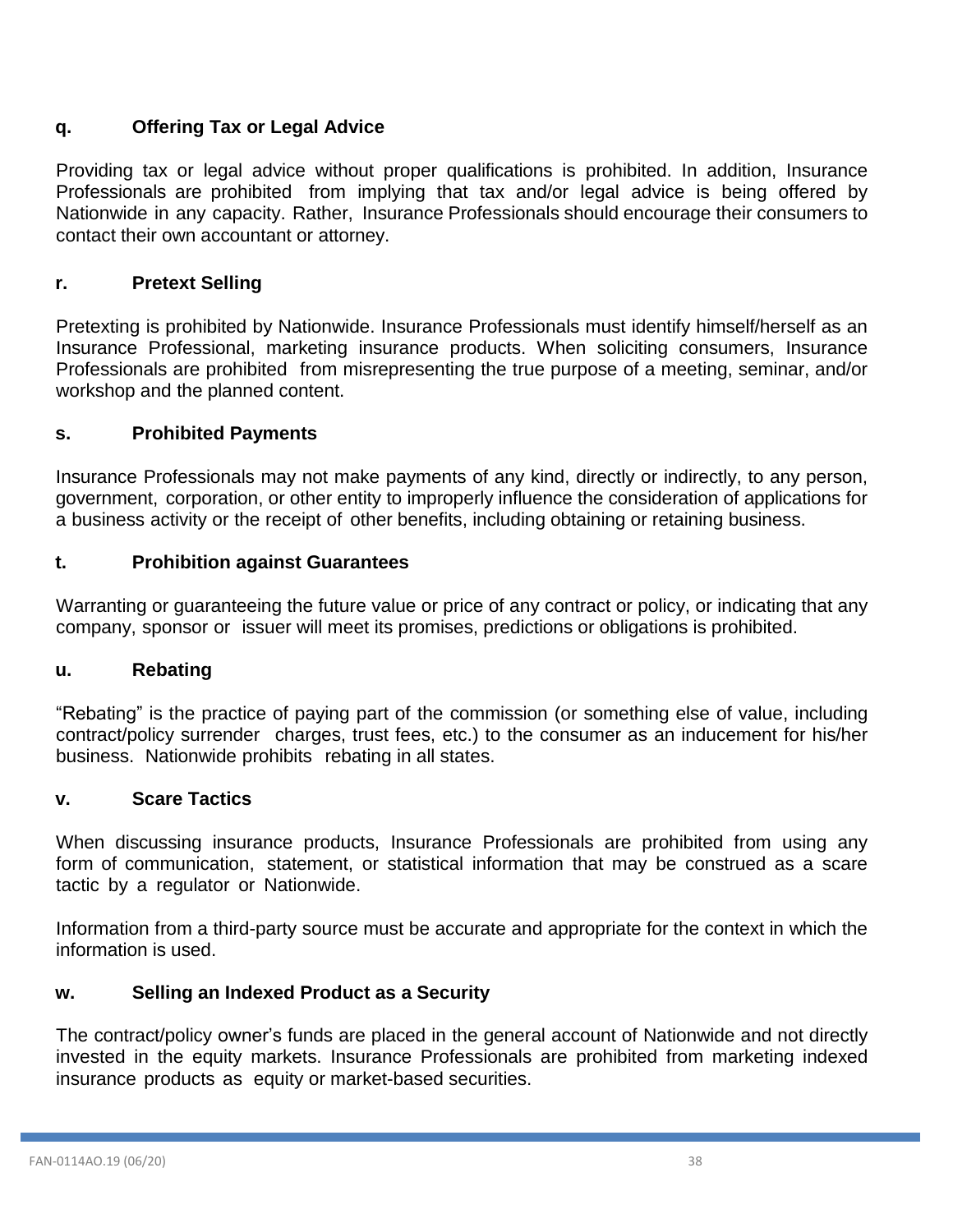# **x. Selling an Annuity Prior to Completion of Required Training**

Insurance Professionals agree to complete all training required pursuant to any and all laws, rules and regulations adopted by any applicable state prior to solicitation of an annuity product. Insurance Professionals must provide such certification and proof of training completion upon Nationwide's request or their access to products or appointment may be suspended or terminated.

# **y. STOLI / STOA / Life Viatical Settlements**

Nationwide prohibits participation in Stranger Originated Life Insurance ("STOLI") transactions. STOLI is the initiation of a life insurance policy for the benefit of a third-party investor who, at the time of the creation of the policy, has no insurable interest in the insured.

Nationwide prohibits participation in Stranger Originated Annuities ("STOA"). In a STOA transaction, Insurance Professionals and/or investors offer a stranger a nominal fee for the use of their identity as the measuring life on an investment-oriented annuity. Typically, individuals targeted to serve as annuitants are in extremely poor health or terminally ill and are not expected to live beyond the first year of the contract.

Nationwide prohibits participation in Life Viatical Settlements. A viatical settlement is the sale of a life insurance policy by the policy owner to a third-party investor who does not have an insurable interest in the insured's life. Generally, viatical settlements involve insured individuals with a life expectancy of less than two years. The third-party investor is buying the policy with the expectation that the insured's remaining life expectancy will be limited, and the investor will be able to collect the policy's death benefit.

# **z. Switching and Replacements**

Purchasing a new insurance product with the proceeds from the full or partial liquidation of an existing annuity contract or life insurance policy solely for the purpose of generating additional sales charges and commissions to the Insurance Professional is prohibited.

### **aa. Twisting**

The practice of twisting is prohibited. Twisting occurs when an Insurance Professional misrepresents the features of the policy to induce a client to purchase a policy, for the purpose of generating a commission. Often, the accumulated cash value of an older policy is used to mask the true cost of the new policy, allowing the Insurance Professional to provide what appears to be a favorable, but misleading, comparison.

### **bb. Unfair Solicitation**

No Insurance Professional may unfairly differentiate between individuals of the same underwriting class in such a manner that would rise to the level of discrimination.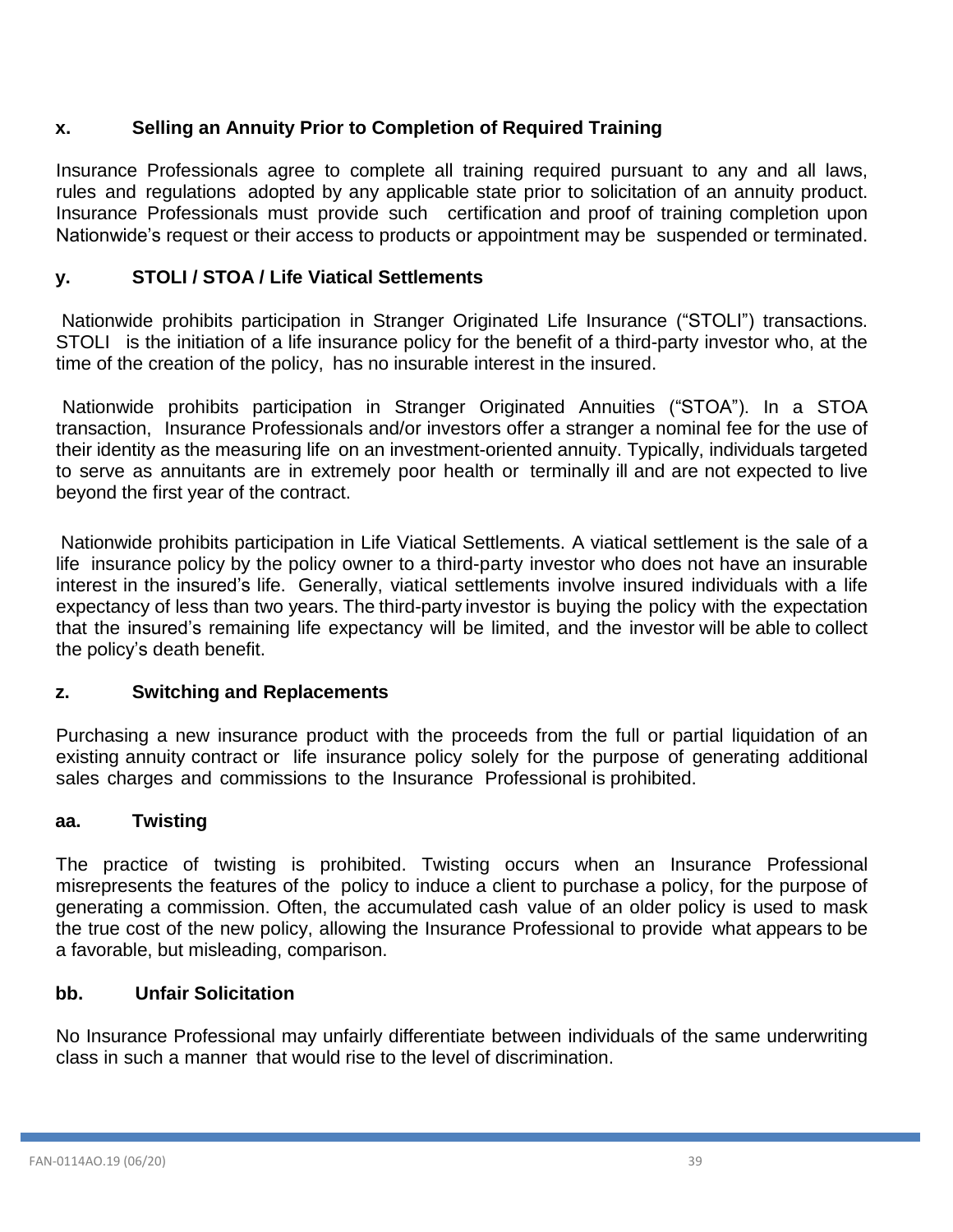# <span id="page-39-0"></span>**11. Anti-Money Laundering**

Insurance Professionals shall comply with all applicable and effective anti-money laundering (AML) laws, regulations, and rules including the Bank Secrecy Act as amended by Title III of the USA PATRIOT Act, it's implementing regulations, and related rules promulgated by applicable regulators. Insurance Professionals shall also comply with the laws and regulations administered by the Office of Foreign Assets Control ("OFAC"). Collectively, these requirements include requirements to establish a written AML program, designate an AML officer, train appropriate staff (including agents), report suspicious activities involving products to the insurance company and regulators, scan records as required by OFAC, and make its AML program available to the insurance company and regulators.

Nationwide can and will require additional training at its discretion on products, suitability, and antimoney laundering before an agent can offer certain products. Insurance Professionals must provide such certification and proof of training completion upon Nationwide's request or their access to products or appointment may be suspended or terminated. Nationwide has established a thorough Anti-Money Laundering Program setting forth how it complies with federal Anti-Money Laundering Laws.

Insurance Professionals shall report to Nationwide, without undue delay, any unusual or suspicious activity or transactions (completed or attempted) involving consumers and/or potential consumers which involves its products. Notice shall be made by contacting the Office of Anti-Money Laundering Compliance at 1-877-406-4747, by email at [BDRQST@nationwide.com](mailto:BDRQST@nationwide.com) or by live mail to the Office of Compliance, FCSC 3-11-307. Insurance Professionals shall ensure that any activity reported to Nationwide remains confidential and that any report submitted to Nationwide and or any information related to such report is not disclosed to the consumer involved in such report or to any third party. Providing notice to Nationwide of any suspicious activity shall not relieve the Insurance Professional of any duty it may independently have to report suspicious activities.

If any investigation arises involving the insurance products under a valid executed Selling Agreement, the Insurance Professional agrees to fully cooperate with Nationwide in the investigation. Insurance Professionals shall cooperate even if the investigation commences or continues after the Selling Agreement is terminated.

The following Red Flag list provides a sample of events or activities that should prompt reporting.

### **All suspicious activity must be kept confidential. Information should only be discussed with those persons who need to know.**

Do not update or document customer files or computer systems with information associated with suspicious activity.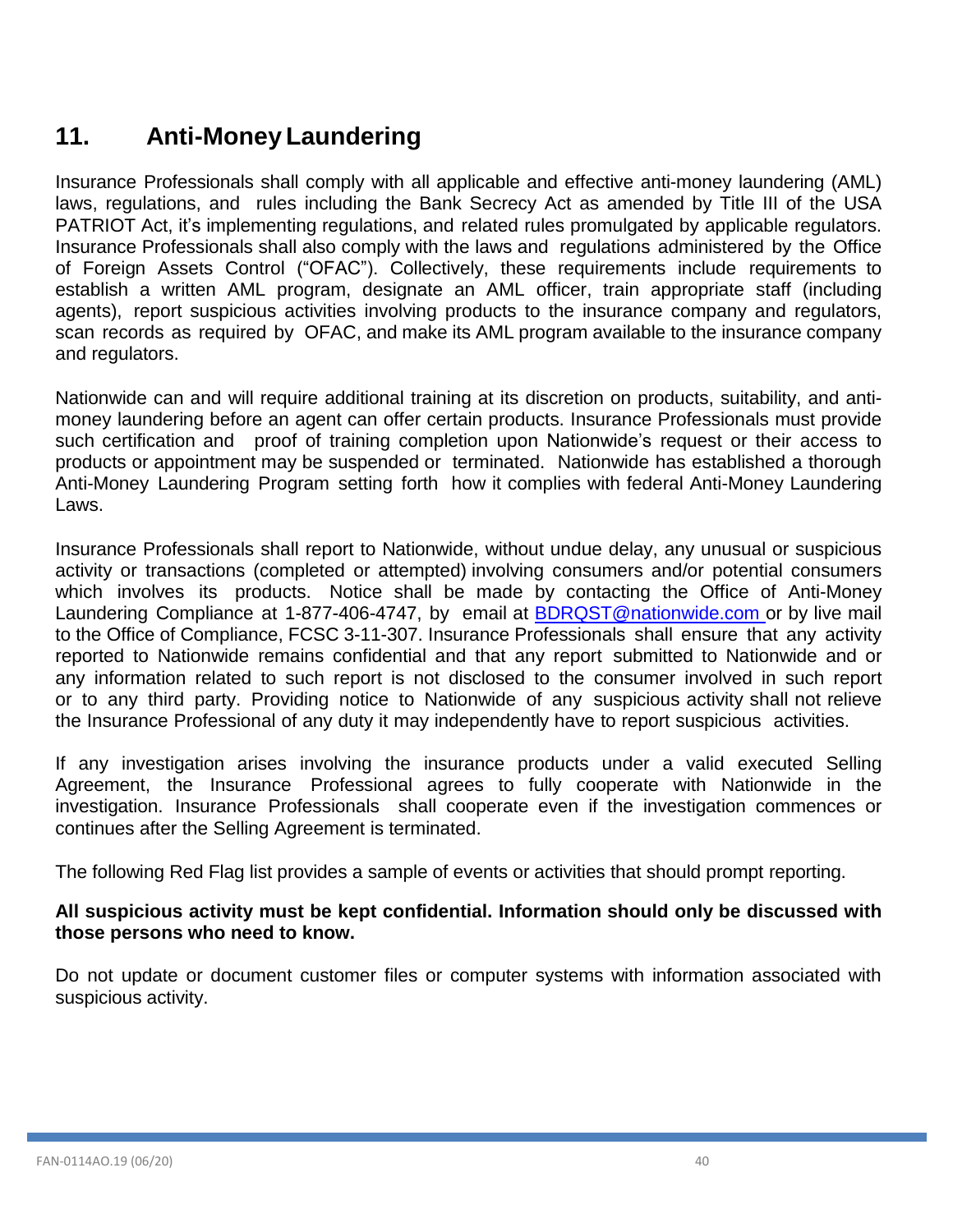# <span id="page-40-0"></span>**a. Red Flags for Insurance Products**

- Source of funds cannot be confirmed or is questionable
- Withdrawals soon after deposit
- Any ownership change request
- Unexplained distribution to Payee or address NOT of account owner
- Withdrawal soon after address change
- Suspected Elder abuse or Fraud
- Multiple contracts of the same type for the same SSN
- Distribution activity for multiple contracts for the same SSN
- A customer uses unusual or suspicious identification documents
- Contracts on which multiple distributions have occurred in the past 24 months
- Customer account has large number of wire transfers to or from unrelated 3rd parties
- Customer's account indicates large or frequent wire transfers that are immediately withdrawal
- A customer or group tries to persuade an employee not to file required reports or maintain required records
- Fund transfers are ordered in small amounts in an apparent effort to avoid triggering identification or reporting requirements
- For no apparent reason, customer has multiple accounts under a single name or multiple names with large number of inter-account or 3rd party transfers
- Customer is not concerned about risks, commissions, investment performance or transaction costs or the account
- Customer attempts to make deposits of cash or cash equivalents (money orders, cashiers' checks, traveler's checks) or asks for exceptions to the Firm's policies regarding the deposit of cash
- Customer attempts to transact business using a foreign address (for account opening, deposit or withdrawal)
- A business is reluctant, when establishing a new account, to provide complete information about the nature and purpose of its business, anticipated account activity, prior banking relationships, the names of its officers and directors, or information on its business location
- Regarding nonprofit or charitable organizations, financial transactions occur for which there appears to be no logical economic purpose or in which there appears to be no link between the stated activity of the organization and the other parties in the transaction
- Transactions without an apparent business reason or when the activity is inconsistent with the customer's business or past history
- Customer has a questionable background or has been the subject of news reports involving possible criminal, civil or regulatory violations
- Multiple free looks for the same SSN or other withdrawals with a high rate of surrender charge
- Customer expresses concern over strict adherence to anti-money laundering procedures, or shows unusual interest in Nationwide or the Firm's AML policies and procedures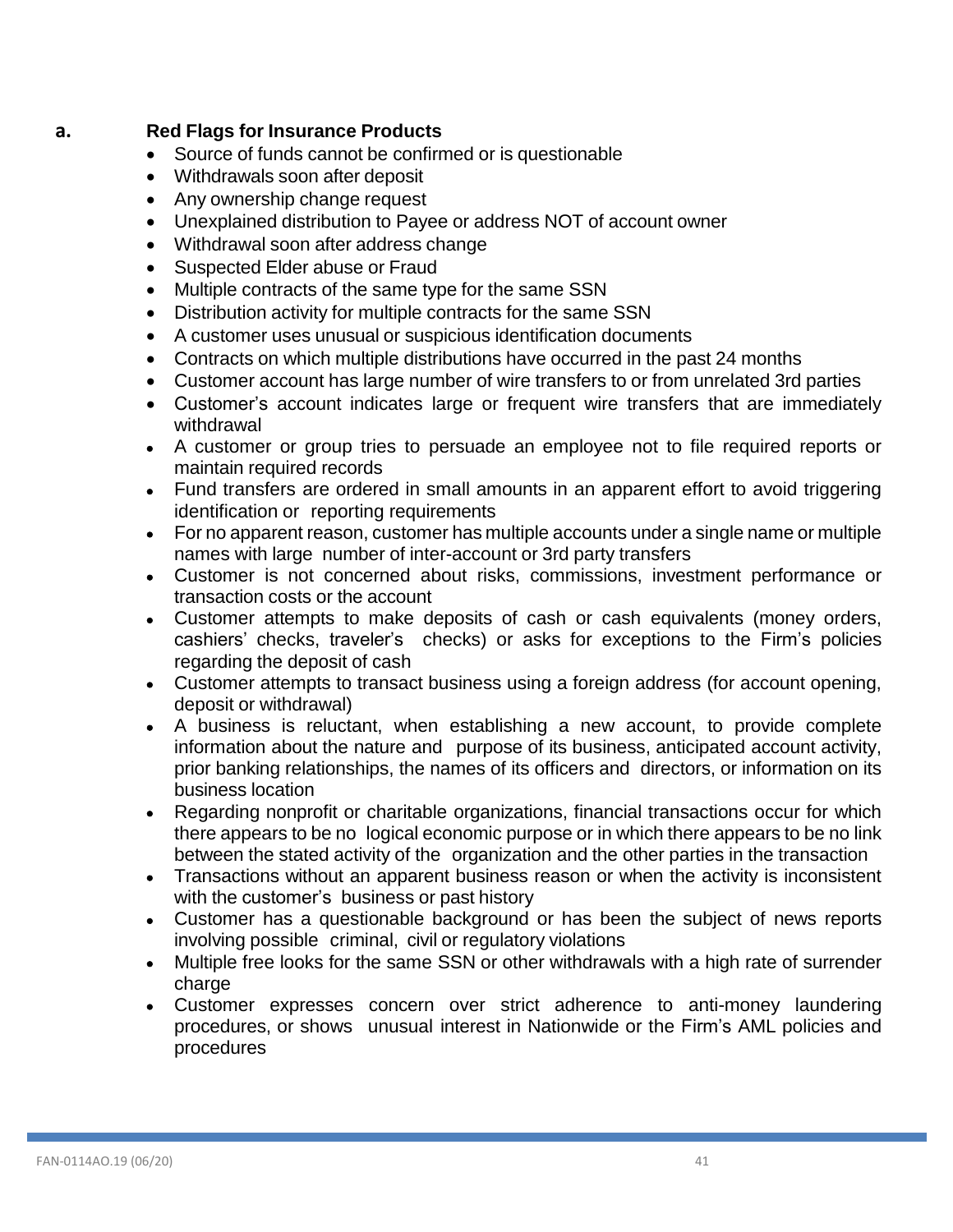- Customer makes a change to a previous SSN or ITIN, when no typo is identified
- Contract, account, policy loans or surrender values that are subject to a substantial transaction charge
- Unusual use of multiple contracts or accounts owned by the same person
- A producer, broker, or agent on the contract is participating in any of the red flag activities outlined